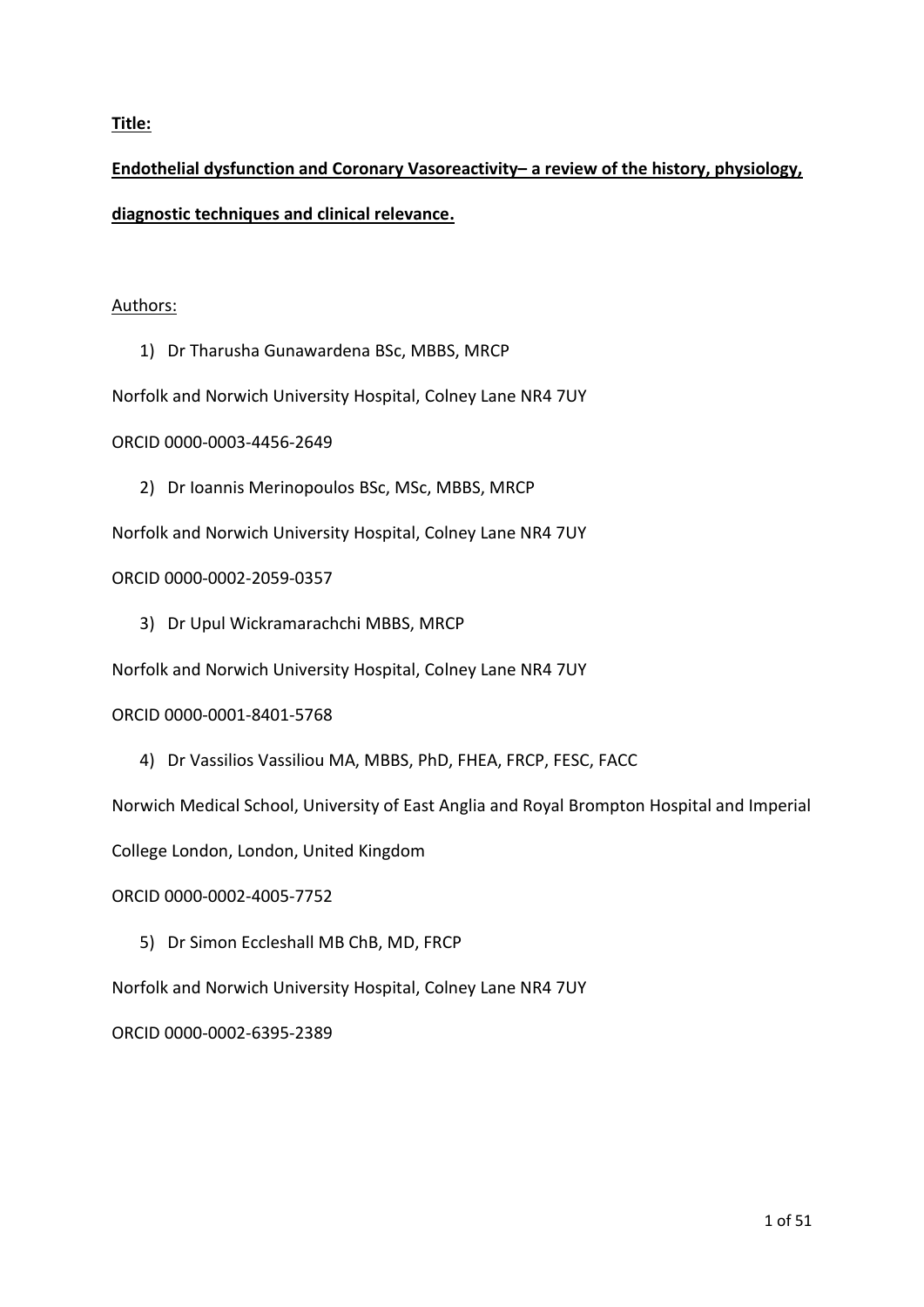#### Abstract:

The fervency for advancement and evolution in percutaneous coronary intervention has revolutionised the treatment of coronary artery disease. Historically, the focus of the interventional cardiologist was directed at the restoration of luminal patency of the major epicardial coronary arteries, yet whilst this approach is evolving with a much greater utilisation of physiological assessment, it often neglects consideration of the role of the coronary microcirculation which has been shown to clearly influence prognosis. In this review, we consider exploring the narrative of the coronary circulation as more than just a simple conduit for blood but an organ with functional significance. We discuss the organisation and physiology of the coronary circulation as well as the current methods and techniques used to examine it. We then review the studies exploring coronary artery endothelial function, appreciating that coronary artery disease occurs on a spectrum of disorder and that percutaneous coronary intervention has a latent effect on the coronary circulation with long-term consequences. We conclude that greater recognition of the coronary artery endothelium and mechanisms of the coronary circulation should guide revascularisation strategies further.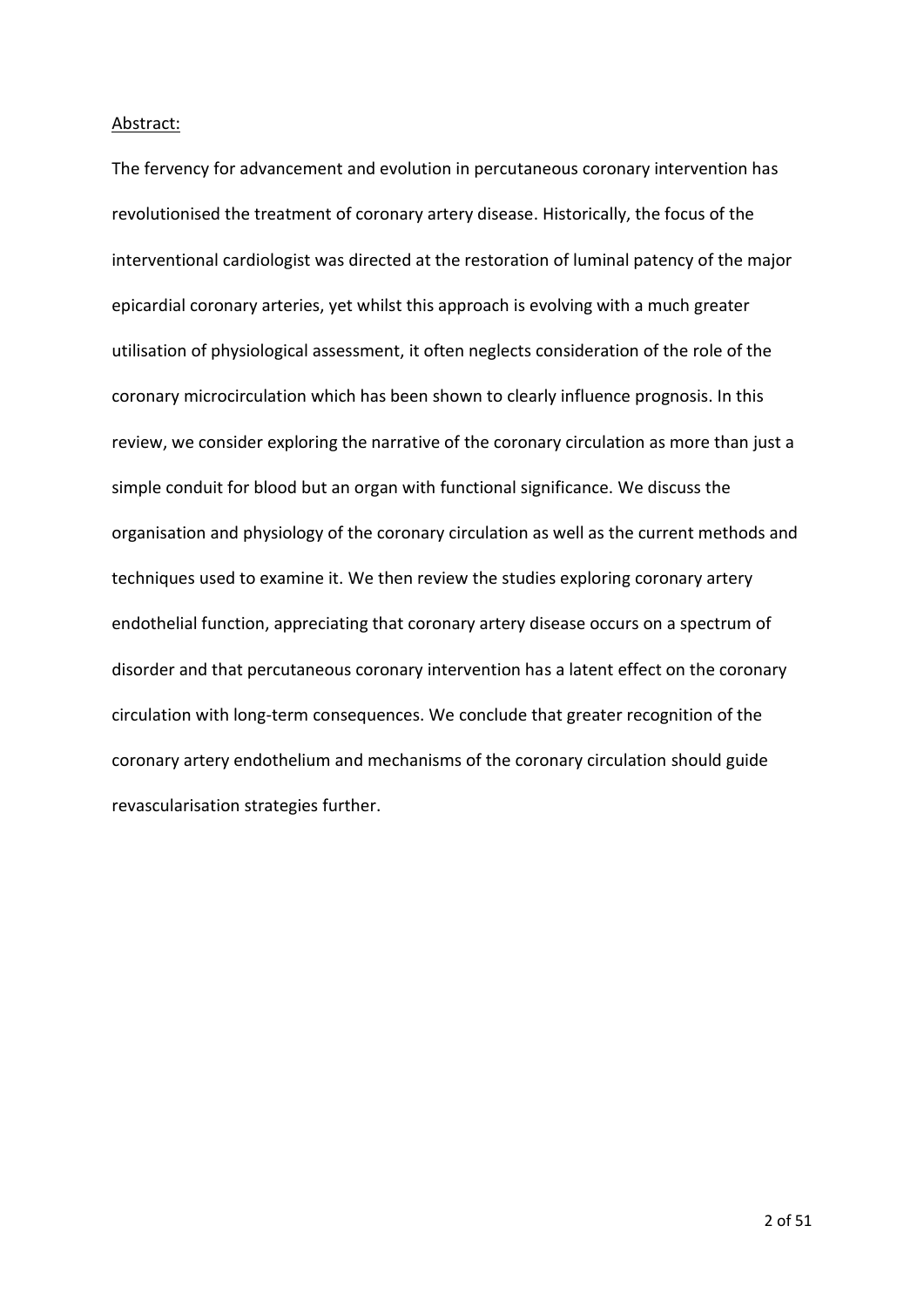List of abbreviations: ACH = Acetyl Choline ATP = Adenosine Triphosphate BMS = Bare Metal Stents BVS = Bioresorbable Vascular Scaffolds CFR = Coronary Flow Reserve CMR = Cardiac Magnetic Resonance Imaging CPT = Cold Pressor Testing DCB = Drug Coated Balloon DES = Drug Eluting Stents cGMP = Cyclic Guanosine Monophosphate FFR = Fractional Flow Reserve HCM = Hypertrophic Cardiomyopathy IC = Intra-coronary IL-1 = Interleukin 1 Inflammatory Cytokine ISR = Instent Restenosis IMR = Index of Microvascular Resistance LAD = Left Anterior Descending Coronary Artery LCx = Left Circumflex Coronary Artery NO = Nitric Oxide PCI = Percutaneous Coronary Intervention

PES = Paclitaxel Eluting Stents

PET = Positron Emission Tomography

POBA = Plain Old Balloon Angioplasty

SES = Sirolimus Eluting Stents

ST = Stent Thrombosis

TNF alpha = Tumour Necrosis Factor inflammatory cytokine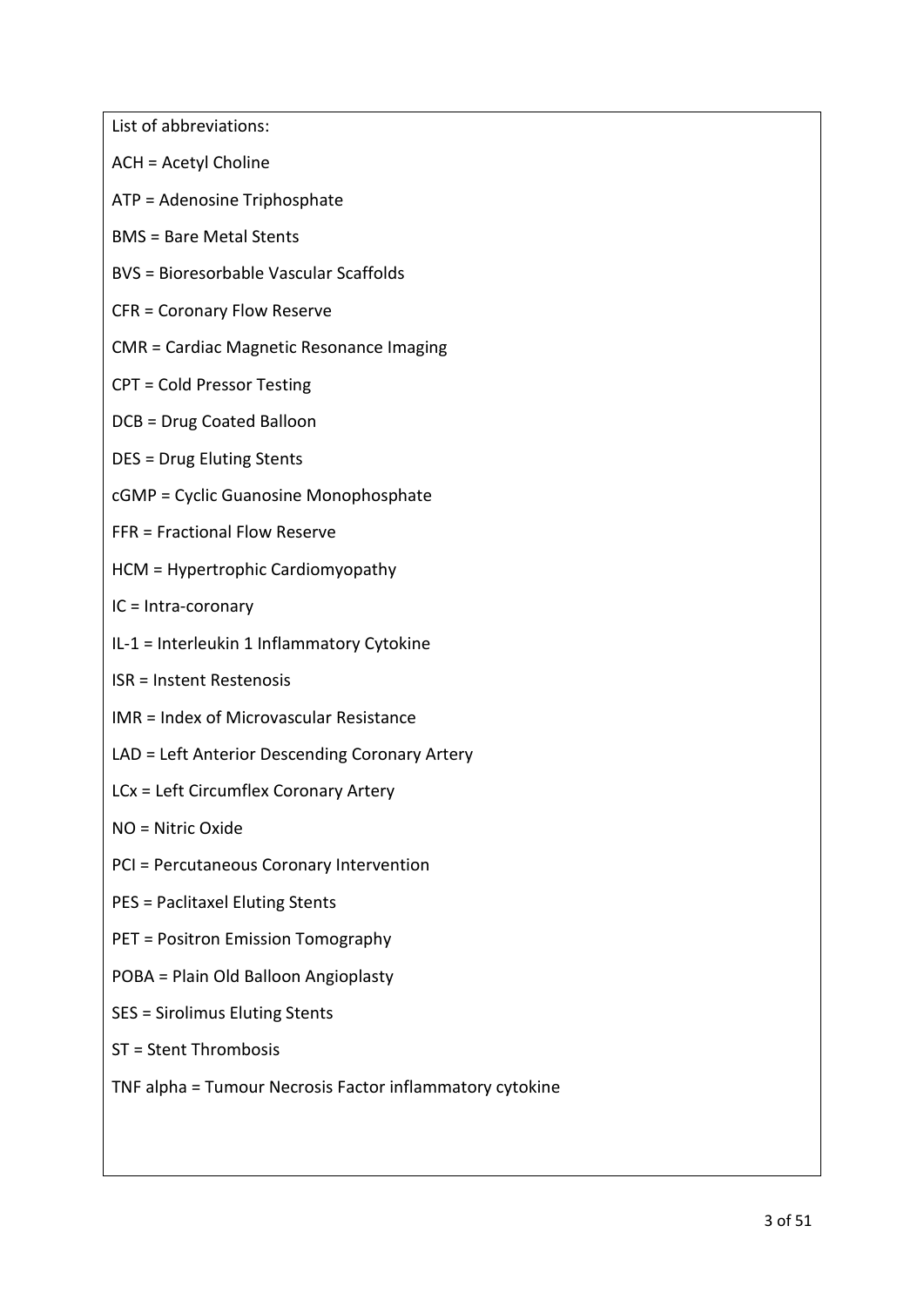#### Introduction:

In 1954, Dr Rudolf Altshul; an anatomist and histologist at the University of Saskatchewan, Canada, reviewed the role of the endothelium stating "while working on problems of arteriosclerosis, I have realised not only how little I knew about the endothelium, but how much I ought to know for the proper understanding of arteriosclerosis"(1) . Decades later, there is a consistently evolving appreciation that endothelial function and its disorder are critical precursors in the development of atherosclerosis and cardiovascular disease. Given the evidence that endothelial dysfunction has a direct correlation with poor cardiovascular outcomes (2–4), we focus this review on the crucial role of the endothelium within the coronary circulation, the pathophysiology of endothelial dysfunction and its clinical relevance.

#### Coronary Artery disease – a historical perspective

The first recorded descriptions of angina in modern history date back to 400 B.C. by Hippocrates, who observed that for some patients cold wind could precipitate their chest pain(5). The symptom of chest discomfort was linked to exertion by Phillip Melanchton a Professor of Greek and theologian who in the early 16<sup>th</sup> century detailed attacks of "chest pains" that had affected his friend Martin Luther(6,7). It was not until 1768 however, that the term "angina pectoris" was first used by William Heberden, a renowned physician working in London who at the time of presenting his seminal paper "Some account of a Disorder of the Breast" used the description: "Those who are afflicted with it, are seized while they are walking (more especially if it be uphill, and soon after eating) with a painful and most disagreeable sensation in the breast, which seems as if it would extinguish life if it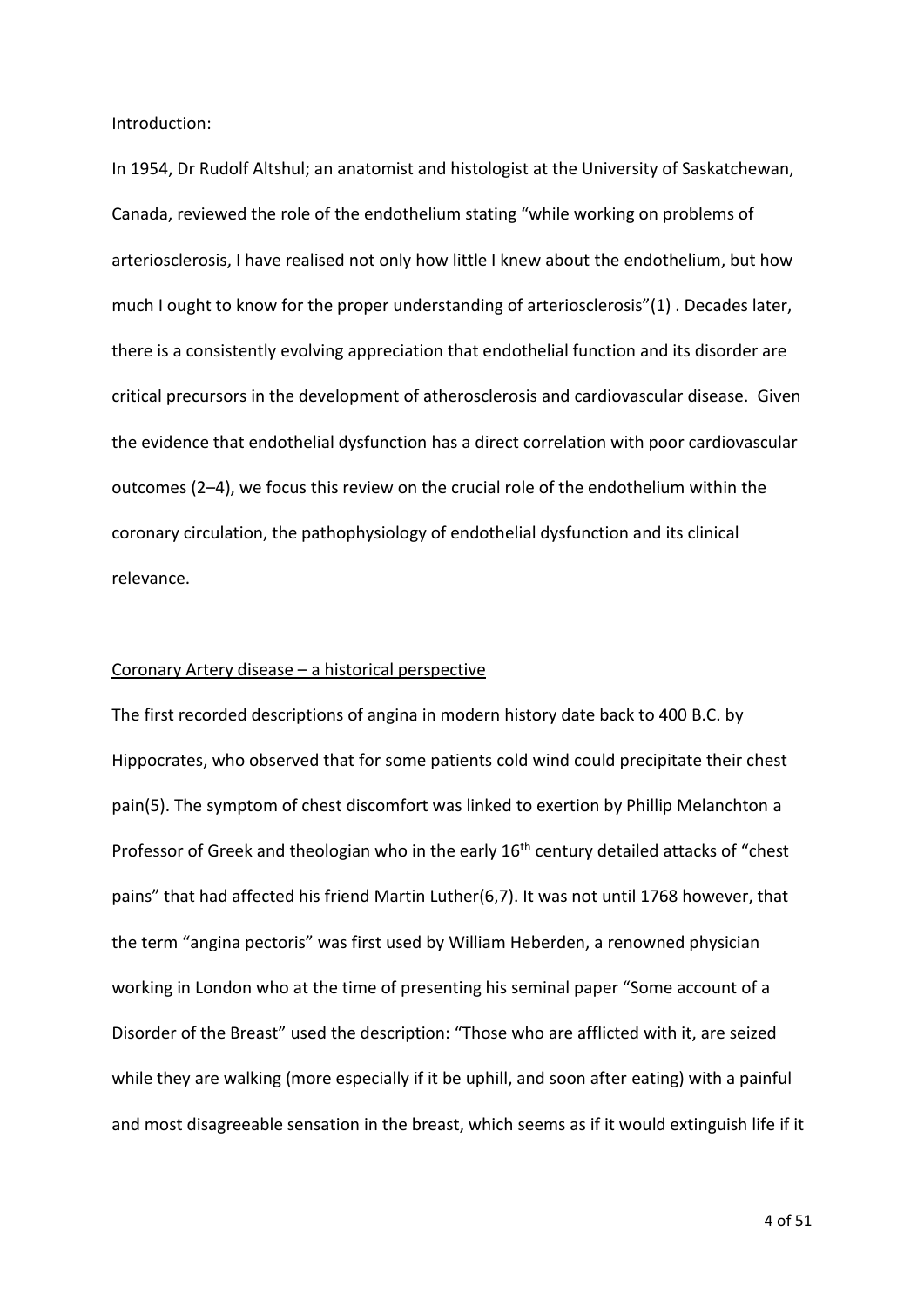were to increase or to continue; but the moment they stand still, all this uneasiness vanishes"(6–8)

In this famous account; Heberden proposed no explanation as to a possible underlying pathophysiology for the phenomena. However, he later received an anonymous letter from a physician who; having read the paper, had recognised Heberden's description as matching his own symptomology. The letter went on to request that Heberden perform an autopsy on him when he died in order to further understand the disorder. Edward Jenner (best known for later introducing vaccination in 1798) performed the autopsy with John Hunter in 1772 (9), however as there was no recognition for a causal link between angina and coronary artery disease at the time, the coronary arteries were not assessed in any detail and so an opportunity to record the association was missed (7,8). It was not until 1786 when after performing further autopsies on patients with similar symptoms that Jenner wrote in his letter to Heberden that coronary artery disease was explicitly linked to angina (10). Carl Weigert, a German Pathologist, first proposed that the occlusion of the epicardial coronary artery was the cause for Myocardial Infarction in 1880 (11). Subsequently, James Herrick's paper from 1912 "Certain clinical features of sudden obstruction of the coronary arteries" popularised the hypothesis. These led to a much greater scrutiny of the coronary artery circulation for strategies for diagnosis and treatments of ischaemic heart disease (8,10). The management of ischaemic heart disease changed drastically with the development of selective coronary angiography in 1958 by Sones, Judkins and Amplatz as a method for identifying coronary stenosis and laying the foundation for novel treatments(12). The development of coronary artery bypass grafting in the 1960s and 70s by Sabiston, Kolesov, Favaoloro and Effler and percutaneous coronary angioplasty by Andreas Gruntzig in 1977 revolutionised the management of coronary artery disease (12–15).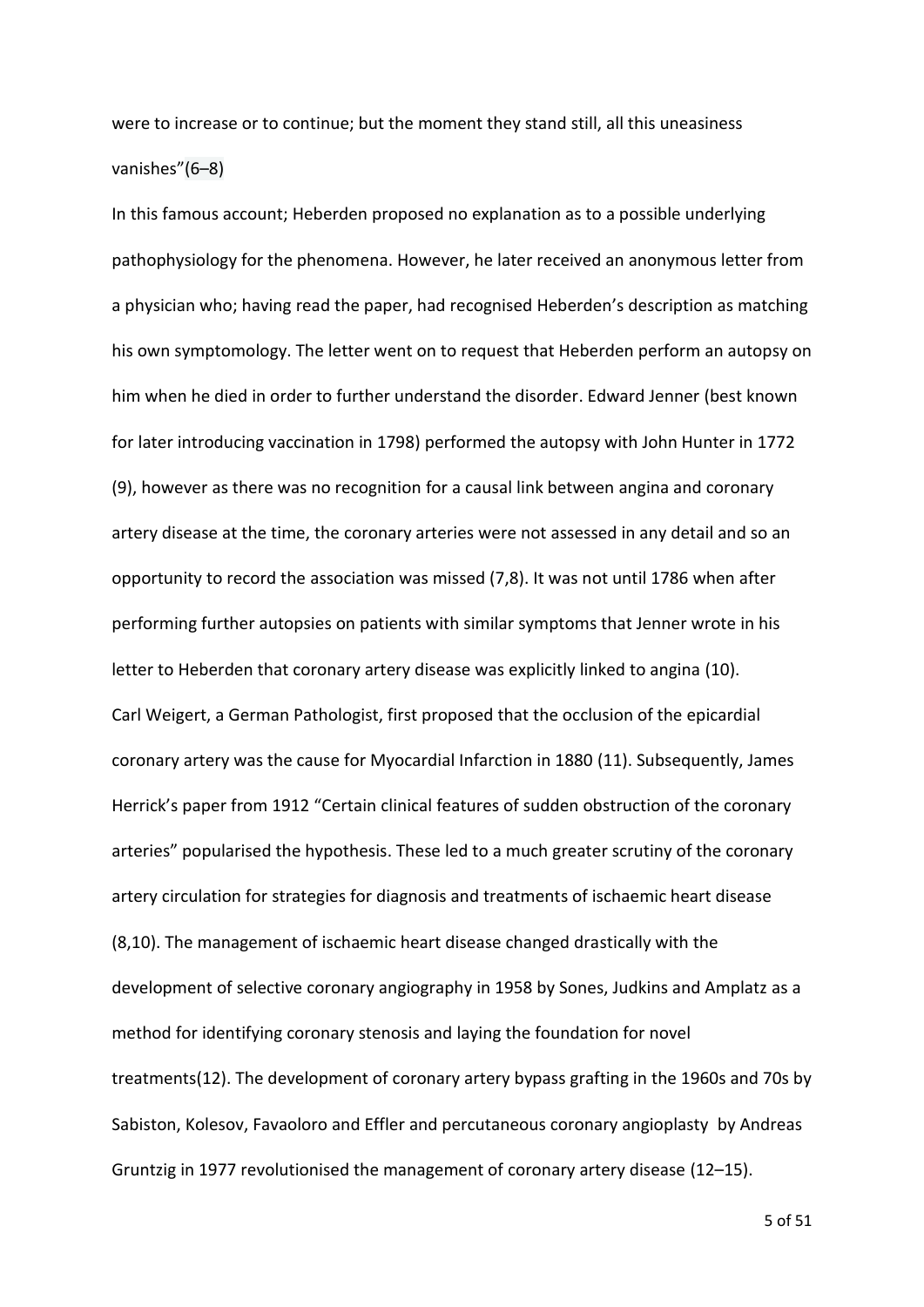However, a significant proportion (40%) of patients with symptoms matching Heberden's classical description of angina, would subsequently be found to have normal coronary artery appearances on angiography (13,16,17) indicating that major epicardial coronary stenoses account for only part of the disease spectrum. Initial studies involving the close examination of canine hearts in the 1960s demonstrated the microscopic aspects of the coronary circulation leading to greater recognition of the small vessel circulation (13,18,19). In the 1980s, there was a proliferation of research directed at the microcirculation of the human heart, utilising microscopic video to look at the behaviour and movements of the arterial circulation. In 1985, Cannon and Epstein introduced the term "microvascular angina" proposing that the symptoms of angina arose from the small intramural pre-arteriolar coronary arteries (20,21). There was some appreciation at the time that whilst the epicardial circulation was clearly important, there was a significant proportion of patients who were significantly debilitated in the longer-term despite angiographically "normal" coronary artery appearances (22). Cannon further went on to explore patients with normal epicardial artery appearances via invasive angiography, using a technique that involved the insertion of a pigtail catheter in the patient's left ventricle and a balloon catheter in the pulmonary artery, then cannulating the great cardiac vein and invasively monitoring brachial artery pressures and calculating the coronary circulatory resistance from the derived values (21,23,24). Cannon was able to demonstrate that these patients with anginal symptoms developed increases in vascular resistance on response to certain stimuli (in his particular study, rapid atrial pacing) compared to those who did not have angina (21,23,24). It was this initial work that greatly helped advance recognition of the function of the coronary circulation as more than a passive channel for blood to travel to the heart muscle and instead a system that elicited physiological responses to various stimuli.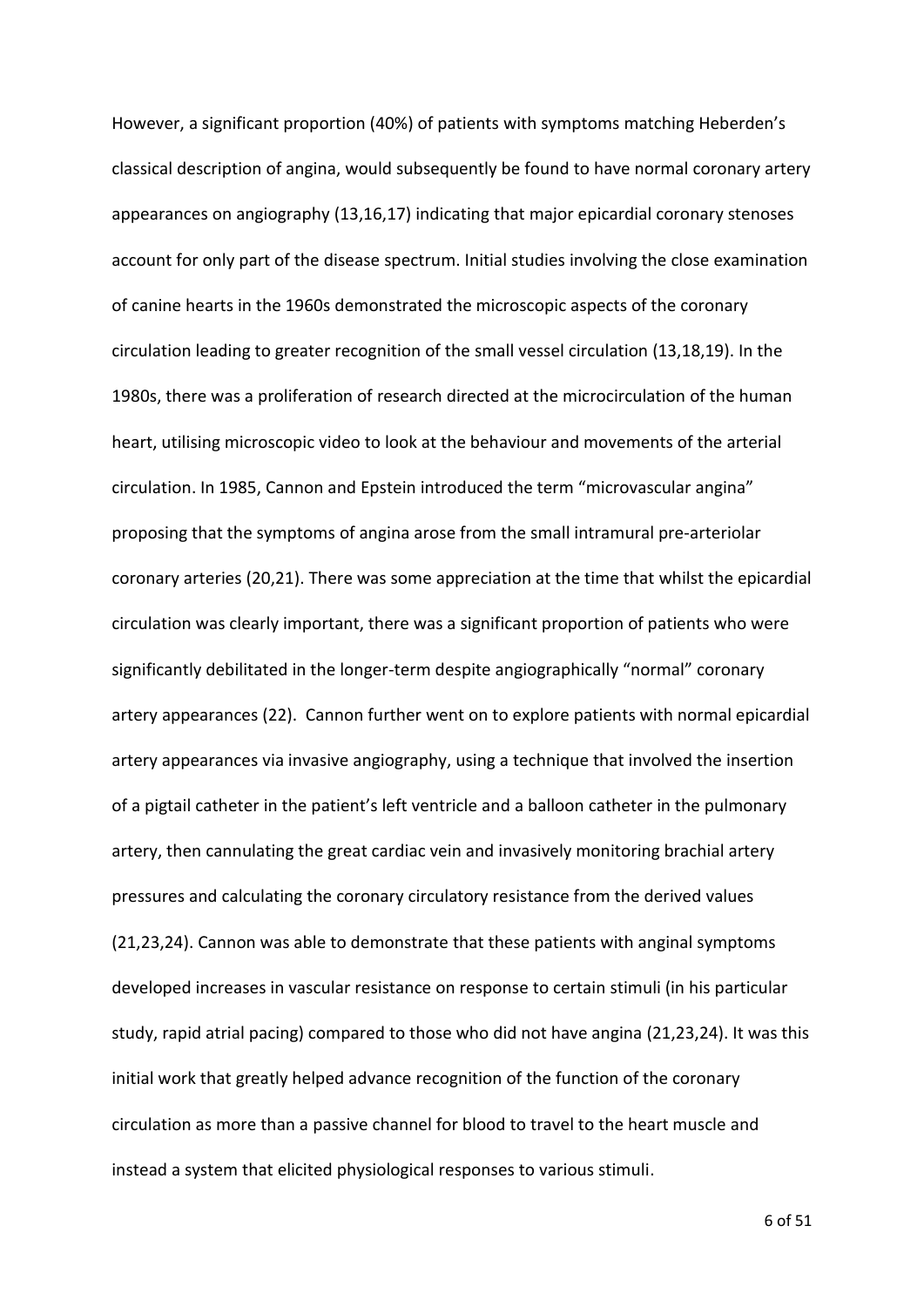The Endothelium and its physiology:

The coronary artery wall is composed of the functional layer called the endothelial lamina, a smooth muscle lamina and a more architectural, supportive connective tissue lamina (see Figure 1). The endothelium was initially characterised as a simple cellular barrier separating the blood from the interstitial components of the blood vessel but it has since been demonstrated to be a selectively permeable, metabolically active regulatory interface essential to normal vascular physiology (1,4,25,26).



# Cross sectional Anatomy of a coronary artery

[Figure 1- This is an image representation of a cross section through a coronary artery]

Endothelial cells metabolise L-arginine via an endothelial isoform of nitric oxide synthase to form nitric oxide (NO). The NO produced by endothelial cells contribute to maintaining vascular homeostasis by regulating vasomotor tone (normally resulting in vasodilation) and it also serves to inhibit the non-thrombogenic behaviours by acting on platelets and leucocytes (see Figure 2). The NO synthesis can be stimulated by receptor dependent agonists (acetylcholine and bradykinin) and changes in blood flow. In the unhealthy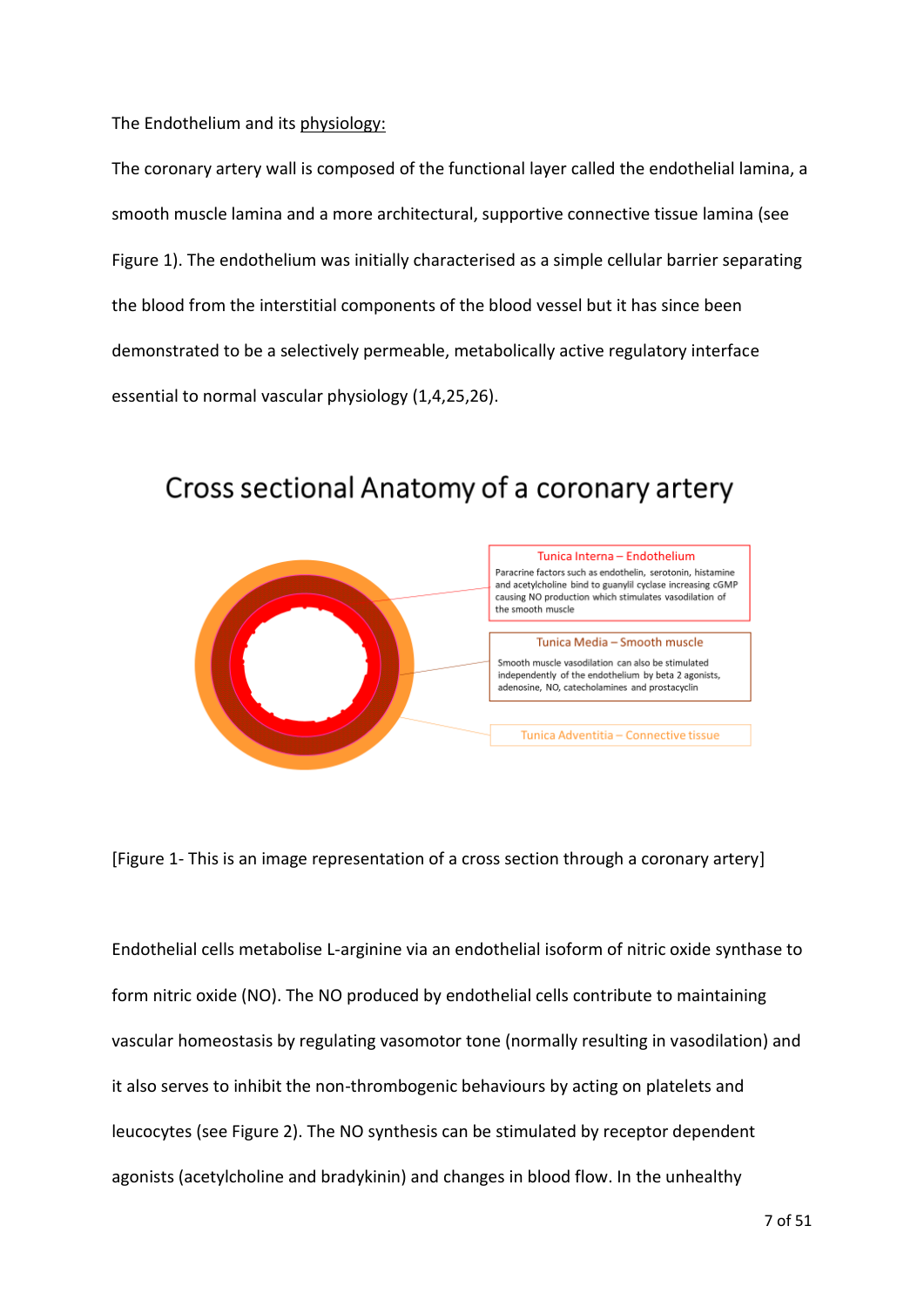endothelium, the endothelial nitric oxide synthase can become uncoupled and actually inactivate NO as well as encouraging oxidative stress.



# Endothelial function overview

ACh - Acetylcholine, eNOS - endothelial NO synthase isomer, ETA - Endothelin A receptor, ET-1 - Endothelin 1, M- muscarinic receptor, TP - Thromboxane Prostanoid receptor, TXA2 -Thromboxane A2, NO - nitric oxide, O2- superoxide anion

[Figure 2 – Overview of Endothelial function] An illustration of the processes within the endothelium contributing to Vasodilation and Vasoconstriction. ACH Acetylcholine, NO Nitric Oxide, M Muscarinic receptors, Enos – NO synthase isomer. ET1 Endothelin 1, TXA2 Thromboxane A2, ETA Endothelin A Receptor, TP Thromboxane Prostanoid Receptor

The endothelium has a number of different functions which include the synthesis and biodegradation of vasoactive substances, buffering of the products of aerobic respiration, transport and metabolism of lipoproteins, secretion and enzymatic remodelling of extracellular matrix components, modulation of the coagulation cascade, elaboration of various growth factors, cytokines and hormone like substances as well as the biosynthesis of prostaglandins and other potent autocoids. In addition, endothelial cells perform a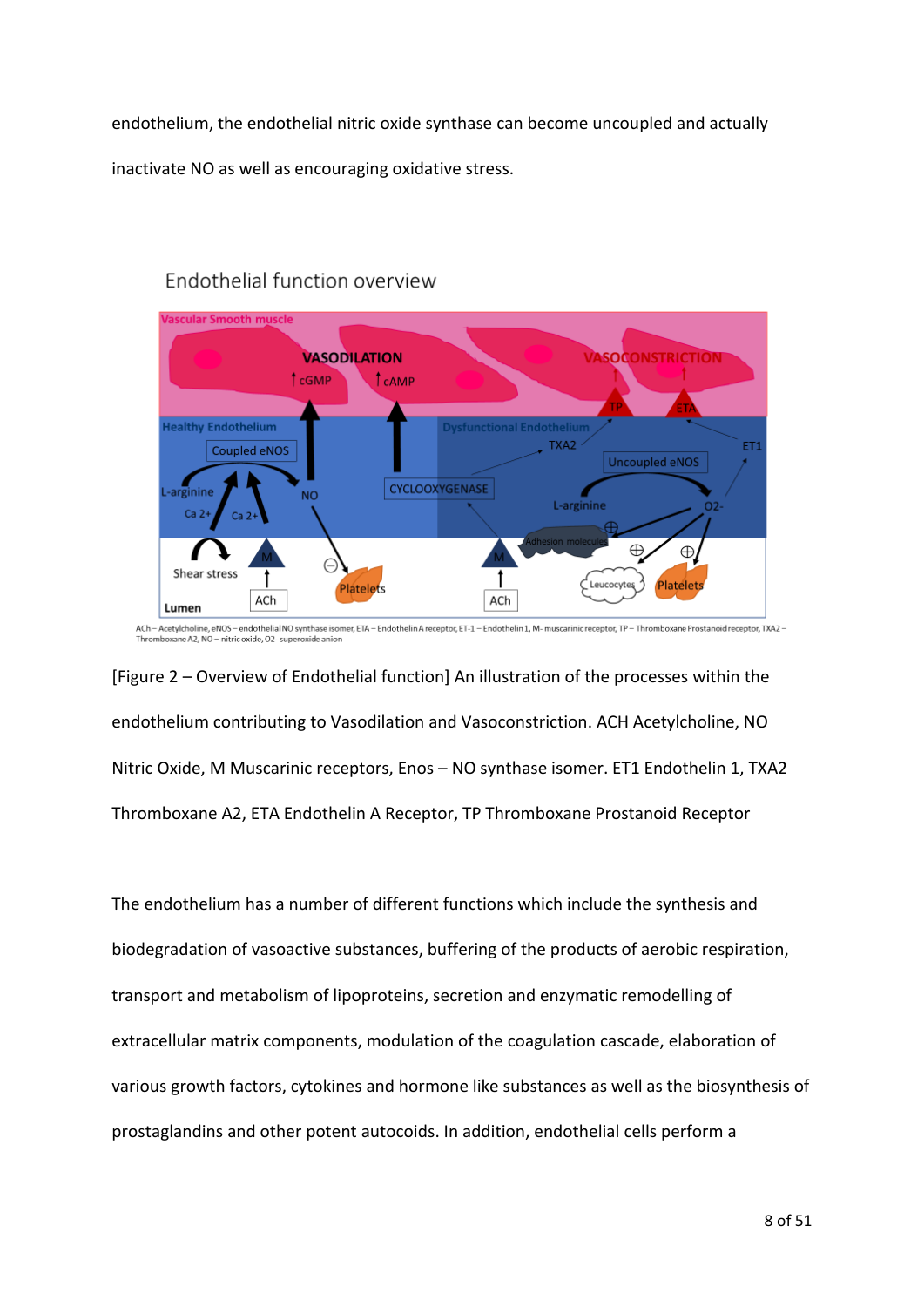reversible adaptive mechanism in response to certain pro inflammatory cytokines or bacterial endotoxins as part of a response to infection and inflammation (27–30).

#### The Functional Anatomy of the Coronary Circulation:

In order for the heart muscle to generate the ATP necessary for cardiac pump function, it requires continuous perfusion with oxygenated blood. The healthy, resting coronary blood flow under normal haemodynamic conditions is 0.7-1.0mL/min/g, which is maintained by an active and multifactorial homeostatic process (31,32). In response to demand under normal circumstances, the coronary circulation can upregulate flow up to five-fold (this potential is called "coronary flow reserve"). The Coronary flow reserve (CFR) is a function of the coronary circulation that is measurable as a ratio of hyperaemic flow (usually in response to an agonist like adenosine or dipyridamole) to basal flow (33). CFR is the net result of the vasodilator capacity of the coronary circulation and can be measured through several methods including doppler echocardiography and PET (13,16,31,34,35).

Flow is maintained by a process of "autoregulation", utilising different stimuli:

- Metabolic regulation in response to myocardial oxygen demand (i.e. the demands of the myocardium dictate coronary blood flow)
- Shear stress the endothelium is sensitive to the tractive force exerted by the velocity and viscosity of blood (36,37)
- Neural and bio-humoral regulation via the sympathetic and parasympathetic nervous system (for example: during exercise)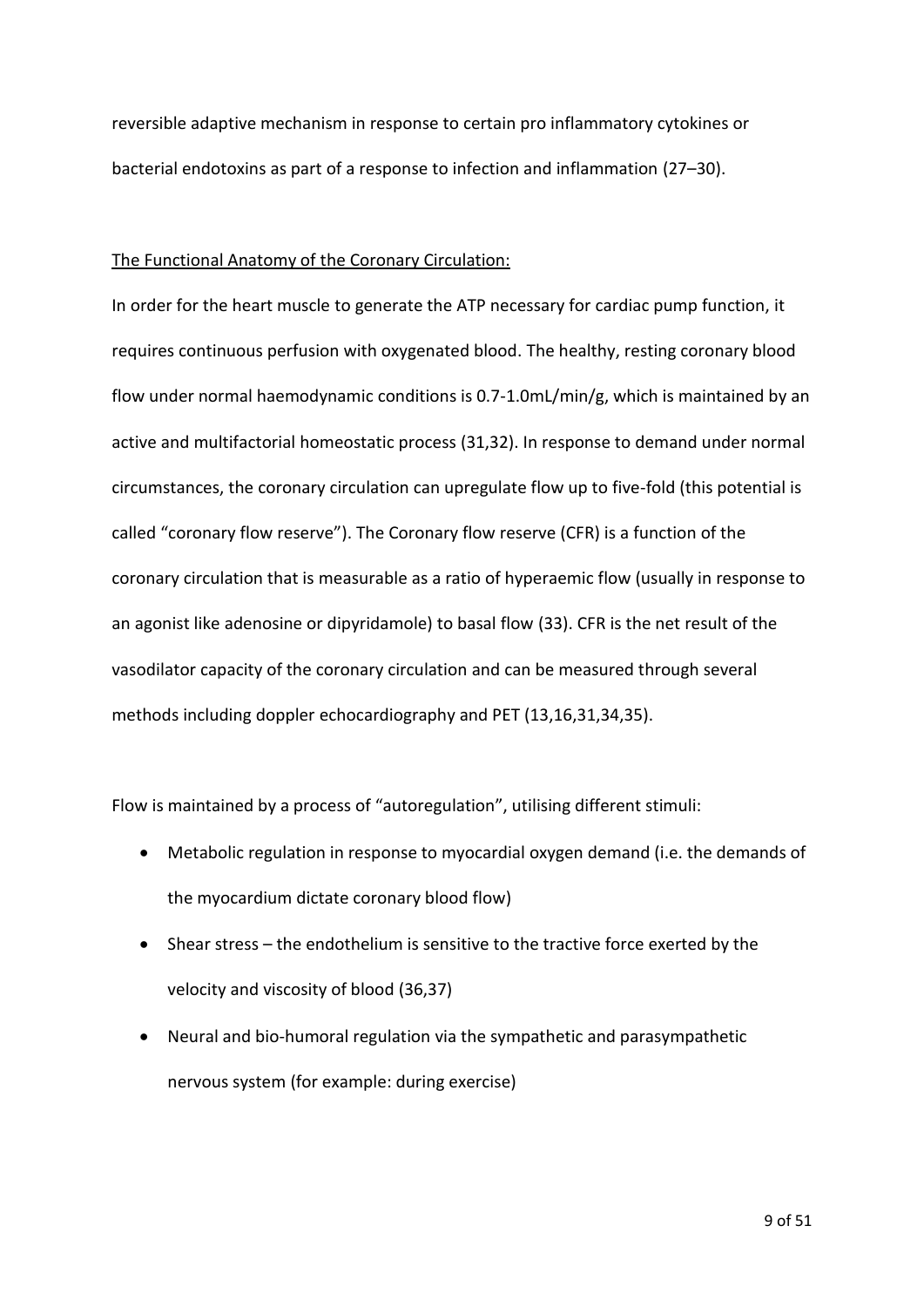The coronary circulation can be considered as having three major divisions that react to different stimuli in a variety of ways. Their "borders" are transitional and whilst difficult to define histologically or anatomically, the compartments can be characterised based on function; as each compartment is governed by distinct, regulatory mechanisms which alter flow (31,38). Conventionally the nomenclature used classifies these divisions as the "proximal", "intermediate" and "distal compartment".

The proximal compartment refers to the large, epicardial coronary arteries that are delineated during coronary angiography (with a diameter >500µm). These epicardial arteries act essentially as capacitance vessels that in the healthy state offer no resistance to flow between the aortic and coronary sinus. During systole, the epicardial vessel stretches (with its blood volume increasing by up to 25%) generating elastic, potential energy which is then converted to kinetic energy during diastole. This capacitance response is an active process and modulated by changes in epicardial vessel tone (described as a "vasomotor" response). This vasomotor response is maintained via a balance between a degree of vasoconstriction (of the smooth muscle layer of the vessel) and vasodilatation (directed by the endothelium). This mechanism is in part, the target of anti-anginal therapy that utilises the bioavailability and action of nitric oxide (NO) (39,40).

The intermediate and distal compartments are referred to collectively as the microcirculation, which is the major reservoir for the myocardial blood supply containing 90% of the total myocardial blood volume. The microcirculation behaves in a manner similar to the other vascular beds in the body in that it is these vessels that govern resistance to perfusion (29,38,41).

The intermediate compartment is composed of pre-arterioles (diameter 100-500µm) which are extra-myocardial vessels that have a thinner endothelial and smoother muscle layer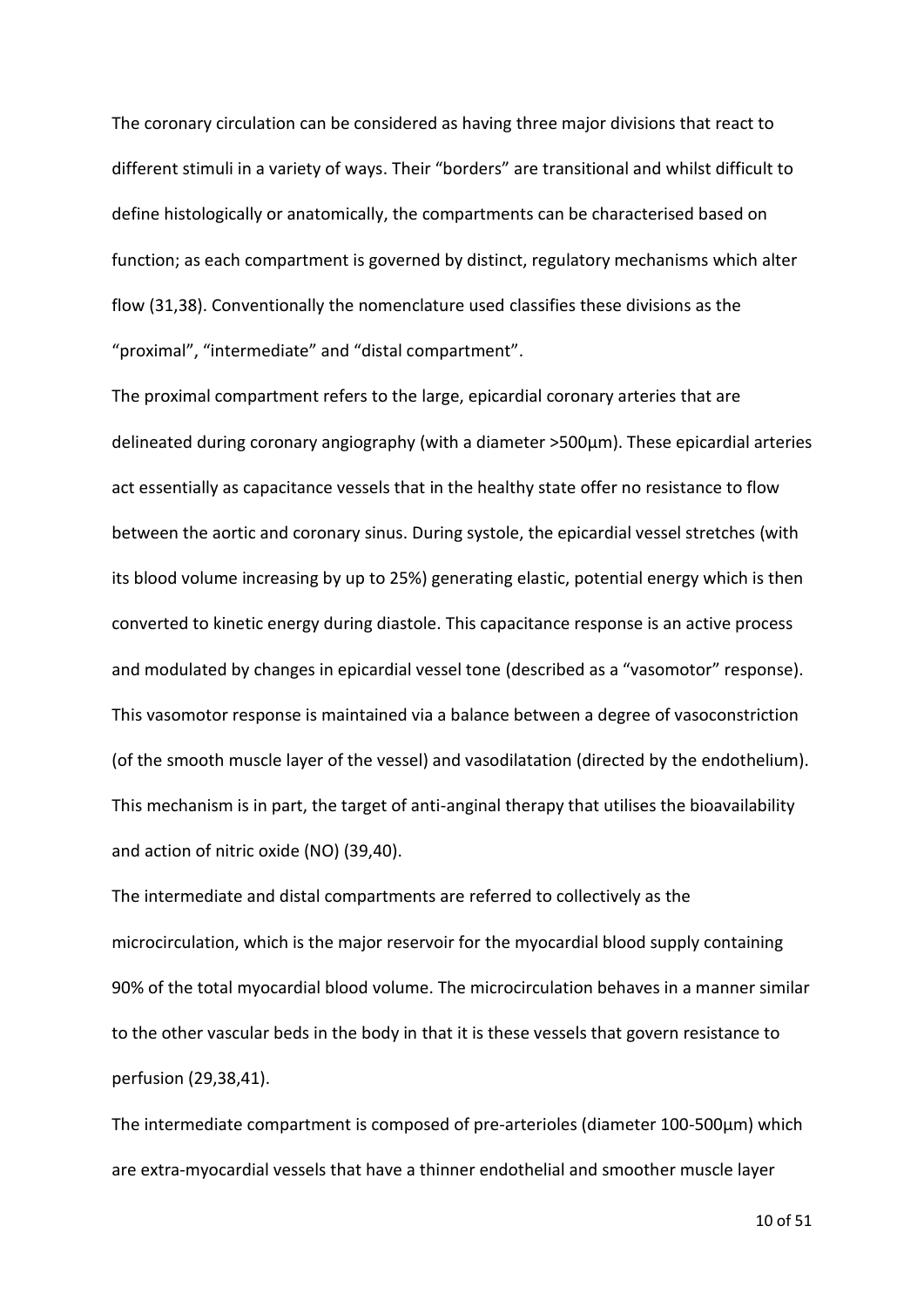than the epicardial coronary arteries of the proximal compartment. As mentioned, the compartments are divided by "transitional zones" rather than clearly demarcated borders and as such the proximal segments of the pre-arterioles behave similarly to the epicardial arteries in that they are responsive to flow dependent dilatation, whereas distally they behave more like the arterioles of the distal compartment in that they are responsive to intravascular pressure changes. The intermediate compartment can be distinguished from the distal compartment due to its independence from the influence of myocardial metabolites.

The distal compartment is composed of arterioles (diameter <100µm) which have an even thinner tunica media (i.e. smooth muscle walls) than the proximal and intermediate compartment vessels. Moreover, the smaller, terminal vessels of this compartment may lack a vascular smooth muscle layer entirely (replaced by small, unique cells called "pericytes" which do have some contractile qualities) and the tunica intima may lack an internal elastic membrane as they give rise to the capillary bed (34). When viewed using plastic casting or ink injections, these vessels appear highly variable in structure as the capillary network is arranged amongst the arterioles and venules (42) These small vessels run parallel to muscle fibres. The tone and resistance of the distal compartment is governed by metabolites produced by the myocardium and controls flow to the capillary network (34). Capillaries are essentially based of two layers which are an endothelium and a basal lamina (34).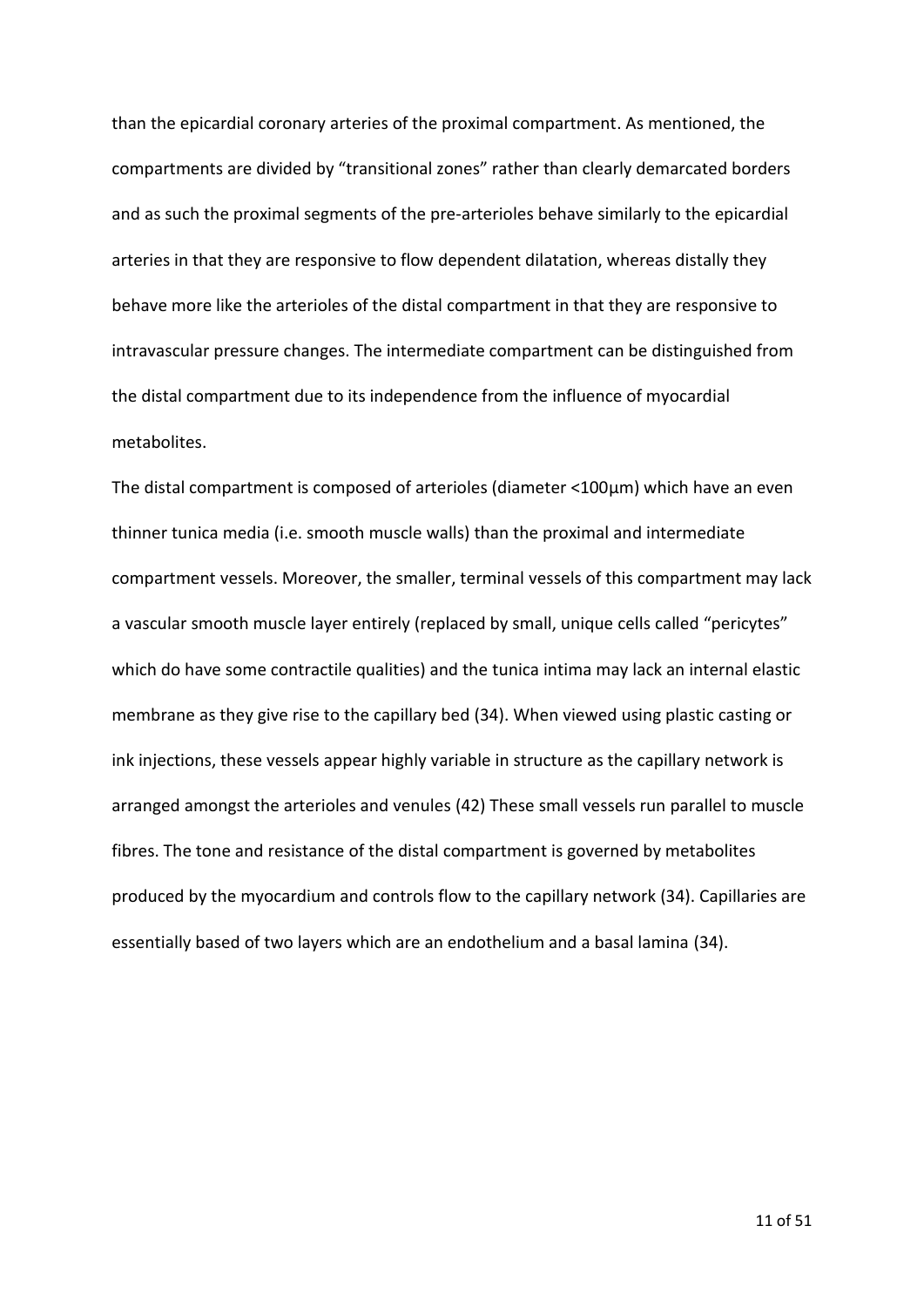#### **Disease mechanisms of the coronary circulation and its subtypes:**

It is increasingly understood that disease and disorder of the coronary circulation occurs via multiple mechanisms that can be divided into different pathogenic subtypes (3,16,31,43,44).

## **Structural abnormalities of the circulation**:

This subtype includes conditions whereby functional luminal diameter is attenuated and can be due to luminal stenosis, thrombosis, micro-emboli from percutaneous coronary intervention, inherent anomalous coronary vessel anatomy, coronary artery bridges and aneurysms. There can also be abnormal remodelling and hypertrophy reducing luminal size as a result of hypertension, aging or cardiomyopathic processes(34). This reduction in lumen size was demonstrated by Wienike et al (45) to have a direct effect on coronary blood flow in a study that involved early uses of the Doppler flow wire and coronary intravascular imaging techniques.

#### **Extravascular changes to the coronary circulation:**

There are various influences external to the vascular circulation. These include external compression, shortened diastolic filling and changes to cardiac metabolism for example autonomic dysfunction that follows acute myocardial infarction leading to sympathetic overdrive and vasoconstriction (34,46). Complex interactions exist between the autonomic nervous system and the blood vessels. The nerve terminal varicosities release neurotransmitters which diffuse to and engage vascular cells. Stimulation of the autonomic system induces the release of vasoactive mediators such as noradrenaline, adenosine triphosphate (ATP) and neuropeptide Y that cause vasoconstriction and acetylcholine and calcitonin gene related peptide (CGRP) which cause vasodilatation (47).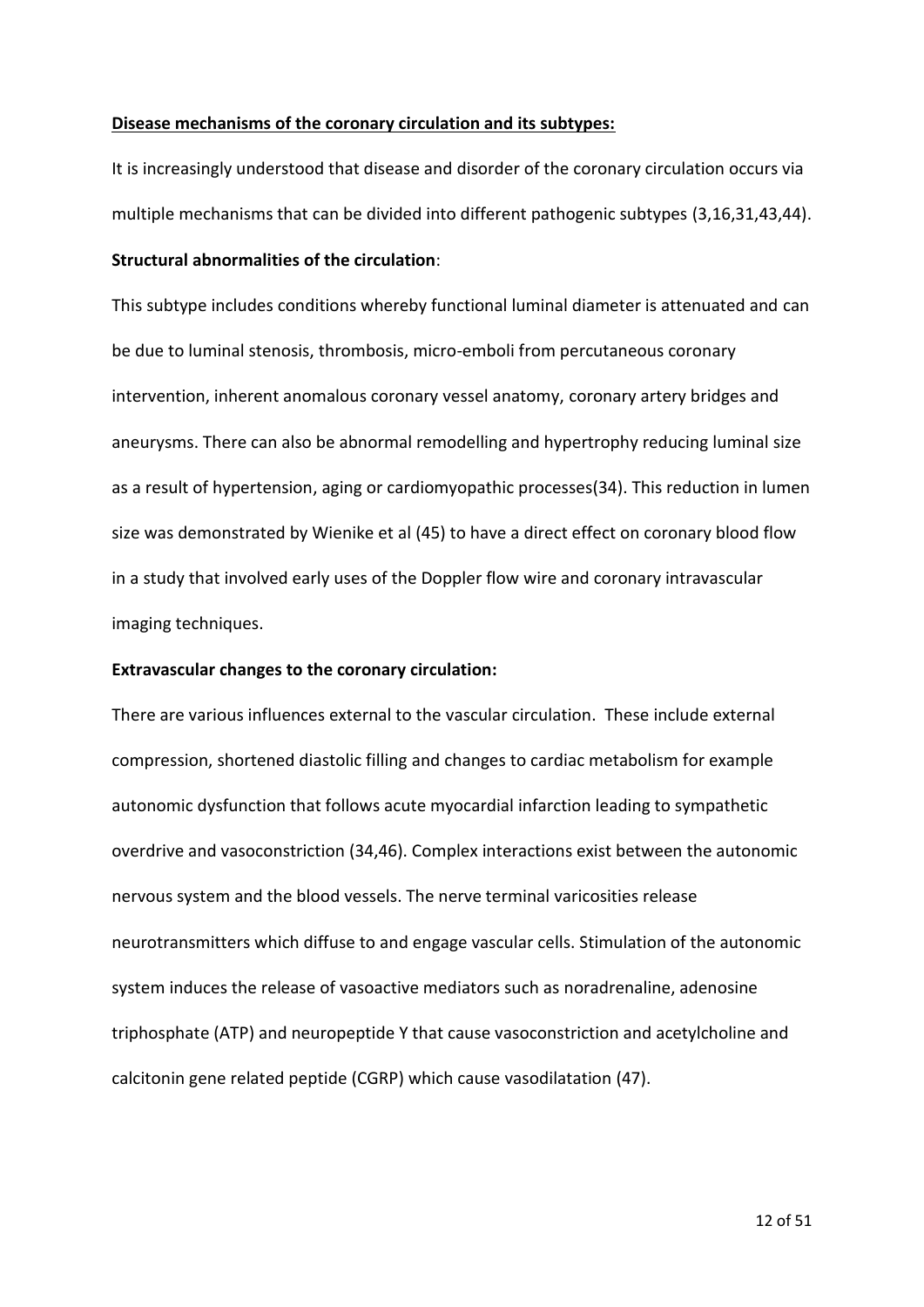#### **Systemic, structural changes to the coronary circulation:**

This includes sclerosis, extracellular matrix changes, fibrosis, intramyocardial fat infiltration or natural changes such as the aging and the menopause (29,32,43). Patients with systemic sclerosis are known to have increased extracellular matrix production leading to the diffuse fibrosis of the skin and internal organs which reduces compliance and plasticity with impaired remodelling that impedes flow (48). Intramyocardial triglyceride deposits (more common in patients with diabetes and obesity) accumulate in the cardiac myocytes causing greater LV mass and greater diastolic dysfunction which cause greater cardiac demand and work. Intramyocardial triglyceride deposits are also associated with chronic inflammation which contributes to atherosclerosis (49). Majerczak et al (50) looked at arterial stiffness and endothelial function in young athletes who were followed up into old age and demonstrated that despite physical exercise, endothelial function worsened with age as did arterial stiffness. Changes in the vascular matrix (increase in collagen and a decrease in elastin), reduced function of vascular smooth muscle and a reduced bioavailability of NO all also contribute (31,50). There are also changes that occur in sepsis that cause endothelial dysfunction via direct degradation of the endothelium which are associated with worse outcomes due to enhanced platelet aggregation and vasoconstriction (51,52).

#### **Functional abnormalities of the coronary circulation ("Vasomotor Function"):**

Vasomotor dysfunction is a disorder of vasomotor function caused by either enhanced vasoconstriction, impaired vasodilation (due to endothelium dependent or endothelium independent mechanisms) or a combination/imbalance of these. From a clinical perspective, as the endothelium governs a significant part of vasomotor function, discussions on vasomotor response centres on endothelial function. Endothelial dysfunction is associated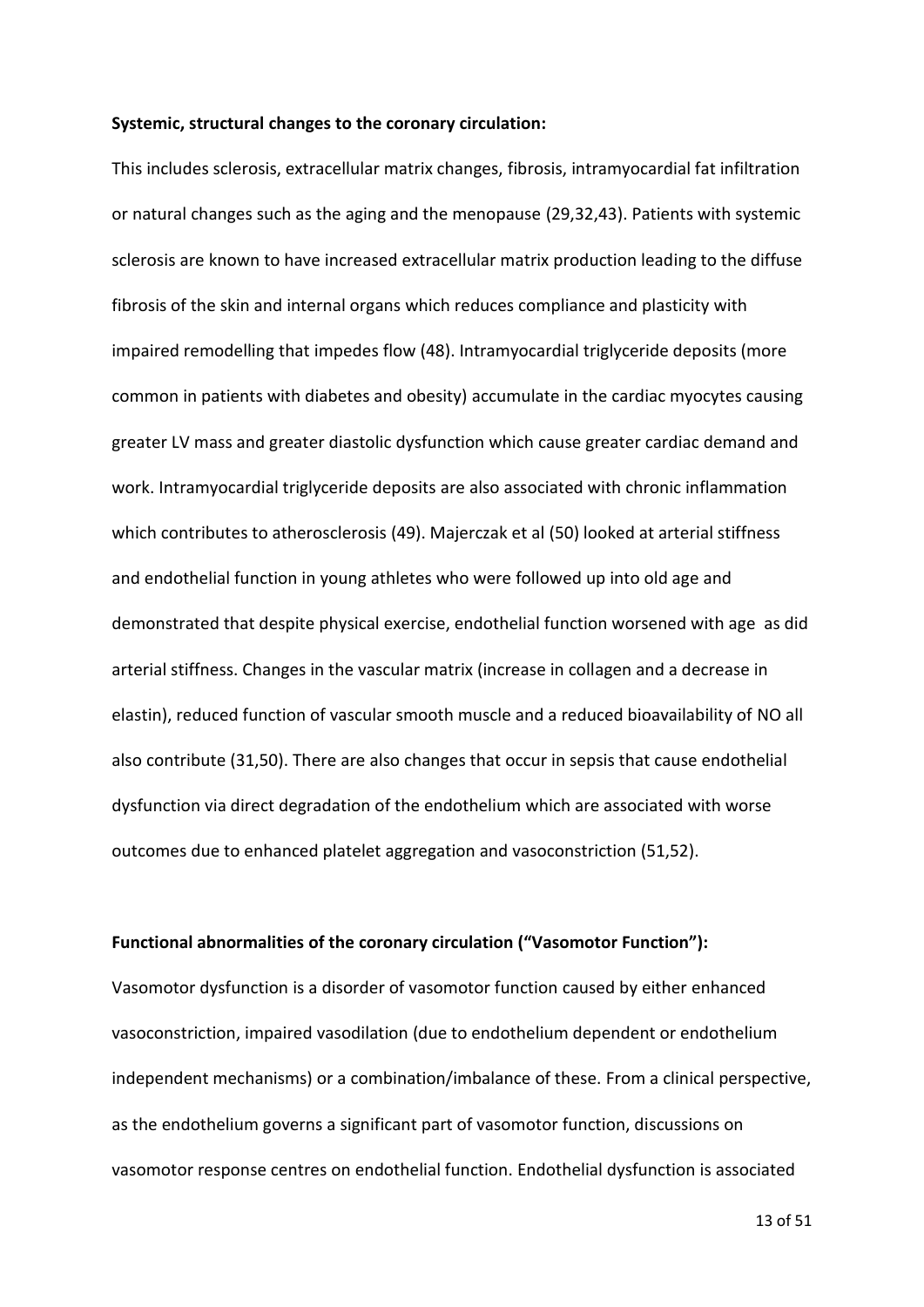with conditions that are widely regarded as precursors to atherosclerosis including diabetes, obesity and smoking. It is also demonstrable independently of those risk factors without obstructive epicardial coronary disease via as yet incompletely understood mechanisms (e.g. patients with cardiac syndrome X). Cardiac syndrome X is generally defined for the purpose of clinical practice as the presence of angina-like chest discomfort in the absence of significant epicardial stenosis; though stricter criteria includes the presence of ST segment depression (during anginal episodes), an absence of epicardial coronary artery spasm provocation with intracoronary acetylcholine provocation and absence of cardiac or systemic diseases associated with microvascular dysfunction (53). Patients with syndrome X have been shown to have less intrinsic NO bioavailability and have been shown to have greater impairment of endothelium dependent and independent cutaneous microvascular function when compared with "normal" controls (17,53,54).

Hypertrophic cardiomyopathy is known to cause fibrosis and microvascular dysfunction. Patterns of fibrosis on Cardiovascular MRI have been shown to have abnormal flow reserve (i.e. vasomotor responses) (55). Microvascular dysfunction has a crucial relevance in that is thought to be an ischaemic substrate for pathological arrhythmia in itself (29). Furthermore, patients at risk of developing HCM have been identified as having endothelial dysfunction with abnormal vasomotor responses at young ages (56).

#### **The Physiology of the Normal Endothelium:**

"Vasomotor function" refers to the vasodilatory or vasoconstrictor responses of the three compartments of the coronary circulation to maintain flow (see figure 3) (2,4,21,44). Focussed studies on vasomotor activity have shown that the endothelial luminal layer of coronary arteries is a crucial, intrinsic element in regulating this process.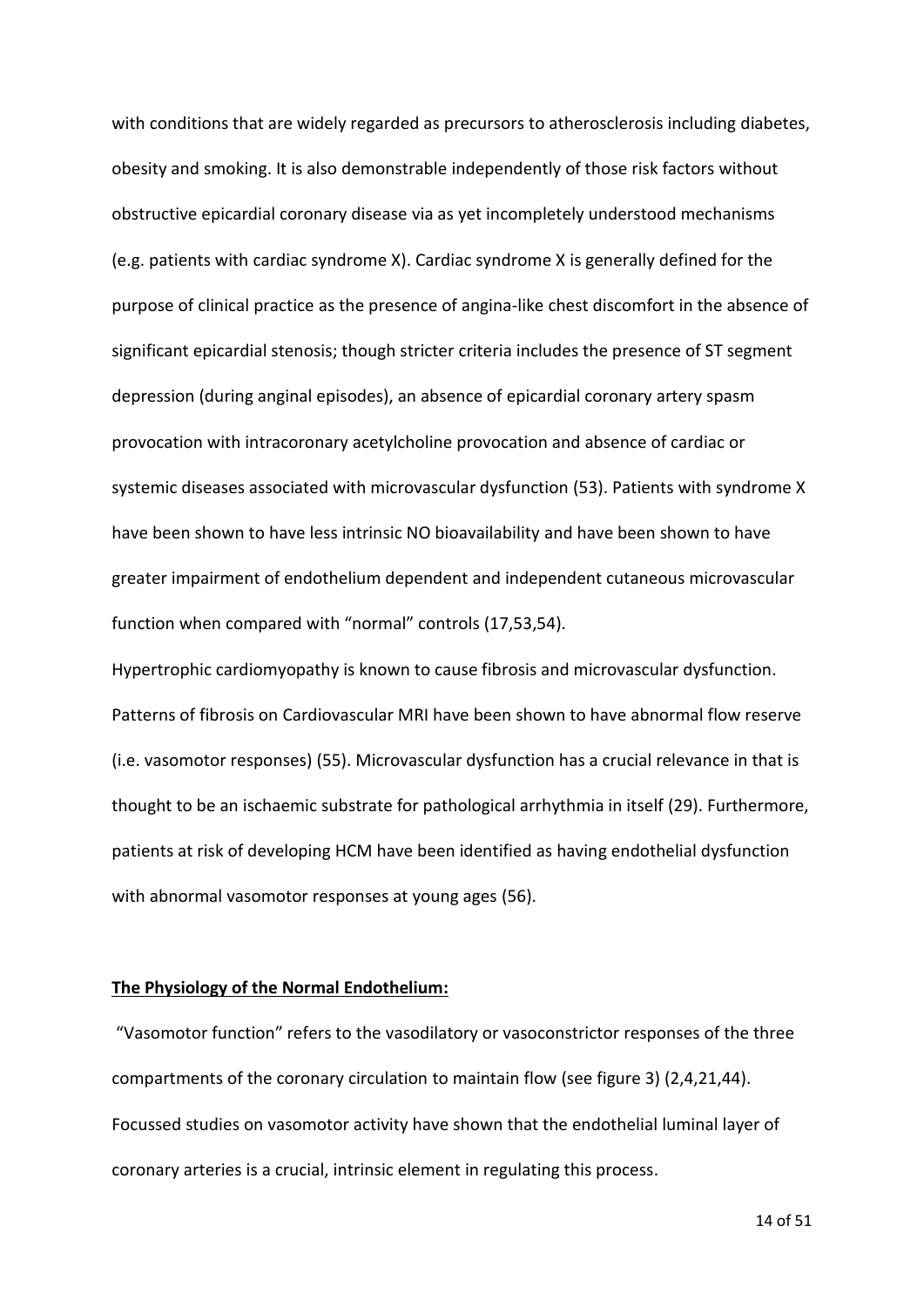

[Figure 3 – Coronary Vascular bed] A schematic representation of the different elements and functional significance of the different components of the coronary circulation. CFR Coronary Flow Reserve, FFR Fractional Flow Reserve, IFR instantaneous flow reserve, IMR Index of microvascular resistance

Vasomotor function can be divided into three main processes (31):

1) Endothelium dependent vasodilation. The endothelium responds to various paracrine factors (including endothelin, serotonin, histamine) which stimulate the production of nitric oxide by the endothelium. Nitric oxide binds to guanylyl cyclase producing cGMP which causes subsequent vascular smooth muscle relaxation and vasodilation of the artery (31,32). This has been demonstrated in studies since the 1980s, most commonly using acetylcholine or analogues which bind to muscarinic receptors and measuring vasomotor responses (61–63).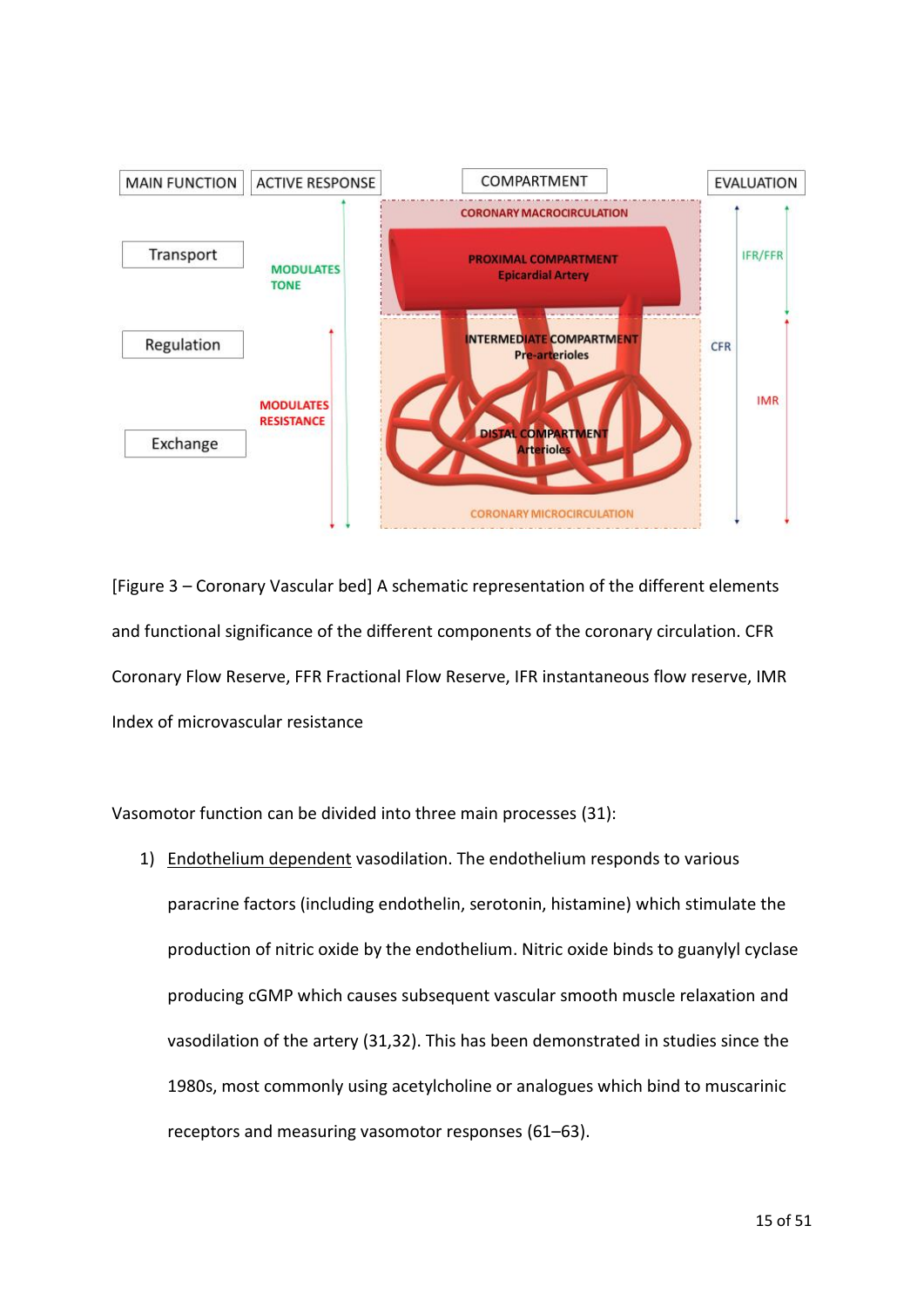- 2) Endothelium independent vasodilation. The cell mechanism governing this remains incompletely understood (31). Common methods of testing have included the use of sodium nitroprusside, papaverine or glyceryl trinitrate to demonstrate smooth muscle vasodilation in response to nitric oxide (25,40,43). (34,64,65)
- 3) Vasoconstriction. This is commonly demonstrated with the use of vasopressin in studies. Vasopressin has a greater effect on the microcirculation and the wider systemic circulation, with only a limited vasoconstrictive effect on the epicardial coronary arteries (66,67). Vasoconstriction has been shown to be excessive in patients with Diabetes, Takutsubo Cardiomyopathy and Myocarditis perhaps due to the upregulation of Vasopressin receptors (66). Vasoconstriction is also considered an important component of "no reflow" phenomenon during Primary PCI (26,29,31).

A coronary circulation with a damaged or absent endothelium demonstrates vasomotor function that behaves very differently to a healthy, normal endothelium. These altered characteristics are summarised in Table 1 (57–60).

| <b>Normal Endothelium</b> | <b>Endothelial Dysfunction</b> |
|---------------------------|--------------------------------|
| Vasodilation              | Vasoconstriction               |
| Thrombolytic              | Platelet aggregation           |
| Anti-inflammatory         | Inflammation and proliferative |
| <b>Biological barrier</b> | Increased permeability         |

[Table 1 – Roles of the Endothelium] – comparing the effects of a normal functional

endothelium with the adverse mechanisms that occur in endothelial dysfunction.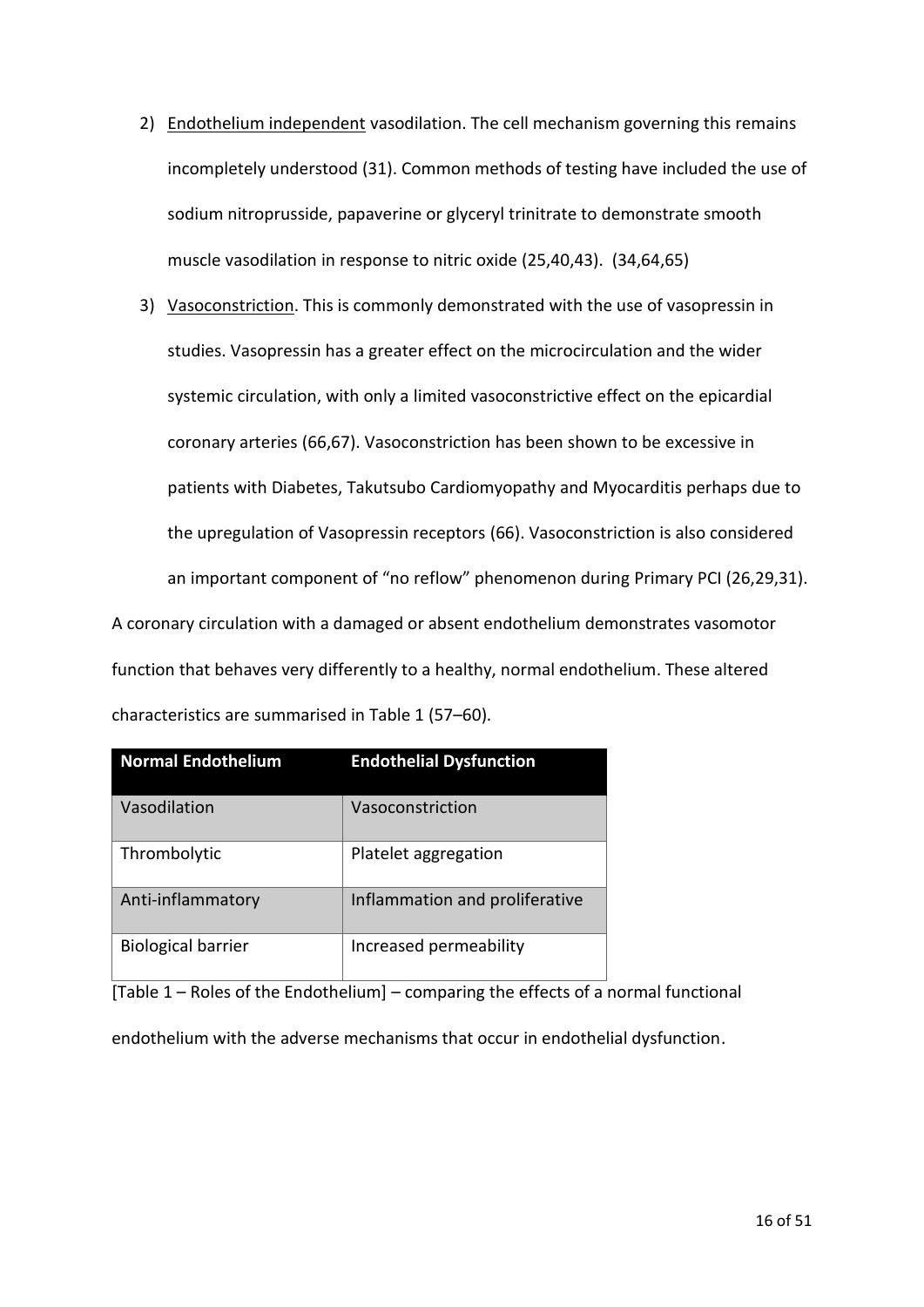## **Endothelial Dysfunction: The role of the endothelium in atherogenesis:**

The term "endothelial dysfunction" refers to the broad alterations in endothelial phenotype that may contribute to the clinical expression of atherosclerosis (31,68,69). It can be appreciated by measuring vasomotor responses to stimuli and occurs via different mechanisms (see Figure 4). Endothelial dysfunction can lead to increased vascular permeability to lipoproteins as well as expression of cytokines and adhesion molecules which are features of atherosclerosis (1,18,30,32). Furthermore, endothelial dysfunction can perpetuate ischaemia as it facilitates smooth muscle wall proliferation and also produces substances that promote platelet aggregation (30,70).



[Figure 4 – An illustration of the mechanisms of endothelial dysfunction as a precursor of atherosclerosis. Endothelial dysfunction occurs on a spectrum of disorder with atherosclerosis and whilst there is a degree of continuity to the process, endothelial dysfunction has a role in the development of atheroma at its various stages.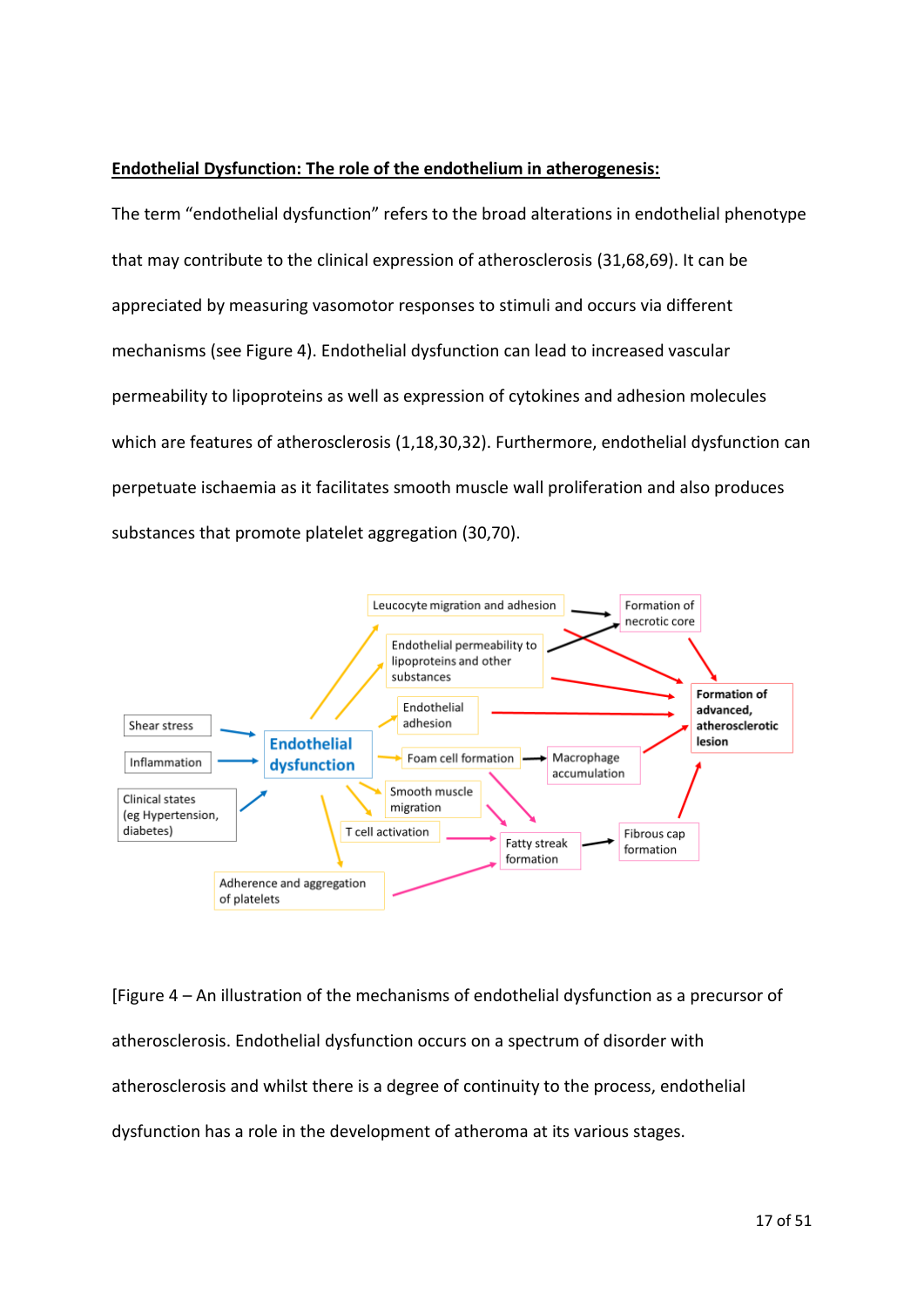Endothelial dysfunction is associated with the loss of intrinsic endothelial vasoprotective factors that lead to an imbalance of vasodilation and vasoconstriction with net vasoconstriction contributing to the maladaptive vasomotor response. Acetylcholine usually elicits NO induced vasodilation though in endothelial dysfunction this is impaired, resulting in lower degrees of dilatation, manifesting as lower coronary blood flow or smaller reductions in systemic vascular resistance. Acetylcholine also has a direct vasoconstrictor effect when acting on smooth muscle cells which is usually masked by the endothelium mediated smooth muscle dilatation. In the case of endothelial dysfunction, the vasodilation caused by the acetylcholine is attenuated resulting in net vasoconstriction(27,39,60).

The progression of endothelial dysfunction is multifactorial and this occurs as a result of various triggers such as shear stress, inflammation and certain clinical states (like diabetes): *1) Shear Stress* 

A common observation in the identification of coronary atheroma is the development of lesions in regions which correlate with arterial branch points and other regions of altered haemodynamics (1,14,31). In the field of experimental fluid mechanics, specialised devices have been used to reconstruct the flow effect over the laminar surface of cultured endothelial cell monolayers in vitro. These studies have demonstrated that laminar shear induces changes in cell morphology, alignment and cell organisation, suggesting a local risk factor for endothelial cell dysfunction in atherogenesis (14,37,71). Diamond et al (72) described how shear stress caused transcriptional changes in RNA in cultured human endothelial cells which directly affected the fibrinolytic pathways as a response to flow. Other studies have confirmed the modulation of DNA in response to haemodynamics. The PREDICTION study (70) was a prospective natural history study in Japan which included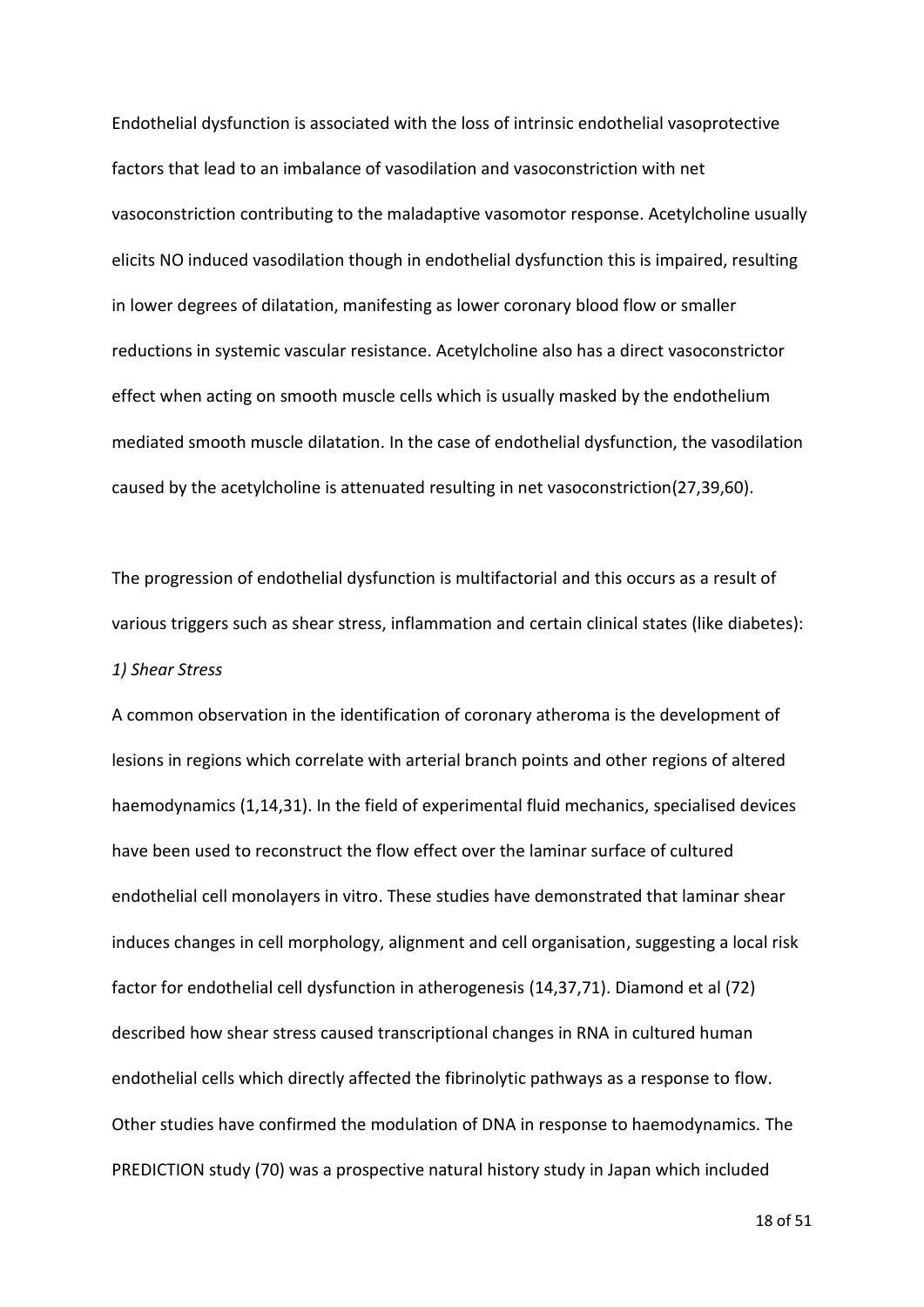patients with acute coronary syndrome treated with PCI and reassessed at six month follow up with repeat angiography. They measured intravascular flow characteristics to establish shear stress and demonstrate a strong association between disturbed endothelial shear stresses and subsequent lesion progression.

### *2) Inflammation:*

Inflammation promotes leucocyte adherence and migration via inflammatory cytokines such as TNF alpha and IL-1 which induce endothelial cells expression of adhesion molecules. This has been shown in patients with systemic lupus erythematosus and rheumatoid arthritis (30,31,73). In endothelial dysfunction due to chronic inflammation, monocytes transform into macrophages after reaching the intima which then express receptors that accumulate lipids forming foam cells. These continue to form fatty streaks which are precursors for atheromatous plaques (30).

### *3) Clinical states:*

It has been generally recognised in Diabetes that hyperglycaemia impairs endothelial function. Hyperglycaemia generates advanced glycation end products (AGE) that accumulate in the vessel wall and impairs NO activity and therefore endothelial function. Once in the wall they can also bind to surface receptors amplifying inflammatory responses, as well as then stimulating foam cell production advancing atherosclerosis (27). The hyperglycaemic state also generates Reactive Oxidative species that have a direct adverse action on soluble Guanylyl cyclase and cyclic GMP Kinase (which mediate smooth muscle relaxation) (61,74)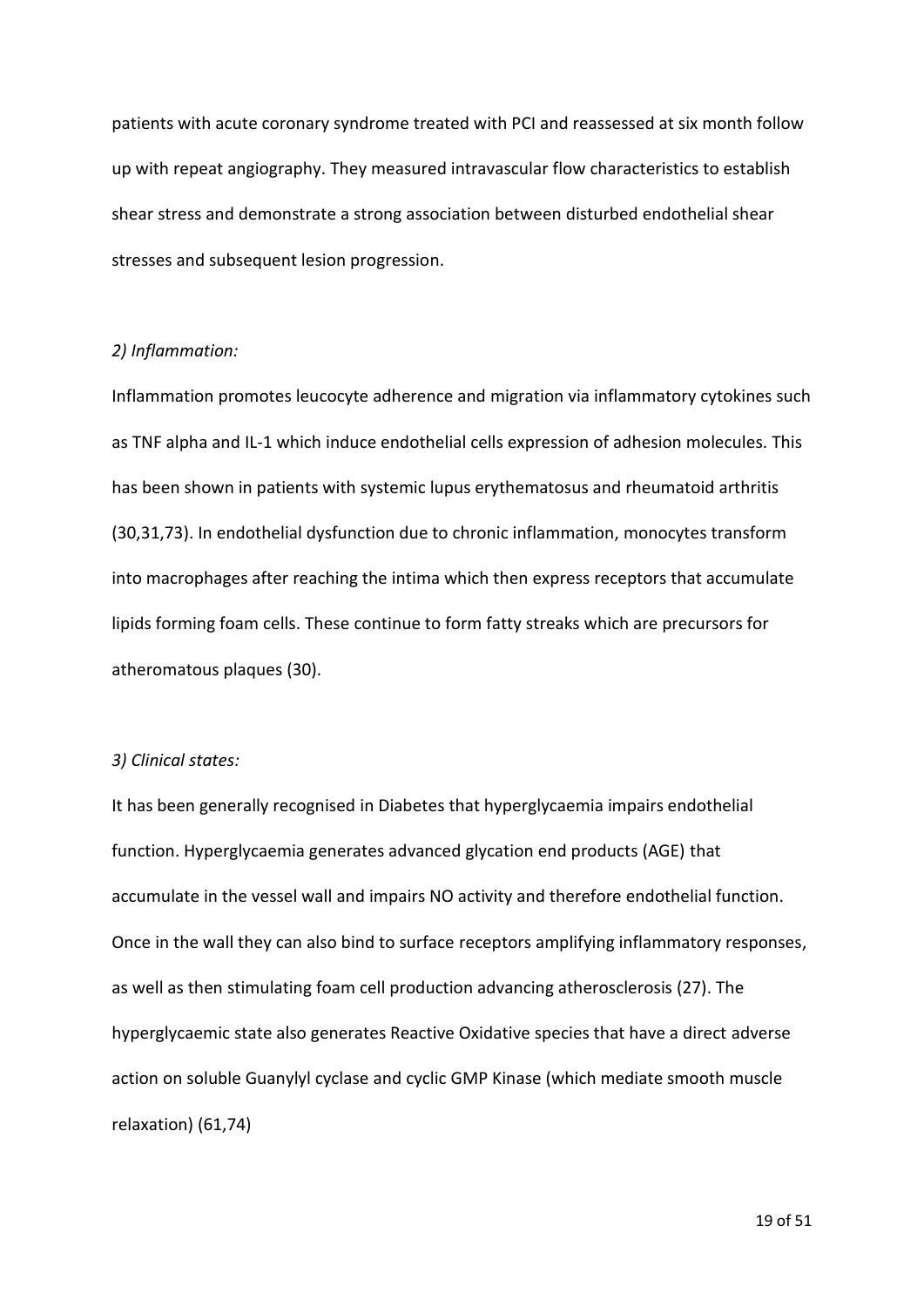Other clinical states known to cause endothelial dysfunction include hypertension (activating the endothelin system), infection (such as sepsis mediated by imbalances in angiopoietin causing increased vessel permeability), obesity (causing a reduction in NO bioavailability due to L-arginine depletion), Vitamin D deficiency (thought to act via mechanisms similar to with hypertension) and aging (due to gradual reductions in NO availability) (49,75–77). Whilst their direct mechanisms are incompletely understood they are thought to increase oxidative stress (61,74,78) which leads to leucocyte adhesion and inflammation, lipid deposition, vascular smooth muscle cell proliferation, vasoconstriction and platelet aggregation, therefore engaging the progression of atherosclerosis and cardiovascular disease (27,30,31).

### Clinical Relevance: The implications on prognosis of Endothelial dysfunction:

There have been studies looking at the prognostic impact of endothelial dysfunction independently of other established risk factors for cardiac events. Ahmadi et al (60) demonstrated that endothelial dysfunction in the presence of non-obstructive coronary artery disease was associated with characteristics of vulnerable plaques when assessed using intravascular ultrasound. Over the last two decades studies have demonstrated that patients with "unobstructed coronary arteries" (generally luminal stenosis <30-50% of the diameter) but with demonstrable endothelial dysfunction have increased cardiac events (44,62,79,80).

In the Women's Ischaemia Syndrome Evaluation (WISE) study (4), patients with abnormal measured coronary dilator responses to intra coronary acetylcholine had less time free of cardiovascular events (p=0.004). This was independent of risk factors such as age, hypertension, diabetes, hypercholesterolaemia, tobacco use and severity of coronary artery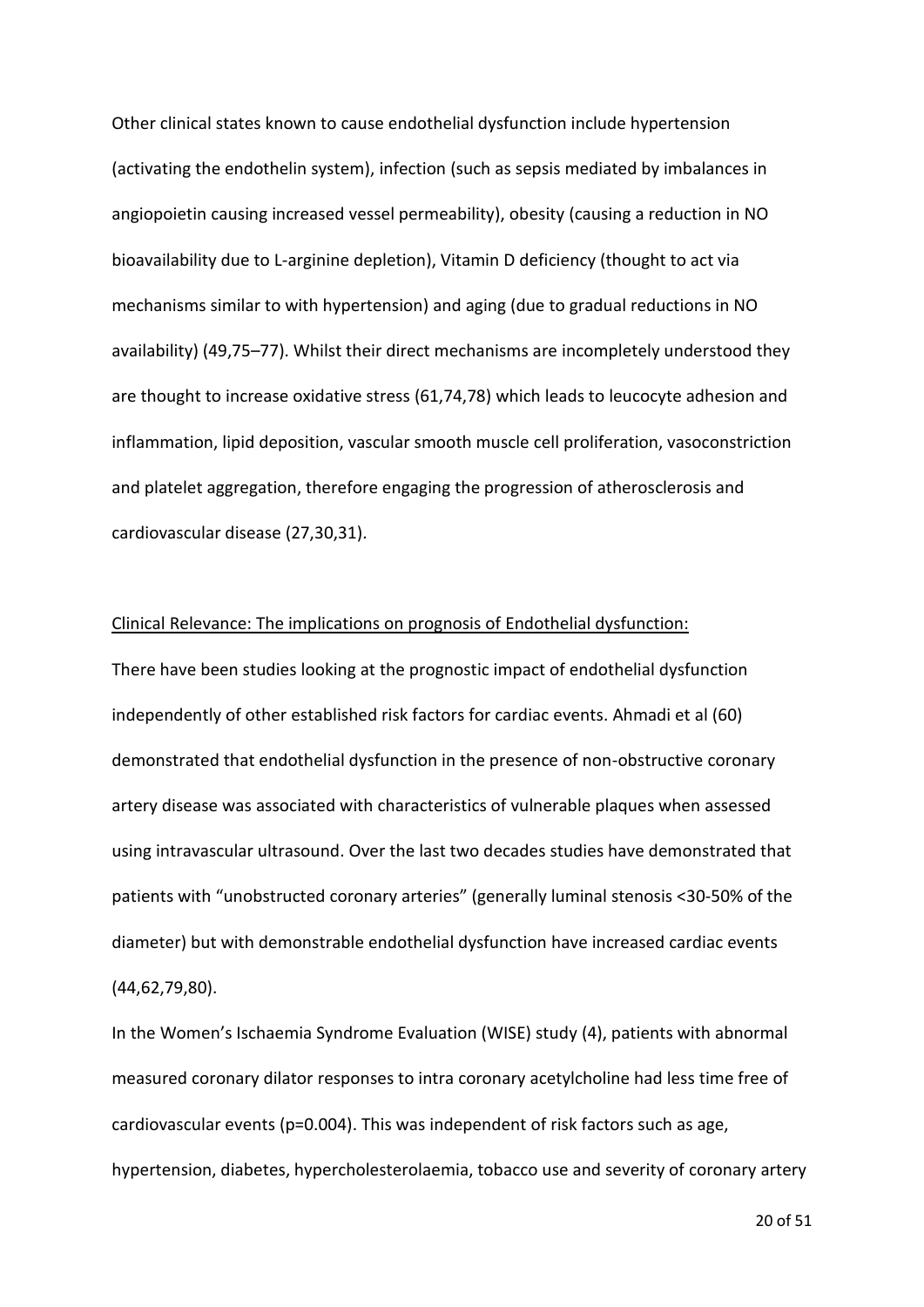disease and fractional luminal cross-sectional area change. In a systematic review and metaanalysis involving six studies including 1192 patients with normal or non-obstructed (<50% luminal stenosis), Branin et al (41) found that in those patients with epicardial endothelial dependent dysfunction, 243(20.4 %) had cardiovascular events with a relative risk of 2.38 (confidence interval 1.74-3.25).

Given that endothelial dysfunction is an adverse predictor independent of apparent epicardial obstruction, this would suggest that patients with normal luminography in the context of a good history of angina could still benefit from an assessment of their endothelial function as they may still be at risk despite "normal epicardial coronaries". The data would suggest that there is increased morbidity and mortality associated with these patients and that there is a positive impact to be made with some additional assessment (16,62). Reriani et al (38,81) followed up 457 patients with chest pain and unobstructed coronary arteries who had coronary vasoreactivity testing with intracoronary acetylcholine. During a mean follow up of 8.4±4.7 years the patients who were diagnosed and treated for microvascular dysfunction (mainly with beta blockers, aspirin, lipid lowering drugs and nitrates) had higher quality of life indices. Tagliomonte et al (82) demonstrated some improvements of transthoracic doppler Coronary Flow Reserve (CFR) in 58 patients with unobstructed coronaries with doses of 500mg Ranolazine twice daily, though a weakness of the study was that participants with luminal stenoses of up to 70% were included. A small double blinded study by Villano et al (83) examined 47 patients with microvascular angina and their response to a combination of ivabradine and ranolazine versus a placebo. There was no significant difference in endothelial function compared to placebo but the patients had better quality of life scores and performed better on exercise stress testing with greater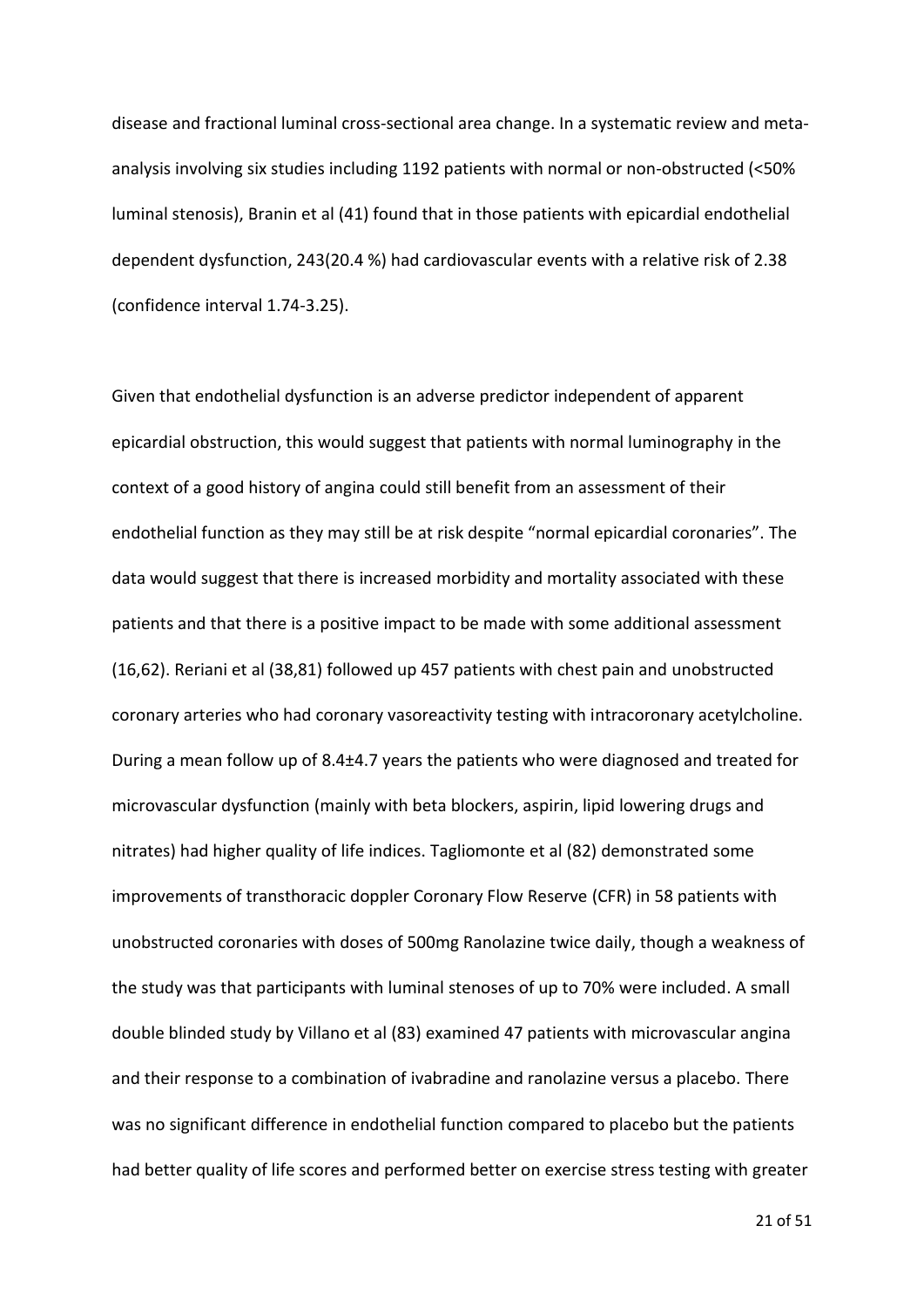time to ST depression and overall performance durations. ACE inhibitors were shown to improve flow mediated dilation (a measure used as a surrogate for endothelial dysfunction) in patients with hypertension (37), furthermore there is an established benefit from statin therapy in the modulation of endothelial function (84–86). A possible conclusion could be that in patients with typical symptoms of angina despite normal coronaries would benefit from additional functional testing for reversible ischaemia as a means of guiding treatment.

There are also clinical implications of endothelial function on patients with acute coronary syndromes. The "no reflow" phenomenon is defined as slow coronary artery flow (graded TIMI 0-2), is seen in 5-10% of patients who present with STEMI and is associated with a higher incidence of Major Adverse Cardiovascular Events (MACE) and infarct size on Cardiovascular Magnetic Resonance Imaging (CMR). It is a recognised complication following restoration of luminal patency , purported to disseminate emboli "downstream" resulting in endothelial dysfunction demonstrable with microcirculatory resistance. (87,88) Canine models have demonstrated that microvascular injury in the context of ischaemic contributes to no reflow phenomenon. (89). Electron microscopy of 'no reflow' areas, demonstrated swollen intraluminal endothelial protrusions and intraluminal bodies bound to the endothelial membrane which seemed to obstruct the capillary lumen. Repeated ultrastructural examinations (high magnification cell architecture and biomaterial analysis) after repeated occlusions of the dog model coronaries showed increased microvascular damage as well as increasing incidences of microvascular obstruction (90). The study of no reflow and microvascular dysfunction overlaps with reperfusion injury. Hausenloy et al (91) used rat hearts to demonstrate that the initial occlusion causes an interruption of antegrade flow which induces the inflammatory cascade causing vasoconstriction as well as platelet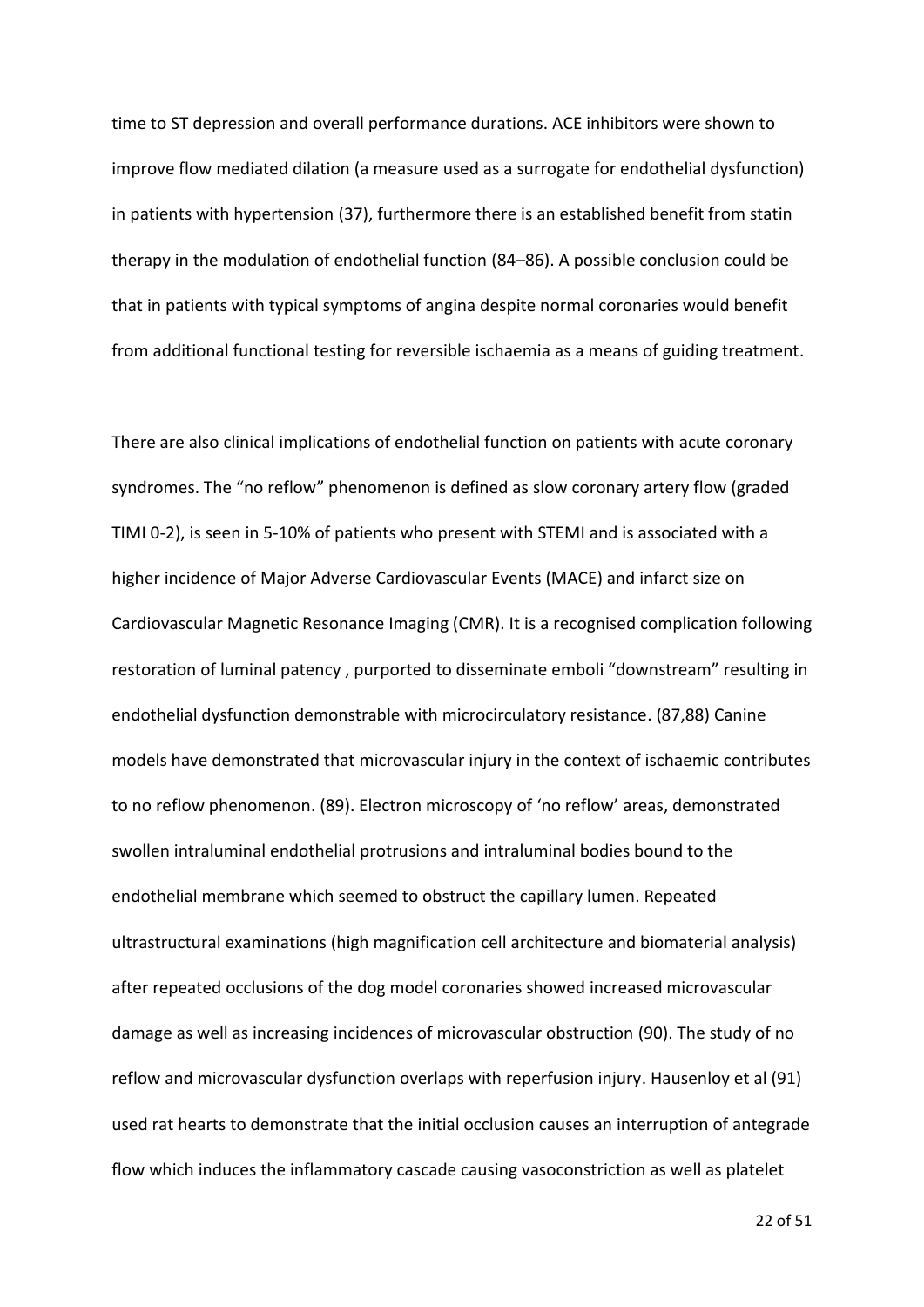aggregation and endothelial oedema associated with the no reflow phenomenon. There have been studies concerned with mitigating the no reflow process given that this adversely affects outcomes irrespective of infarct size, although there hasn't been a robust technique identified thus far it is clear that the endothelium has a crucial role in this problem (92).

### Methodologies for the assessment of Endothelial function

There are various techniques used to assess endothelial function that utilise either 1) the measurement of vasomotor dilatation/constriction following the application of vasoactive stimuli or 2) the measurement of a surrogate such as Coronary Blood Flow or vascular resistance (summarised in Table 2 below):

#### *Invasive Approaches:*

Invasive assessment can be performed during angiography. The gold standard technique for assessment of endothelial function is the assessment of coronary flow mediated dilatation of the epicardial coronary artery in response to intracoronary infusions of ACH (93,94). The luminal diameter is measured in two separate angiographic views and fractional change can be calculated from this. This demonstrates proximal compartment responses but this measure does not reveal changes to the microcirculation.

O'Mering et al (3,20) measured intra coronary flow using a Doppler tipped guidewire (0.014 inch FloWire). The tip of the Doppler wire has a piezoelectric transducer that measures peak velocity which is linearly related to blood flow and can be calculated with the vessel cross sectional area (45,95). They measured changes in flow in response to adenosine which acts as an endothelium-independent vasomotor agonist, inducing hyperaemia and thus giving an estimate of the coronary flow reserve.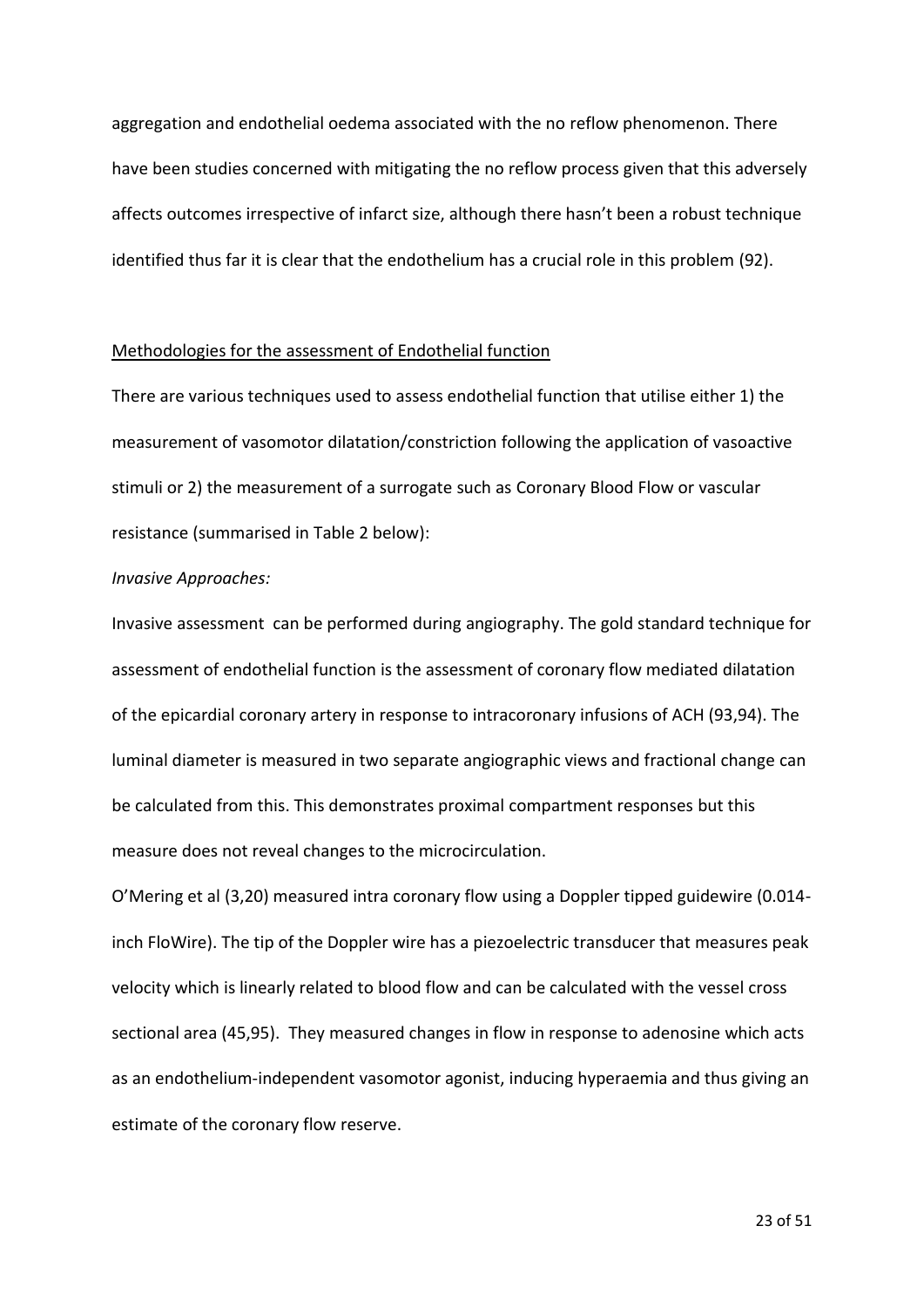Cold pressor testing (CPT) is an alternative method for assessing endothelial function. This method involves wrapping an ice pack around the forearm or placing it on the patient's forehead for two minutes with angiography then repeated. This works via the pathway of sympathetic (and likely also parasympathetic neuro humoral responses) stimulation though this it is postulated that it may be more complex than this as direct trials comparing this technique with intracoronary acetylcholine have demonstrated a greater effect on coronary vessel change with CPT (96,97). In a normal coronary circulation, sympathetic activation provokes endothelium dependent vasodilation. However in endothelial dysfunction, the increase in metabolically mediated flow is offset by beta adrenergically mediated vasoconstriction (98).

| <b>Invasive Approach</b>        | <b>Non-Invasive Approach</b>    |
|---------------------------------|---------------------------------|
| Vasomotion following IC ACH/GTN | Doppler ECHO                    |
| Cold pressor testing            | <b>Stress PET</b>               |
|                                 | <b>CMR</b>                      |
|                                 | <b>Brachial Reactivity</b>      |
| More risk                       | Limited availability            |
| More expensive                  | Operator dependence/variability |

[Table 2 – Approaches for the assessment of Endothelial dysfunction] Intracoronary Acetylcholine/Glyceryl Trinitrate (IC ACH/GTN) is given via the intracoronary route and

vasomotion can be measured angiographically

## *Non-Invasive Approaches:*

There are currently multiple non-invasive approaches which usually involve imaging

techniques. In studies assessing microvascular function, hyperaemia was elicited by either

dipyridamole or adenosine through non-endothelial mechanisms (43,62). Techniques for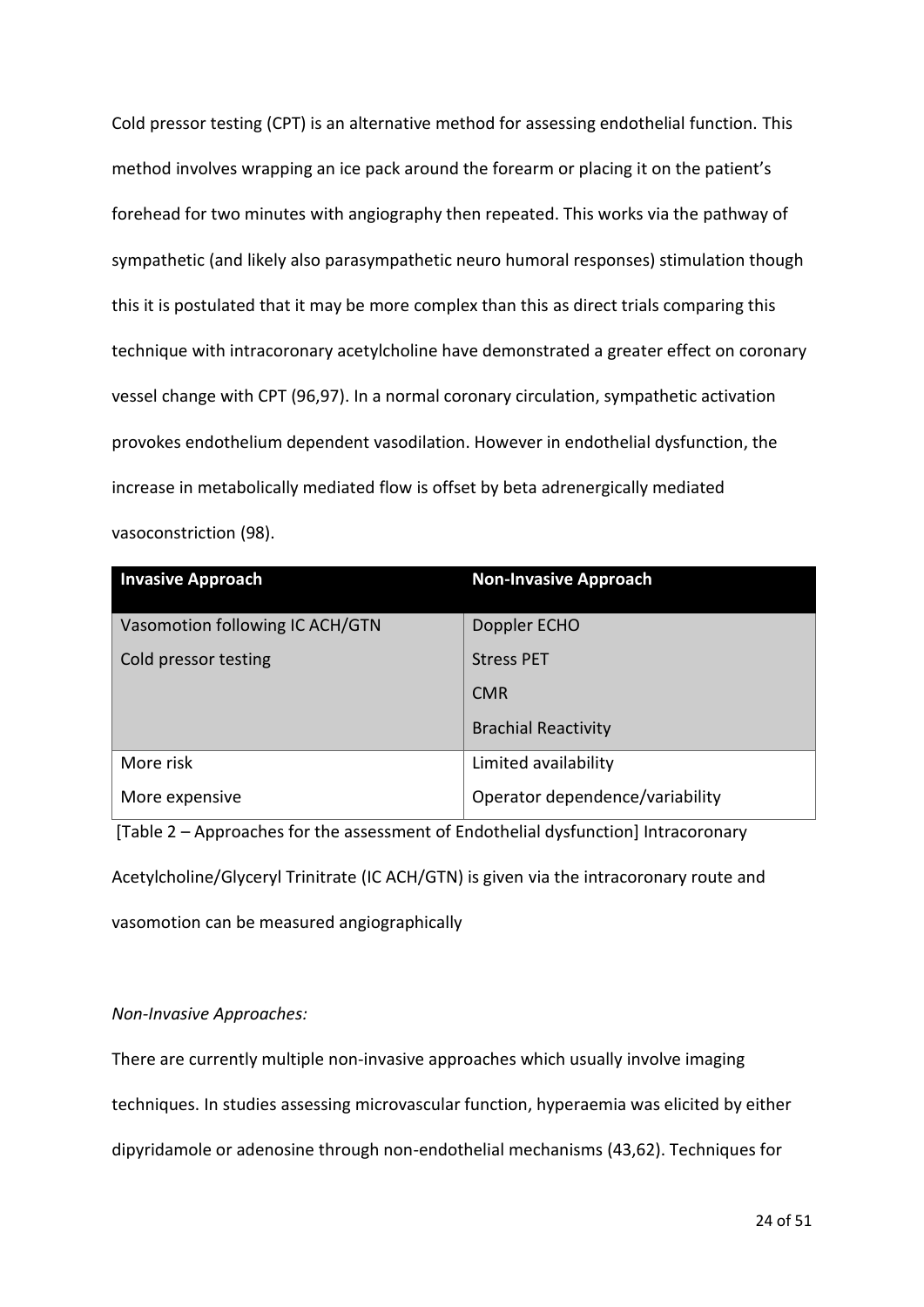measuring CFR included Transthoracic Doppler ECHO, Stress Positron Emission Tomography (PET) and CMR. Transthoracic Doppler ECHO measures blood flow in the mid Left Anterior Descending artery imaged using colour doppler with a high frequency ultrasound probe. Coronary Blood Flow is measured by the Pulsed Doppler technique. This could be a largely applicable method that is widely available and inexpensive however it is operator dependent, less accurate and contingent on good Echocardiographic windows in patients (99,100). PET allows quantitative measurements of myocardial blood flow using myocardial dissemination and radioactivity of isotopes (101). CMR appears a robust method which can be used to generate a semi quantitative assessment of CFR via the Myocardial perfusion reserve index (16,60,102). CMR utilises paramagnetic contrast medium gadolinium to measure myocardial blood flow. Compared with PET, CMR has better spatial resolution and involves no radiation. However post acquisition processing is more challenging, artefacts can be a problem and gadolinium should be used cautiously in patients with renal impairment (101). PET and CMR however are not used to assess coronary vasomotor function in routine practice due to limited availability and high cost, and are currently restricted in the research arena.

Brachial artery reactivity is another method of assessing endothelium dependent and endothelium independent function. Endothelium dependent can be measured using high resolution ultrasonography proximal to the ante cubital fossa and measuring the increase in the diameter of the brachial artery during reactive hyperaemia evoked by the release of a cuff inflated to high pressure on the upper arm (37,79). This can then be repeated after administering GTN to measure endothelium independent vasodilation.

*Limitations of provocative testing:*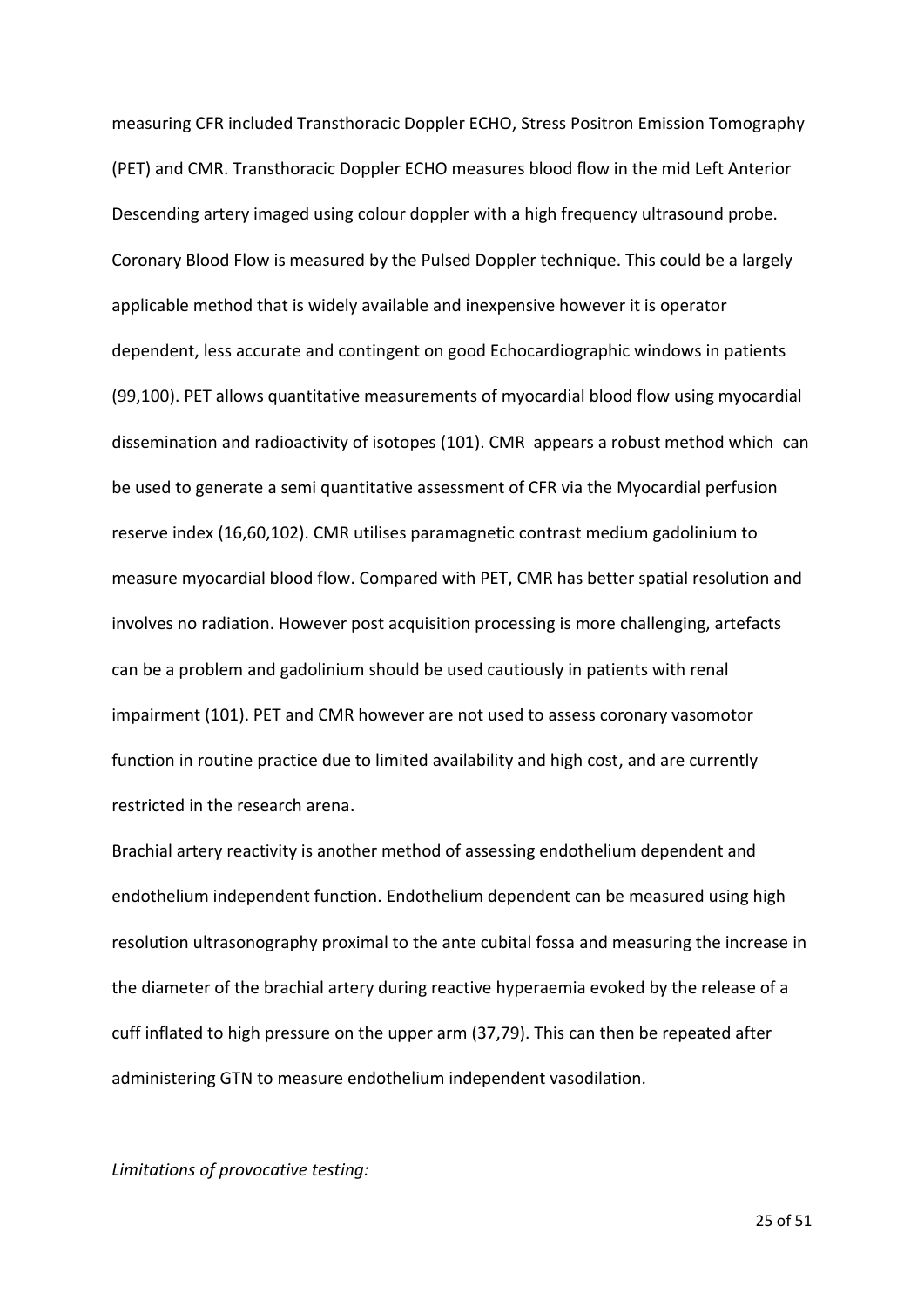Whilst the action of acetylcholine contributes to both vasoconstriction and vasodilatation, the net change is contingent on the relative smooth muscle cell response. Similarly, responses to certain stimuli such as the cold in the "cold pressor testing" may be confounded by adrenergic responses. Furthermore, there may be patients in whom there are global impairments of smooth muscle cell reaction to nitric oxide in which case impaired endothelial function may be misattributed (81,101).

#### The effect of Percutaneous Coronary Intervention on Endothelial Function

Percutaneous coronary intervention is a widely adopted strategy for the treatment of coronary artery disease which continues to advance based on scientific evidence and new developments. Initial strategies over forty years ago involved balloon angioplasty (now referred to as "plain old balloon angioplasty" or "POBA") which were met with great enthusiasm but were limited by complications of acute vessel closure and neointimal proliferation (103,104). Bare Metal Stents were developed in the late 1980s as scaffold structures to prevent vessel closure, however these were limited by potentially fatal stent thrombosis (ST) and In Stent Restenosis (ISR)(105). First generation Drug Eluting Stents (DES) were subsequently developed aiming to reduce these complications and were heralded as a major breakthrough. The drug coating had immunosuppressive properties to prevent the aggregation of inflammatory cells at the site of stent implantation to reduce restenosis rates. Paclitaxel was one of the initial anti-proliferative agents applied to drug eluting stents which has a local mechanism that inhibits the microtubule network which arrests cell proliferation (106,107). Drug eluting stents with the agent Sirolimus (also known as Rapamycin) were also developed around a similar time. Sirolimus is a cytostatic agent that inhibits serine/threonine-specific protein kinase (mTOR) which also inhibits smooth muscle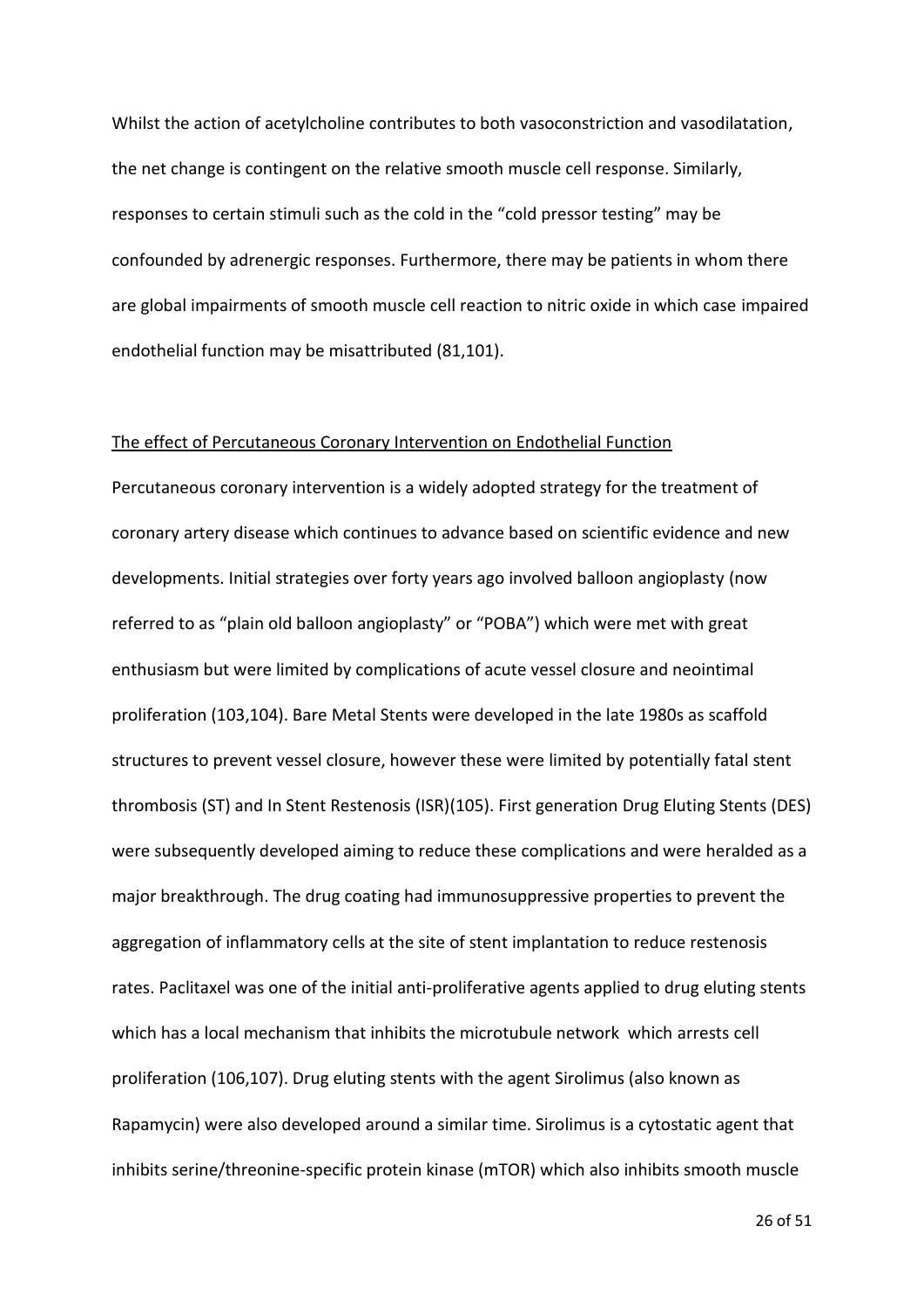proliferation. Though further generations of DES showed reduced restenosis rates (65) were still also associated with ST events. Drug eluting stents also required prolonged periods of dual anti platelet therapy with the greater, associated bleeding risk to the population of patients treated with PCI. This led to the development of bioresorbable vascular scaffolds (BVS) about ten years ago. BVS were initially heralded as the "fourth revolution in interventional cardiology" as they did not require the permanent presence of a metallic foreign body within the artery and therefore once the scaffolding disappeared there would be restoration of normal coronary luminal anatomy. BVS in humans are reported to resorb within three to five years whilst theoretically liberating the artery of the "cage", reducing physiological shear stress and restoring pulsatility, cyclical strain and mechano-transduction (108). These have been associated with late scaffold thrombosis and other complications that have led to it being licensed for research purposes only (109,110). Drug Coated Balloon Angioplasty is a method currently widely used to treat ISR that has been proposed as a technique that does not carry the same level of risk of ST or prolonged, mandated anti platelet therapy given its absence of scaffold structure (104,111–113).

There have been various studies looking into the effects of PCI on endothelial function given that intuitively, the presence of the stents have an effect on the coronary artery endothelium and vasomotion (see Table 3) (14). A mechanism of stent thrombosis includes the presence of the scaffold not only causing local inflammatory effects but also attenuating endogenous vessel NO levels increasing thrombogenicity of the treated segment (109).

| Author | Number of | Methods | Time scale | Result |
|--------|-----------|---------|------------|--------|
|        | patients  |         |            |        |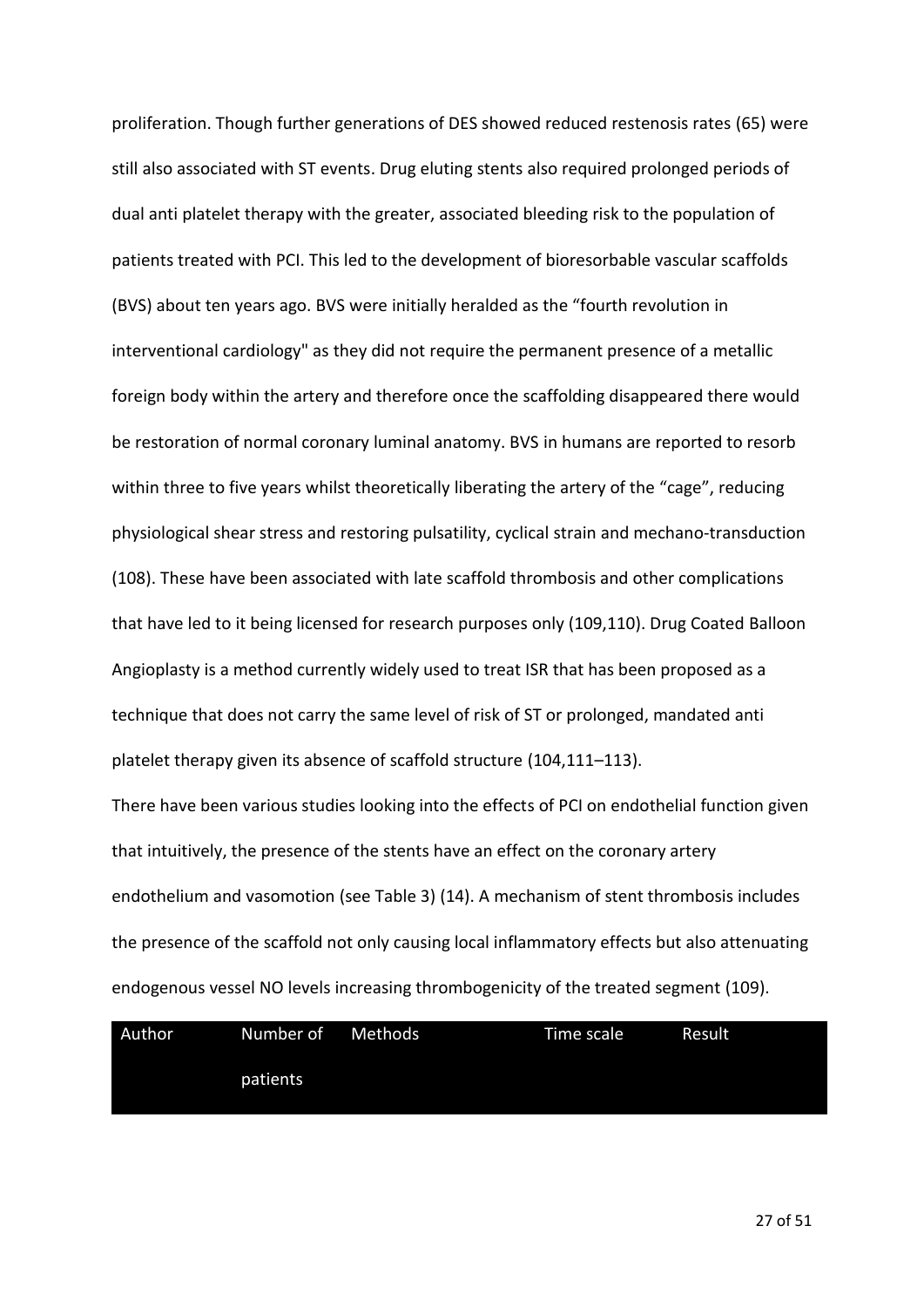| Komaru et al   | 13 | Patients treated with      | Measured the    | The "day after"                  |
|----------------|----|----------------------------|-----------------|----------------------------------|
| (114)          |    | POBA for stable            | day after       | there was a                      |
|                |    | angina.                    | angioplasty and | vasoconstrictor                  |
|                |    | <b>Measured vasomotion</b> | three months    | response. More                   |
|                |    | with IC substance P        | afterwards      | uniform                          |
|                |    |                            |                 | vasodilator                      |
|                |    |                            |                 | response after                   |
|                |    |                            |                 | three months                     |
| Vassanelli et  | 25 | Patients treated with      | Three months    | Abnormal                         |
| al (58)        |    | POBA assessed with IC      | and six months  | vasomotor                        |
|                |    | <b>ACH</b>                 | after treatment | responses at both                |
|                |    |                            |                 | three and six                    |
|                |    |                            |                 | months                           |
| Caramori et    | 39 | Post treatment to their    | Six months      | Significantly                    |
| al (115)       |    | LAD artery with POBA       |                 | greater                          |
|                |    | and BMS with IC ACH        |                 | vasoconstrictor                  |
|                |    |                            |                 | responses with                   |
|                |    |                            |                 | <b>BMS versus POBA</b>           |
|                |    |                            |                 | $(-21.8\% \pm 4.3 \text{ vs.} -$ |
|                |    |                            |                 | $9.5\% \pm 2.8$ ,                |
|                |    |                            |                 | $p=0.02$ )                       |
| Togni et al    | 25 | Treated 11 with BMS        | Six months      | Exercise induced                 |
| (116)          |    | and 14 with SES            |                 | vasoconstriction                 |
|                |    | Angiography during         |                 | in SES compared                  |
|                |    | exercise                   |                 | with BMS                         |
| Kim et al (28) | 78 | 10 received BMS, 36        | Six months      | Vasoconstriction                 |
|                |    | received PES and 39        |                 | with DES even                    |
|                |    | DES assessed with IC       |                 | proximally and                   |
|                |    | ACH. Measured              |                 | distally that was                |
|                |    | responses within           |                 | worse than BMS                   |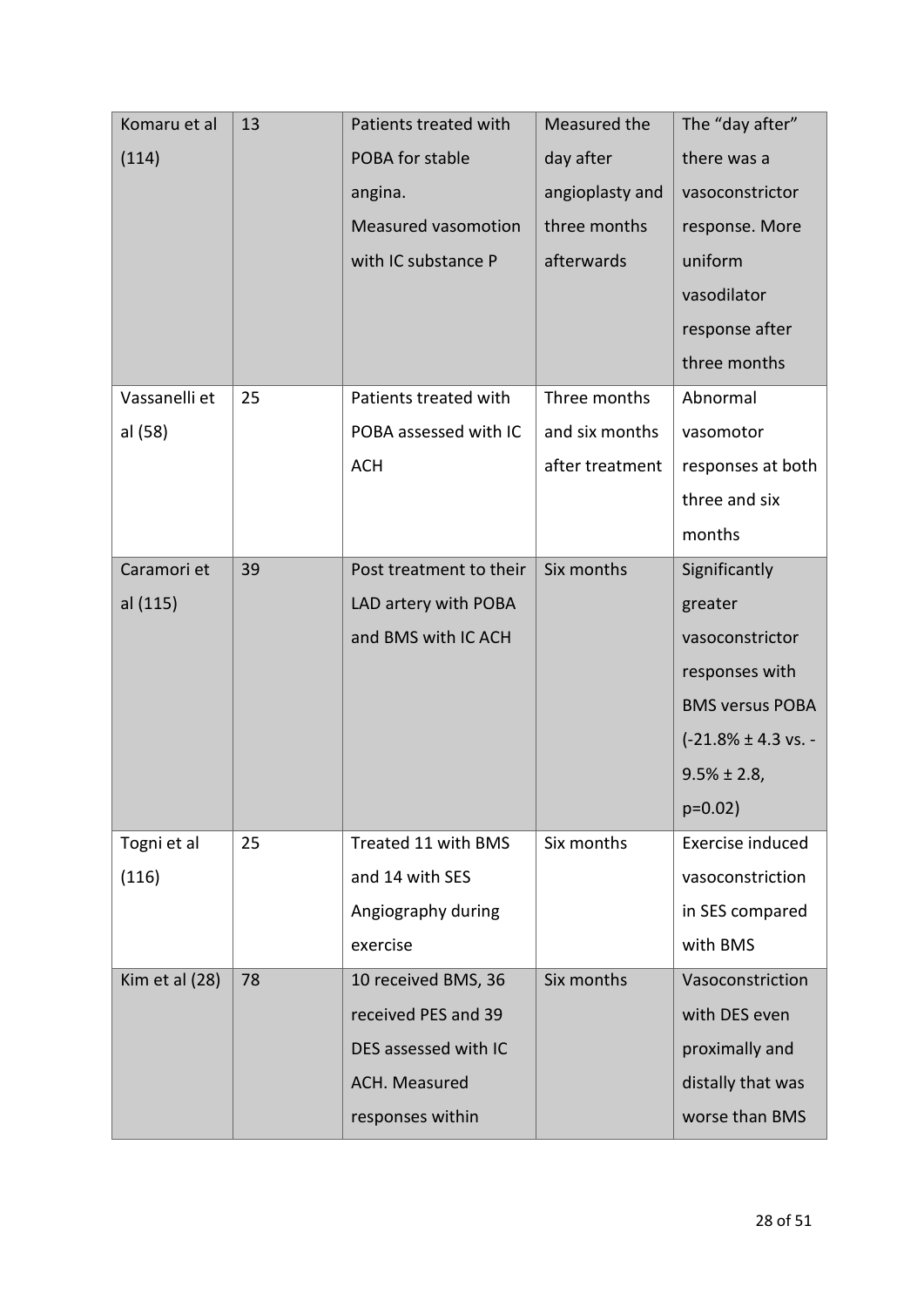|                 |    | stents as well as<br>proximally and distally |           |                       |
|-----------------|----|----------------------------------------------|-----------|-----------------------|
| Gomez-Lara      | 59 | Non diabetic patients                        | 13 months | More                  |
| et al (109)     |    | randomised to either                         |           | pronounced in         |
|                 |    | <b>BVS or Everolimus DES</b>                 |           | scaffold              |
|                 |    | measured response to                         |           | vasoconstriction      |
|                 |    | IC ACH                                       |           | in BVS than DES       |
| <b>MAGSTEMI</b> | 69 | <b>STEMI</b> patients treated                | 12 months | More                  |
| (109)           |    | with BVS versus SES                          |           | pronounced            |
|                 |    |                                              |           | vasoconstrictive      |
|                 |    |                                              |           | response with         |
|                 |    |                                              |           | <b>BVS versus SES</b> |

[Table 3] Comparison of the studies looking at vasomotion in patients treated with PCI. BMS = Bare Metal Stents, BVS = Bioresorbable Vascular Scaffolds, IC ACH = Intracoronary Acetylcholine, PES = Paclitaxel Eluting Stents, SES = Sirolimus Eluting Stents

Komaru et al (114) looked at the effect of Plain Old Balloon Angioplasty (POBA) on endothelial dysfunction in patients treated for symptoms of stable angina. They used substance P to assess endothelial function and vasomotor response. Substance P is a neuropeptide that operates as a neuromodulator and neurotransmitter and binds to the NK-1 receptor on the vascular endothelium stimulating cyclic GMP (in a fashion like acetylcholine) to stimulate nitric oxide release and often vasodilation. This process is similarly attenuated in endothelial dysfunction in a fashion much like acetylcholine. (40). Komaru et al (114) assessed 13 patients the day after their POBA and again after three months. Whilst the day after, they demonstrated a coronary vasoconstrictor response to substance P, there appeared to be a more uniform vasodilator response at three months with the investigators describing this as a "return to normal" (114). Vassanelli et al (58)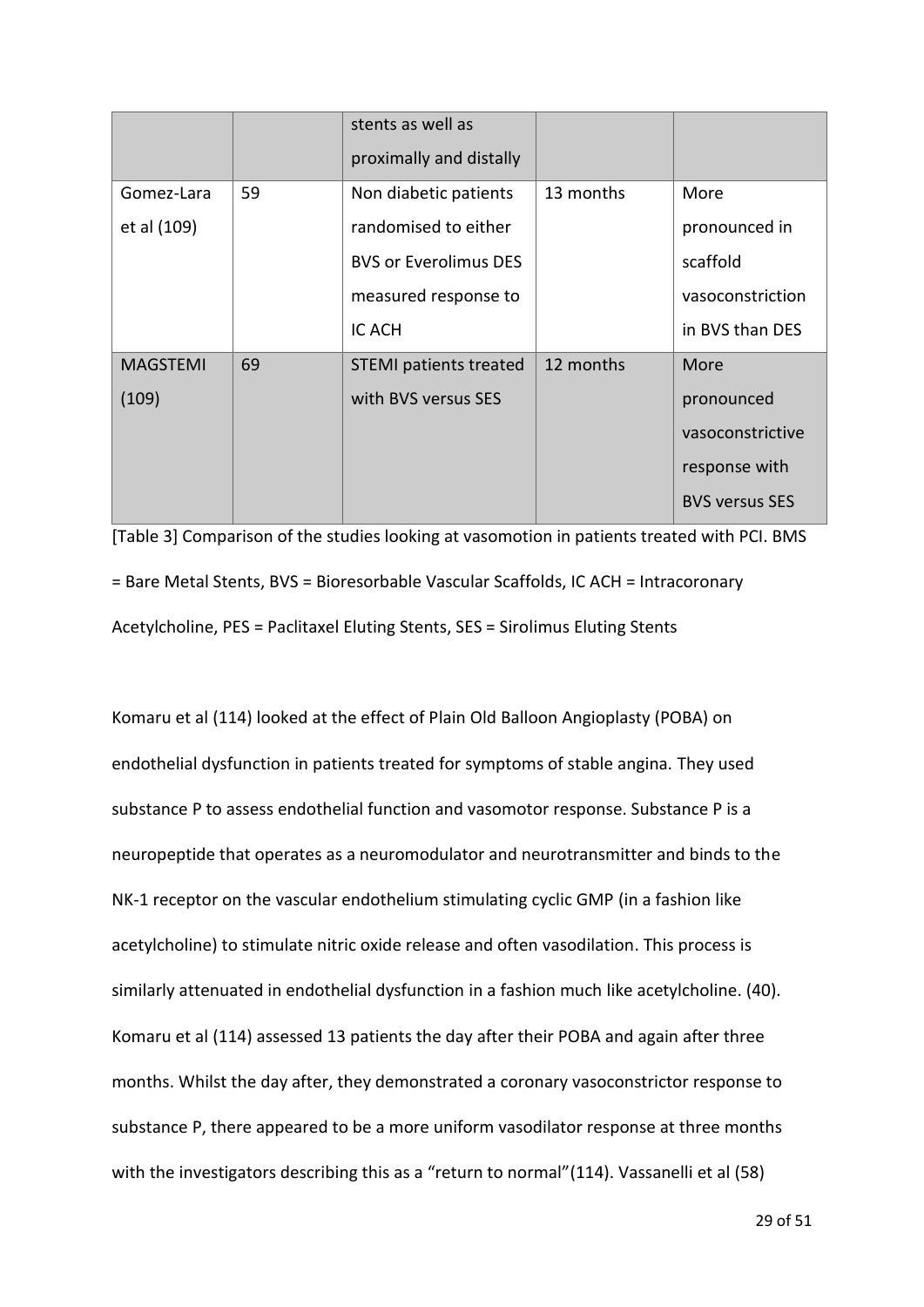looked at 25 patients who received POBA and using intracoronary acetylcholine, demonstrating abnormal vasomotor responses in arteries treated with POBA three to six months after the initial treatment.

Caramori et al (115) assessed endothelial dependent vasomotor function in a total of thirtynine patients who had LAD treatment with a mixture of interventions including POBA and bare metal stents (BMS) at least six months prior. Amongst the patients studied, there were 12 patients who had been stented with BMS, 15 with POBA and 12 received directional atherectomy. Both their treated LAD and untreated Circumflex (LCx) were assessed with intracoronary acetylcholine. The LAD constricted significantly more when treated by BMS as compared with those treated by POBA (-21.8%  $\pm$  4.3 vs. -9.5%  $\pm$  2.8, p=0.02). By multiple regression analysis, stent implantation was the only significant predictor of LAD constriction and therefore endothelial dysfunction (p=0.008).

Togni et al (116) compared 11 patients treated with BMS and 14 patients treated with sirolimus drug eluting stents (DES). They measured luminal diameter change to assess coronary vasomotor response to exercise by performing biplane angiography whilst the patients were pedalling supine on a bicycle. Both groups were assessed more than six months after the initial intervention for *de novo* coronary lesions. In this study, the vasomotion within the stents (both BMS and DES) was minimal. However, in segments at intervals 5mm, 10mm and 20mm both proximal and distal to the stents there was exerciseinduced vasoconstriction in the sirolimus eluting stents (SES; -12  $\pm$  4% proximally and -15  $\pm$ 6% distally) versus exercise induced vasodilation in the BMS group (+15  $\pm$  3% proximally and +17 ± 4% distally; p<0.001). Togni et al (117) later demonstrated similar findings in Paclitaxel eluting stents to SES.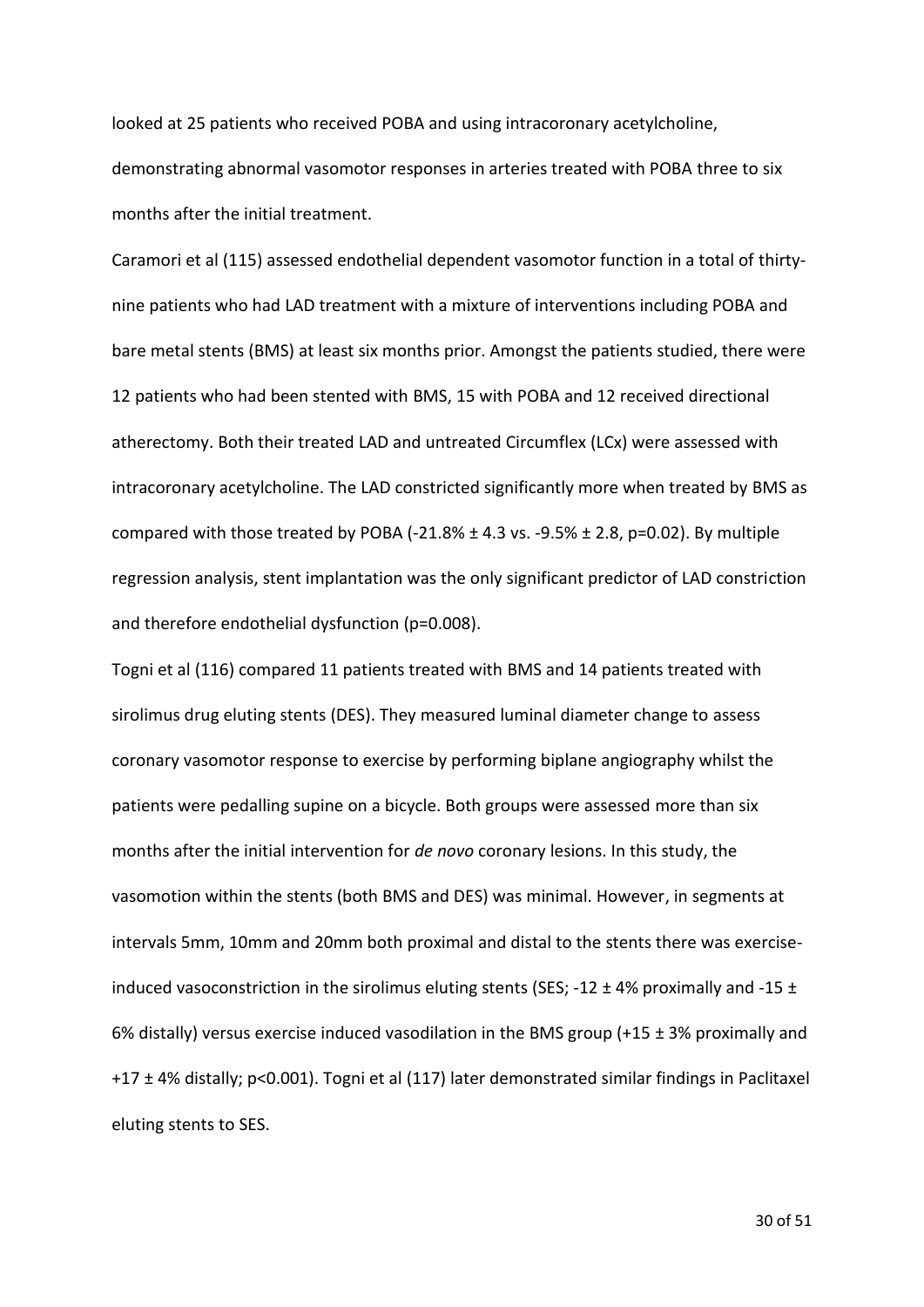The Caramori study (115) showed vasoconstriction in BMS at the maximal doses of acetylcholine administered, which was at a much high concentration than used in the other studies looking at endothelial dysfunction where vasoconstrictor responses were demonstrated in DES at lower doses. This relative response to acetylcholine relates to the dose related interaction of effects of acetylcholine causing vasodilatation and vasoconstriction with acetylcholine facilitating more vasoconstriction at higher doses (118,119). The data would suggest that the anti-proliferative drug had a counterproductive effect on endothelial function, with a tendency to encourage vasoconstriction (evidenced by the lesser attenuation of endothelial function with BMS).

Kim et al (28) assessed endothelial function using intracoronary acetylcholine, six months after treatment with paclitaxel eluting stents (36 patients) and sirolimus eluting stents (39 patients) and compared these to coronaries treated with BMS (10 patients). They measured coronary vasomotor responses 5mm proximal and 5mm distal to stent implantation. Greater vasoconstriction was seen in both DES groups than BMS distally to the stent than proximally. Sirolimus eluting stents showed -24.7 ± 16.8% fractional change to maximum acetylcholine proximally and -70.9 ±11.5% distally, compared with -23.4±15.7% and 68.7±12.1% in the Paclitaxel eluting stents and -6.23±8.49% and -21.6±4.04% in the BMS group (proximally p=0.09 and distally p<0.001). These data would further suggest a flow mediated, deleterious effect (given that the effect was greater distally) of the antiproliferative agent on the drug eluting stents when compared with BMS. Fuke et al (120) measured native vasomotor responses prior to Sirolimus eluting stent insertion at portions proximally and distally to the target lesions and whilst these showed near normal vasomotor responses before the stent was implanted– there was significant vasoconstrictor responses in these same portions when the patients reattended for their repeat angiography at six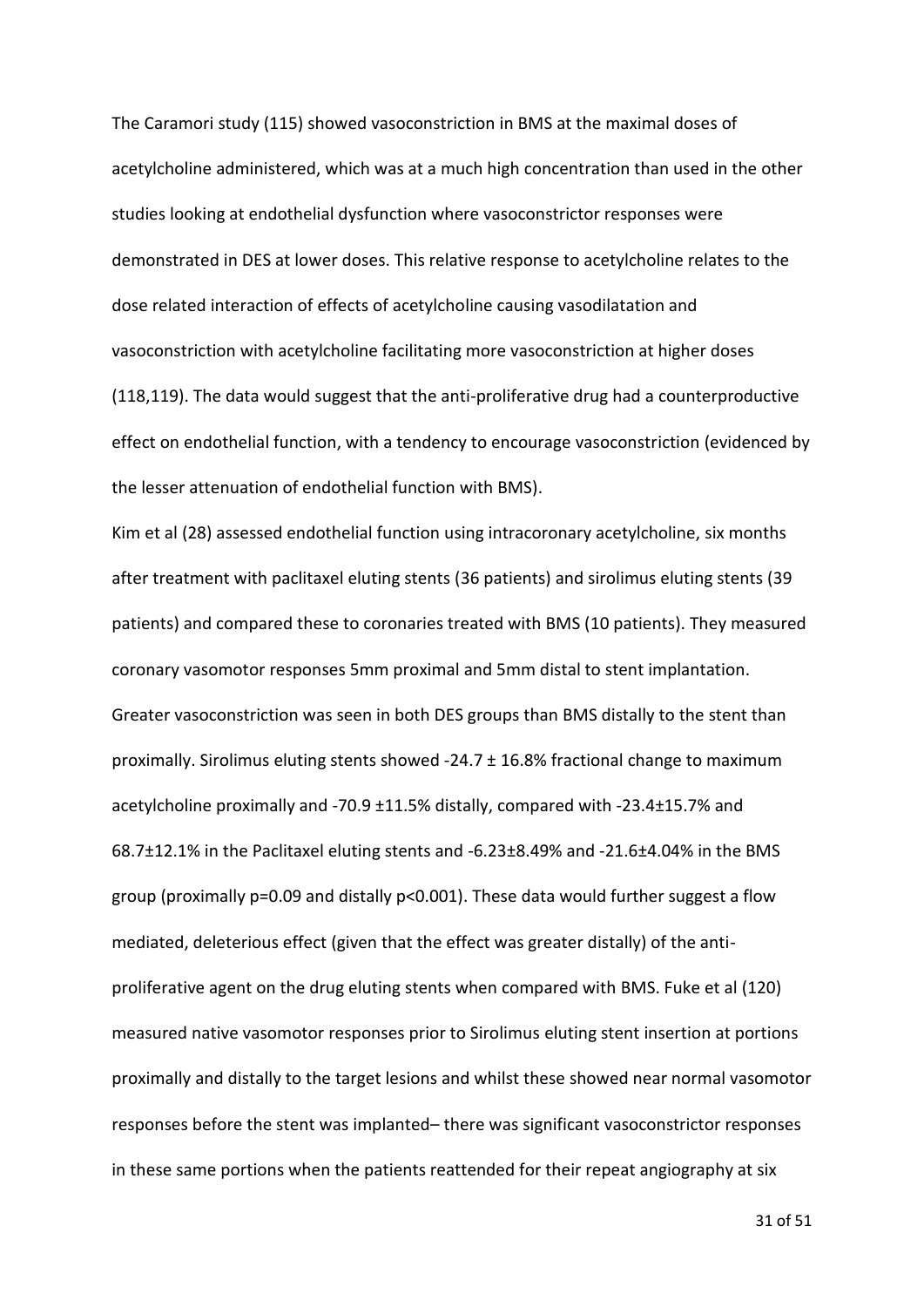months. This study provides further evidence that DES have potential long-term adverse effects on local coronary endothelial function.

Kubo et al (121) looked at eighty patients who were treated for angina with DES and measured brachial artery flow reactivity one week after treatment with drug-eluting stents with the aim of establishing if endothelial dysfunction could be a predictor of risk for instent restenosis. There was no difference in the target lesion revascularisation between both groups after a 21-month follow up which showed that low flow mediated dilatation did not predict restenosis in the treated segment. Low flow mediated dilation (as a surrogate for endothelial dysfunction) was associated with a higher incidence of cardiovascular events (a composite cardiac death, coronary revascularisation, critical limb ischaemia and stroke) with a hazard ratio of 2.77 (95% CI 1.23-6.19 p=0.01). It was not the presence of DES that conferred the worse outcome but the presence of poor brachial flow dilatation, indicating that endothelial dysfunction afforded the worse prognosis.

Bioresorbable Vascular Scaffolds (BVS) were considered with interest, given there would be a theoretical restoration of vessel compliance and vasomotor function (108). Gogas et al (122) explored vasomotor function in porcine coronary arteries treated by Everolimus eluting BVS and Everolimus DES. They looked at contraction responses as well as vessel dilatation to Substance P. Endothelial dependent relaxation was tested ex vivo and was 35.91±24.74% and 1.2±3.79% (p<0.01) in isolated BVS segments versus DES respectively at two years after implantation (122). The ABSORB II trial enrolled patients who had *de novo* disease in one or two lesions (in different epicardial vessels) with evidence of myocardial ischaemia and were randomised to receive either Everolimus eluting BVS or Everolimus DES (123). They randomised 501 patients and measured vasomotion using only intracoronary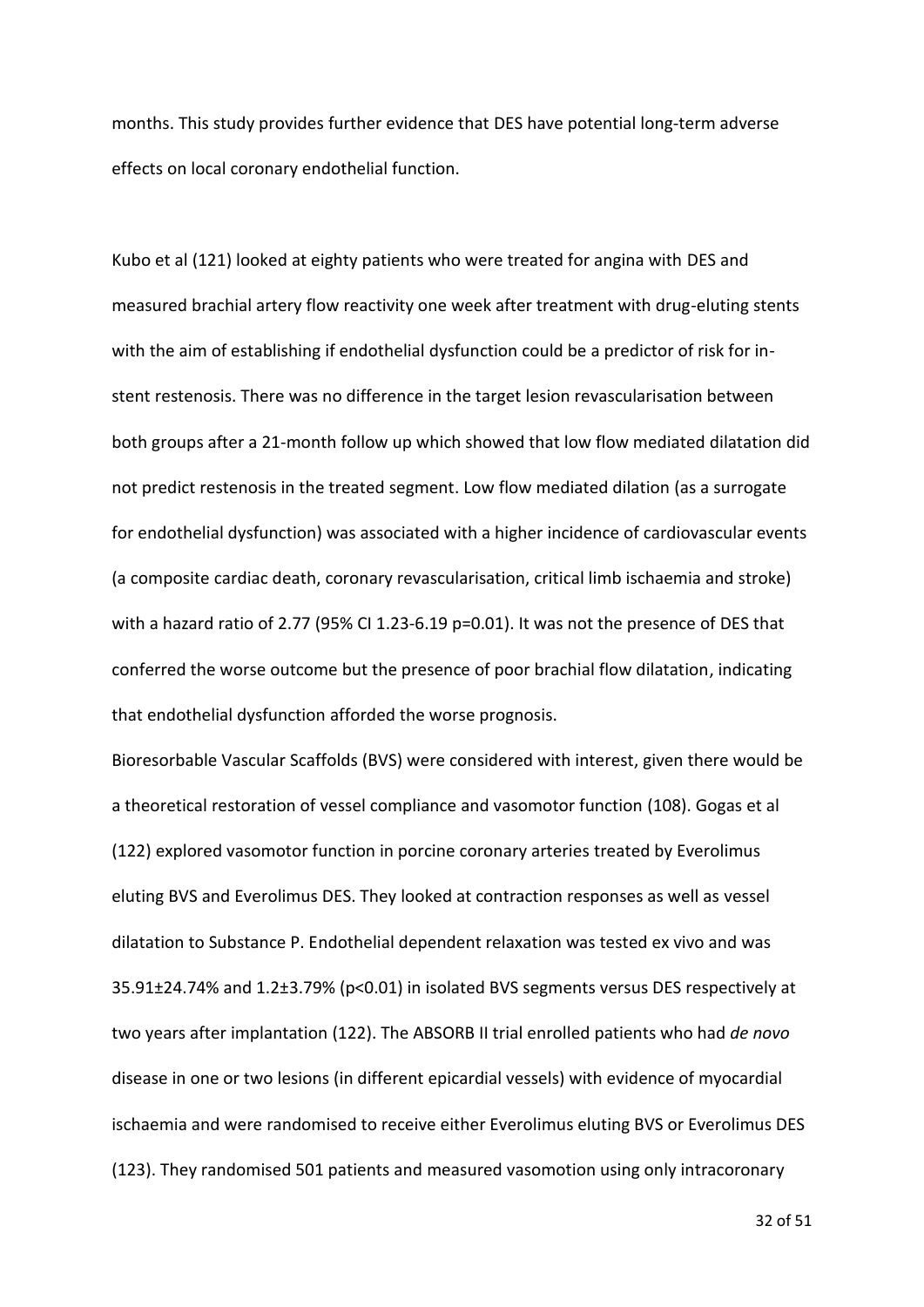nitrate. This could be seen as a disadvantage as the resultant vasodilatation would reflect more the smooth muscle NO capacity rather than giving an account of endothelial response. The vasomotor reactivity was not statistically different at three years (0.047mm [SD  $\pm$ 0.109] in BVS versus 0.056mm [SD ±0.117] in the DES group p=0.49).

Gomez-Lara et al (124) studied vasomotor function in 59 non diabetic patients who were randomised to either BVS or Everolimus DES. These patients were re-evaluated at 13 months following implantation. Vasomotor testing showed a vasoconstrictor response to intracoronary acetylcholine in 75.6% proximally and in 72.2% distally to the peri-scaffold segments. There was no significant difference between the two devices, however BVS has more pronounced in-scaffold vasoconstriction than the Everolimus DES (60% versus 27.6%; p<0.05). The VANISH trial (98) 60 patients with single vessel disease were randomised to receive a Everolimus BVS or DES and they were evaluated one month, one year and three years with Cardiac PET scans using CPT to measure Myocardial blood flow and Coronary Flow reserve. Coronary Flow reserve was actually lower at three years follow up than at one month or one year, implying that neither technique restores vasomotor function (98). The MAGSTEMI Randomised control trial (109) measured vasomotor function in 69 patients treated for STEMI who were randomised to receive a Magnesium based BVS (with a short resorption period <1year) or Sirolimus DES. In those receiving a BVS there was a more pronounced vasoconstrictive response to intracoronary acetylcholine compared to the DES (-8.1±3.5% versus -2.4±1.3% p=0.003)(109,125).

Whilst OCT assessment of coronaries treated by BVS have shown favourable indications when compared with DES, BVS appears not to offer an advantage in maintaining positive coronary vasomotion (110,123,126). In fact, there appears to be enhanced vasoconstriction in the lesions treated with BVS. Previous assessment have suggested that this is in part due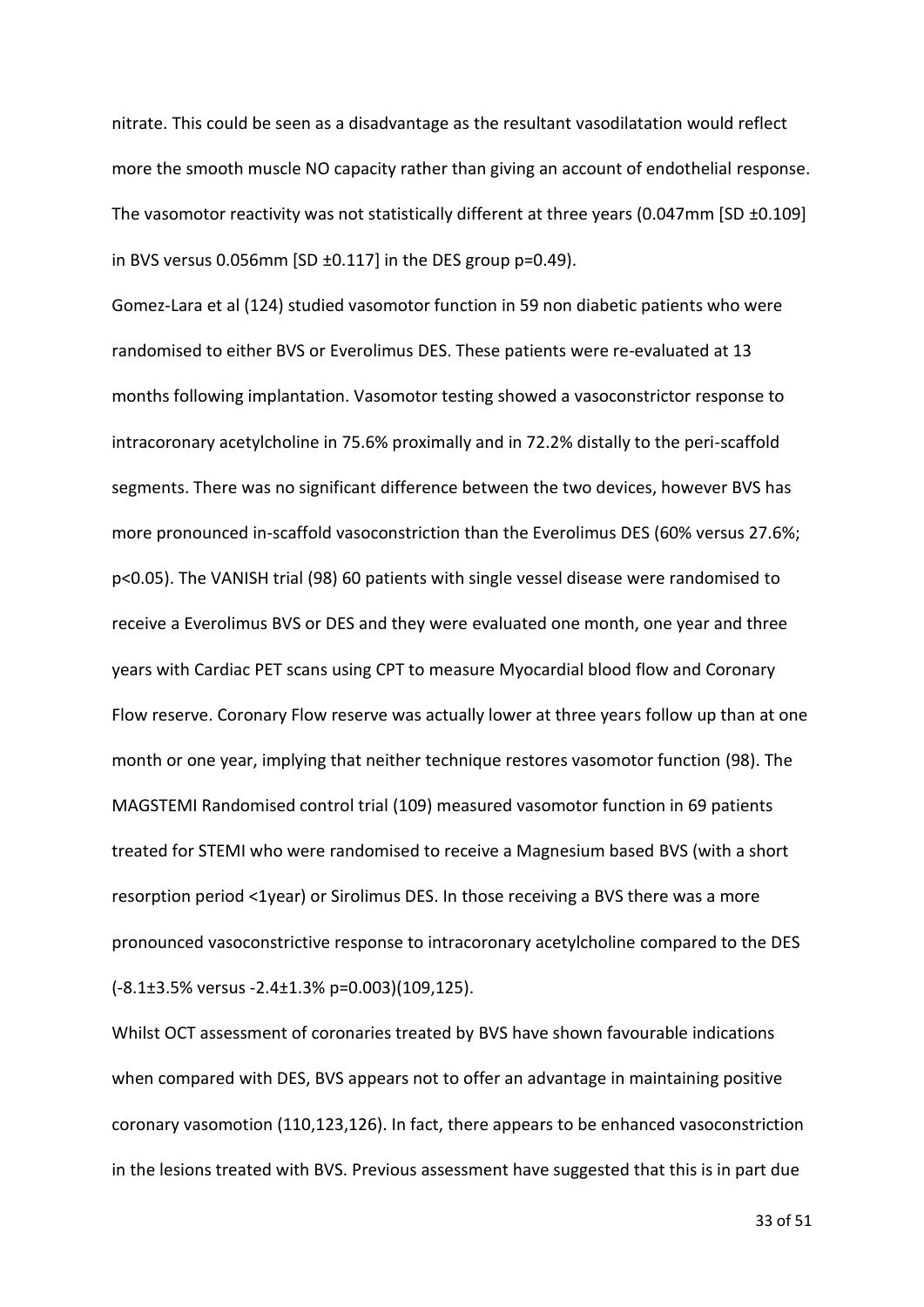to the effects of the resorption process causing inflammation (109,124,127). Furthermore BVS has been inhibited by device related factors such as a higher crossing profile (due to strut thickness), a lack of suitability in calcified lesions and scaffold dismantling which mean now that the European Society Guidelines (2018) do not recommend the use of BVS outside of clinical studies (109,128).

Given the relatively favourable effects of POBA on endothelial function when compared with stent/scaffold implantation, it is unfortunate that there is a paucity of study data looking at endothelial function in patients treated with drug coated balloon angioplasty (DCB). Plass et al (59) were unique in that they compared POBA, BMS, DES and DCB angioplasty on porcine coronary arteries. They reviewed vasomotor responses after endothelial injury due to angioplasty at five hours, one day and one month using *in vitro* techniques measuring changes in tone by measuring endothelium dependent and independent vasoreactivity in milliNewtons (mN) or percentage of luminal diameter change. In their assessments, endothelium dependent vasodilation was significantly attenuated five hours after PCI. The control vessel dilated by 49.6±9.5%, compared with the POBA treated segments which dilated by 9.8±3.7% versus DCB at 13.4±9.2% , BMS at 5.7±5.3% and DES at 7.6±4.7%. A possible explanation offered for the comparatively favourable responses to the balloon-based treatments are that in the initial phases additional NO could be made available by the process of microdissections during angioplasty. At one month follow up, endothelium dependent vasodilation to substance P was 68.6±10.0% versus 76.0±13.1% versus 78.7±18.3% and 33±7.4% in POBA, DCB, BMS and DES respectively (p<0.05). The endothelium independent vasodilation (measured as a response to nitric oxide and sodium nitroprusside) was profoundly impaired one day post PCI 0.062±0.045Mn versus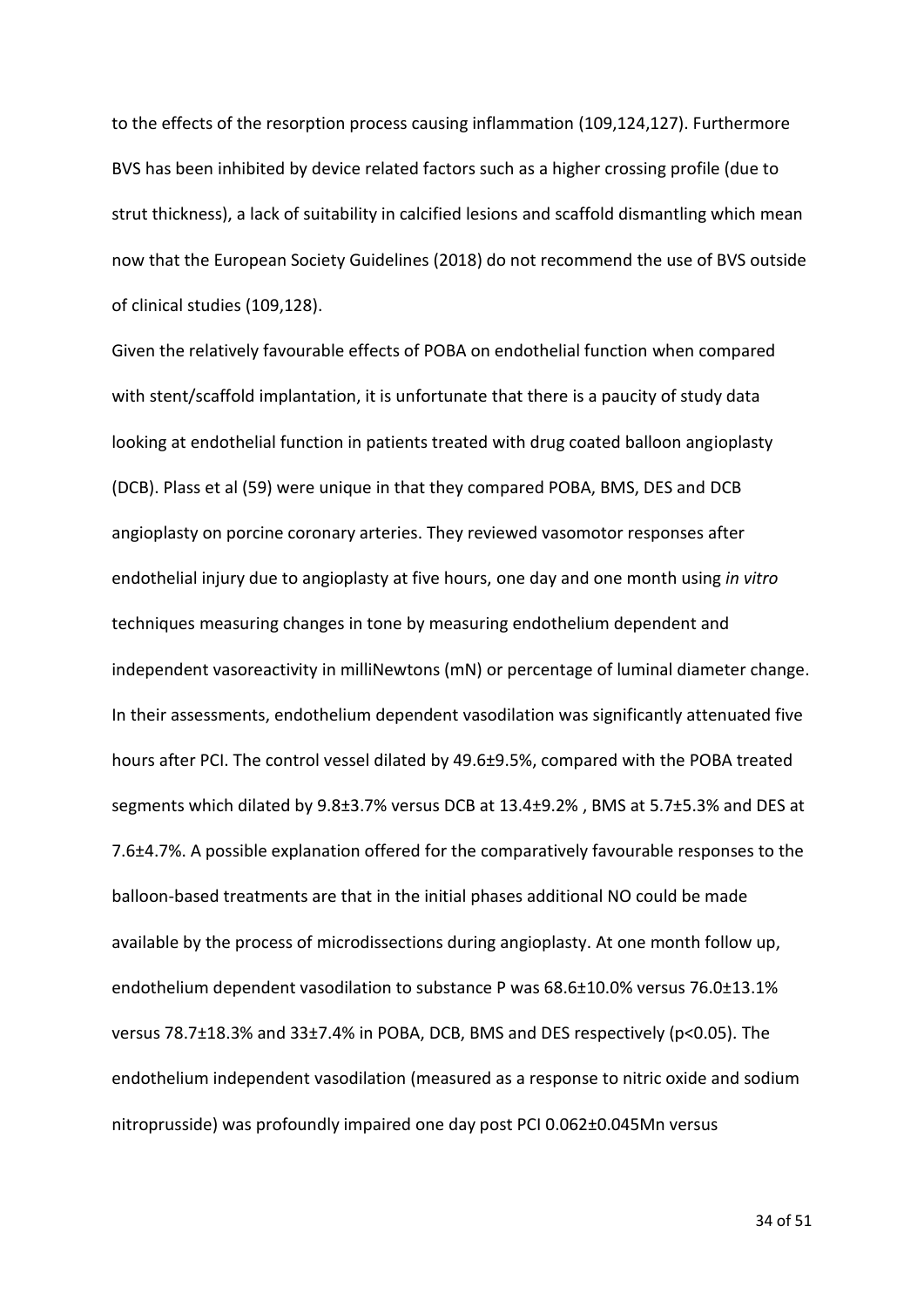0.054±0.041Mn and 0.023±0.003mN in DCB, BMS and DES respectively compared with controls 0.142±0.047Mn).

The general trend suggests that the physiological homeostasis between the contractile and vasodilatory capacities of the treated vessels was greater attenuated in the presence of stents. Furthermore, DCB angioplasty may confer some advantageous effects with respect to endothelial function. The evidence to date suggests that by comparison, drug eluting stents have significant vasoconstrictor responses to acetylcholine suggestive of quite marked endothelial dysfunction when compared with BMS. Furthermore, it would seem that BMS is detrimental to vasomotor function when compared with POBA. It would appear therefore that DCB may be a way of bridging the gap in allowing for more preserved endothelial function and vasomotor responses whilst maintaining the benefit of an antiproliferative in the shorter term to reduce restenosis rates. It is clear that more data, particularly in human coronary arteries are necessary in order to confirm such an association.

#### Conclusions:

The coronary circulation is a diverse and multi-faceted system that whilst incompletely understood is being increasingly appreciated in the wider treatment of cardiovascular disease. The ongoing evolution in our understanding of the impacts of treatments and percutaneous coronary intervention on coronary circulation represent a conceptual shift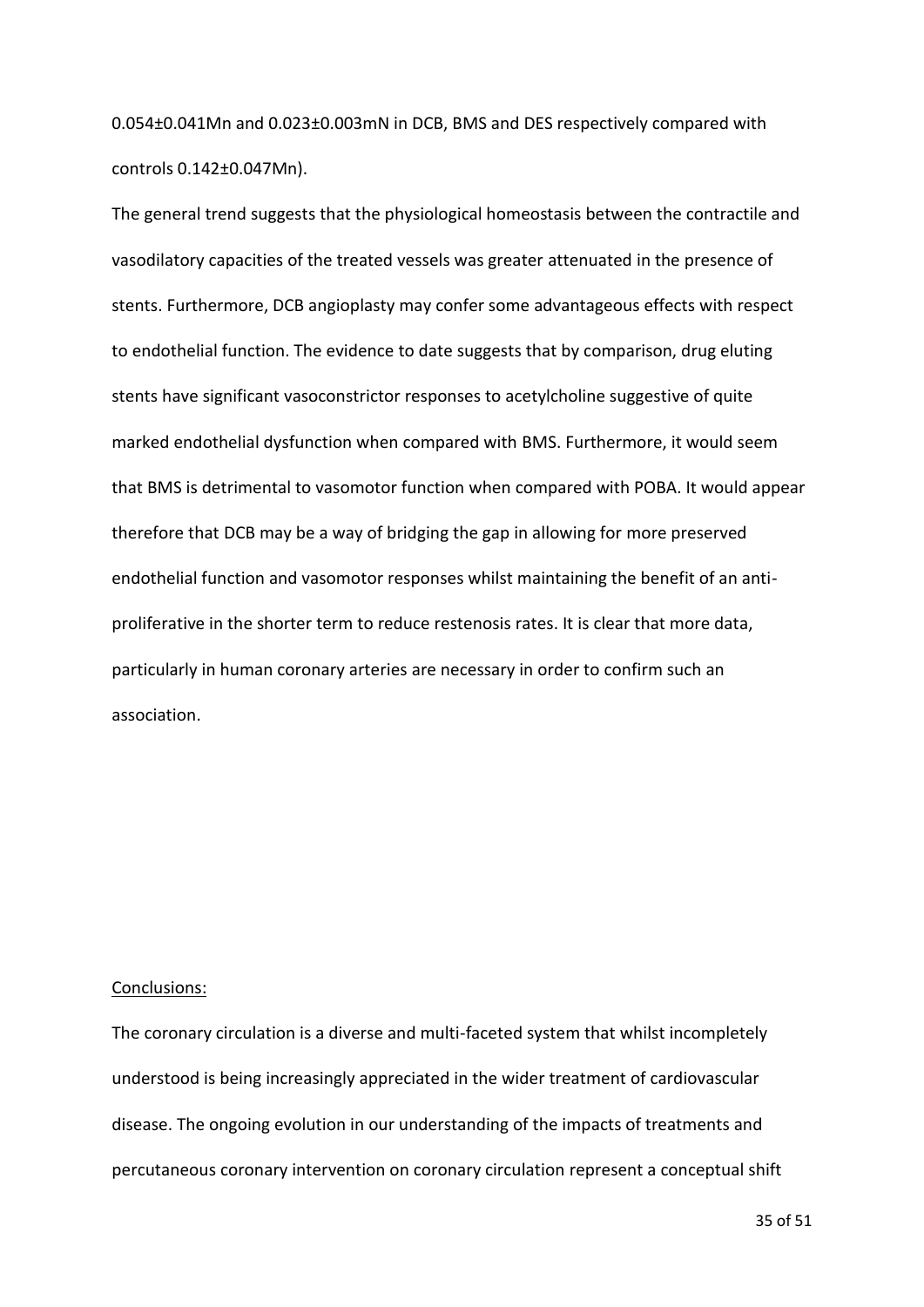from the "modus operandi" of ensuring epicardial luminal patency; which may have guided PCI in the past, lending itself to a more comprehensive approach to treating coronary artery disease. Whilst there has been an exuberant uptake of intravascular imaging guided PCI, it is clear that there is data to suggest that there are multifarious functional and physiological indicators that warrant examination as they clearly impact on the patient's outcomes. At present, crucial gaps remain in the greater understanding of coronary artery disease that demand further research and deliberation in order to guide the best possible treatment for patients in the longer term.

## **CONFLICTS OF INTEREST**

None declared.

#### **Funding:** None

Availability of Data and Materials: None applicable

Acknowledgements: None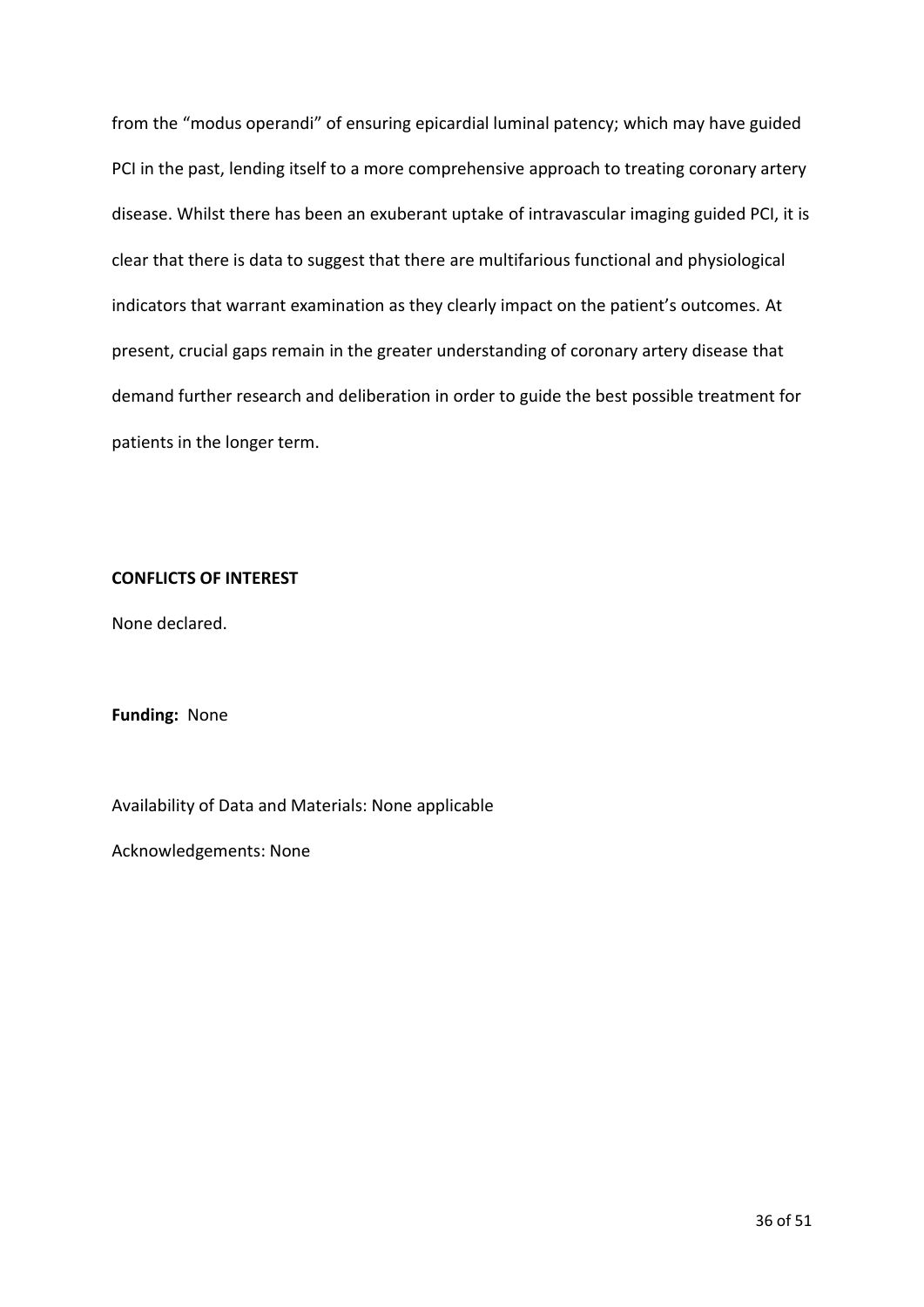#### **REFERENCES**

- 1. Michael., Gimbrone., Guillermo. HHS Public Access. J HHS Public Access 2017;4(11):620–36. Doi: 10.1016/S2214-109X(16)30265-0.Cost-effectiveness.
- 2. Shechter M., Matetzky S., Prasad M., et al. Endothelial function predicts 1-year adverse clinical outcome in patients hospitalized in the emergency department chest pain unit. Int J Cardiol 2017;240:14–9. Doi: 10.1016/j.ijcard.2017.04.101.
- 3. Handberg E., Bairey Merz CN., Wessel TR., et al. Abnormal Coronary Vasomotion as a Prognostic Indicator of Cardiovascular Events in Women. Circulation 2004;109(6):722–5. Doi: 10.1161/01.cir.0000115525.92645.16.
- 4. AlBadri A., Bairey Merz CN., Johnson BD., et al. Impact of Abnormal Coronary Reactivity on Long-Term Clinical Outcomes in Women. J Am Coll Cardiol 2019;73(6):684–93. Doi: 10.1016/j.jacc.2018.11.040.
- 5. KATZ AM., KATZ PB. Diseases of the heart in the works of Hippocrates. Br Heart J 1962;24:257–64.
- 6. Khan IA., Mehta NJ. Initial historical descriptions of the angina pectoris. J Emerg Med 2002;22(3):295–8.
- 7. Lanzer C., Lanzer P. Re: Angina pectoris revisited; Exertional angina preceded Martin Luther's last stretch of a final journey; European Heart Journal (2016) 37, 206-216. Eur Heart J 2016;37(33):2570. Doi: 10.1093/eurheartj/ehw320.
- 8. Bedford DE. Book review: The History of coronary artery disease by J.O. Leibowitz, London. Wellcome Institute of the History of Medicine. Med Hist 1971;15(2):195–6. Doi: 10.2460/ajvr.75.7.613.
- 9. Fye W. Profiles in Cardiology Edward Jenner. Clin Cardiol 1994;17(2):634–5. Doi: 10.1002/clc.20112.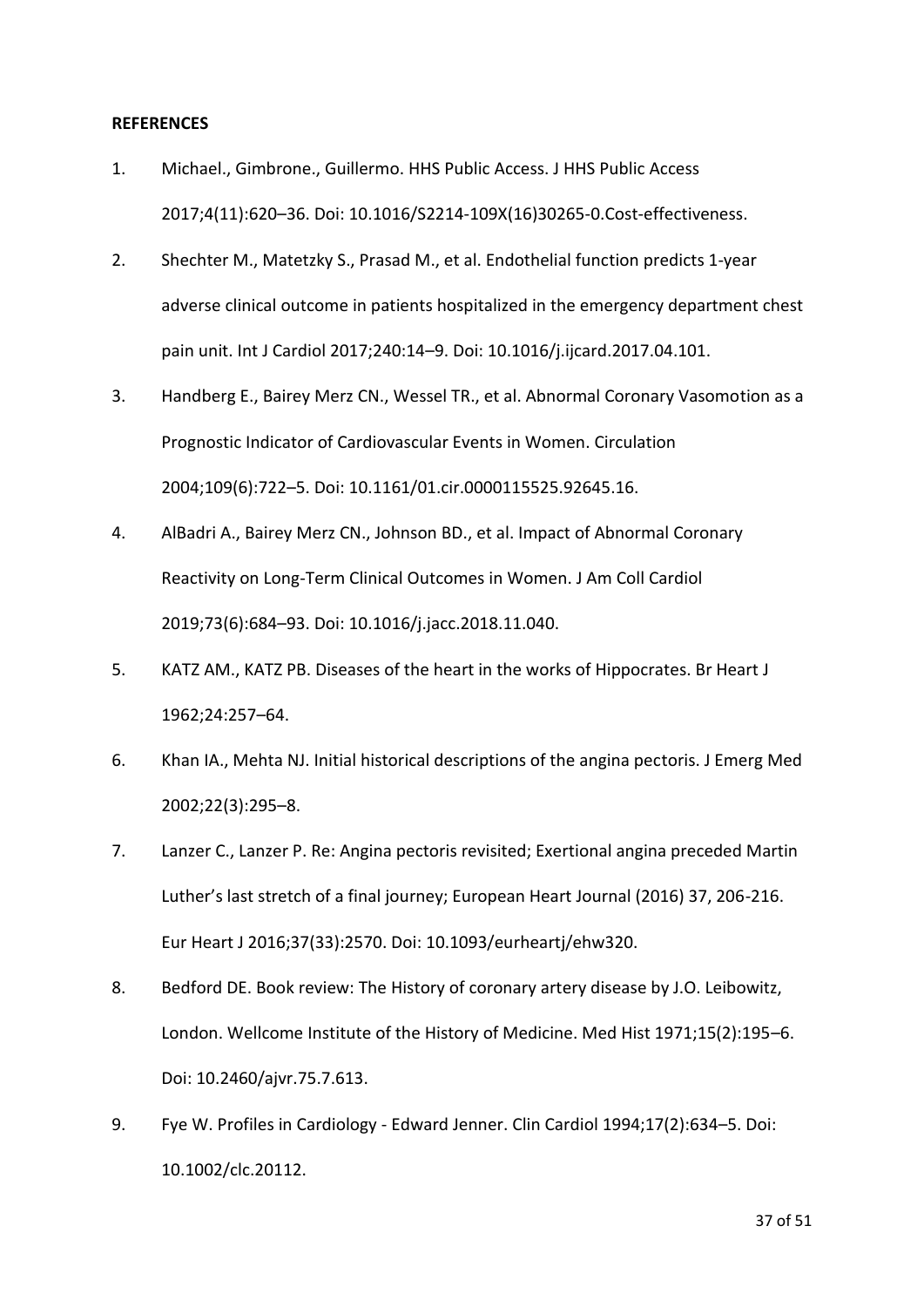- 10. Olszewski TM. James Herrick (1861–1954): Consultant physician and cardiologist. J Med Biogr 2018;26(2):132–6. Doi: 10.1177/0967772017745701.
- 11. Smilowitz NR., Feit F. The History of Primary Angioplasty and Stenting for Acute Myocardial Infarction. Curr Cardiol Rep 2016:1–11. Doi: 10.1007/s11886-015-0681-x.
- 12. Mueller RL., Sanborn TA. The history of interventional cardiology: Cardiac catheterization, angioplasty, and related interventions. Am Heart J 1995;129(1):146– 72. Doi: 10.1016/0002-8703(95)90055-1.
- 13. Crea F., Camici PG., Merz CNB. Coronary microvascular dysfunction: An update. Eur Heart J 2014;35(17):1101–11. Doi: 10.1093/eurheartj/eht513.
- 14. Hsiao S., Evans PC., Gijsen FJH., et al. The effects of stenting on shear stress: relevance to endothelial injury and repair. Cardiovasc Res 2013;99(2):269–75. Doi: 10.1093/cvr/cvt090.
- 15. Cheng TO. History of coronary artery bypass surgery Half of a century of progress. Int J Cardiol 2012;157(1):1–2. Doi: 10.1016/j.ijcard.2012.02.018.
- 16. Ford TJ., Corcoran D., Berry C. Stable coronary syndromes: Pathophysiology, diagnostic advances and therapeutic need. Heart 2018;104(4):284–92. Doi: 10.1136/heartjnl-2017-311446.
- 17. Shaw J., Anderson T. Coronary endothelial dysfunction in non-obstructive coronary artery disease: Risk, pathogenesis, diagnosis and therapy. Vasc Med (United Kingdom) 2016;21(2):146–55. Doi: 10.1177/1358863X15618268.
- 18. Loffler ABJ. HHS Public Access. Curr Cardiol Rep 2016;8(5):583–92. Doi: 10.1002/aur.1474.Replication.
- 19. Grayson J., Davidson JW., Fitzgerald-Finch A., Scott C. The functional morphology of the coronary microcirculation in the dog. Microvasc Res 1974;8(1):20–43. Doi: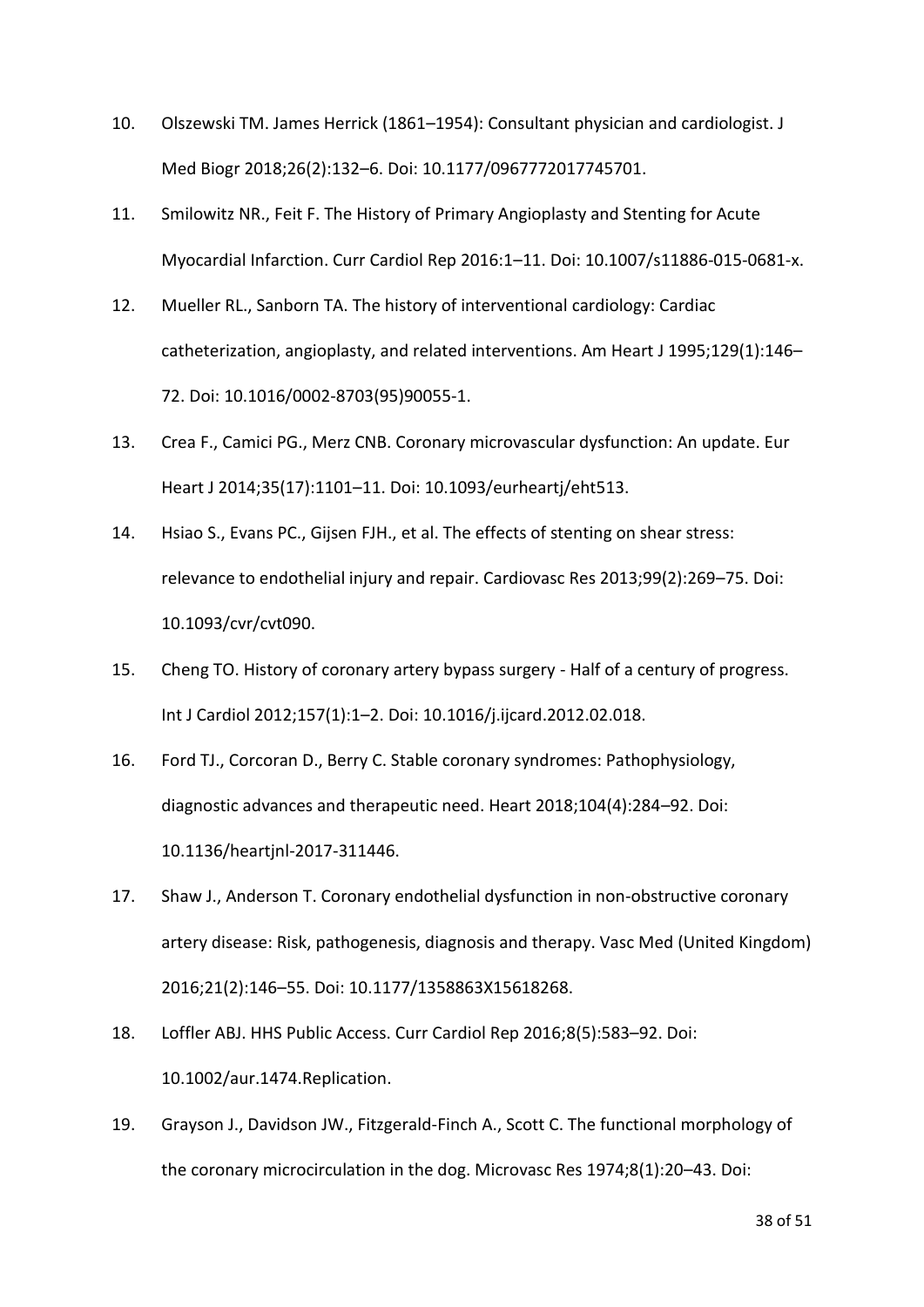10.1016/0026-2862(74)90061-2.

- 20. Marinescu M., Loffler A., Ouellette M., Smith L., Kramer C., Bourque J. Coronary Microvascular Dysfunction and Microvascular Angina: A Systematic Review of Therapies. JACC Cardiovasc Imaging 2015;8(2):210–20. Doi: 10.1016/j.jcmg.2014.12.008.Coronary.
- 21. Cannon RO., Epstein E. Coronary Flow reserve, esophageal motility and chest pain in patients with angiographically normal coronary arteries. Am J Physiol Circ Physiol 1990;88:217–22.
- 22. Papanicolaou MN., Califf RM., Hlatky MA., et al. Prognostic implications of angiographically normal and insignificantly narrowed coronary arteries. Am J Cardiol 1986;58(13):1181–7. Doi: 10.1016/0002-9149(86)90378-4.
- 23. Gracely RH., Tucker EE., Cattau EL., et al. Abnormal cardiac sensitivity in patients with chest pain and normal coronary arteries. J Am Coll Cardiol 2010;16(6):1359–66. Doi: 10.1016/0735-1097(90)90377-2.
- 24. Cannon RO. Microvascular Angina and the continuing dilemma of chest pain with normal coronary angiograms. JACC Cardiovasc Interv 2009;54(10):877–85. Doi: 10.1016/j.jacc.2009.03.080.Microvascular.
- 25. F. FR., V. ZJ. The obligatory role of endothelial cells in the relaxation of arterial smooth muscle by acetylcholine. Nature 1980;288(April):373–6.
- 26. Widlansky ME., Gokce N., Keaney JF., Vita JA. The clinical implications of endothelial dysfunction. J Am Coll Cardiol 2003;42(7):1149–60. Doi: 10.1016/S0735- 1097(03)00994-X.
- 27. Park K-HP and WJ. Vascular Disease: Types of Vascular Disease 2015:1213–25. Doi: 10.3346/jkms.2015.30.9.1213.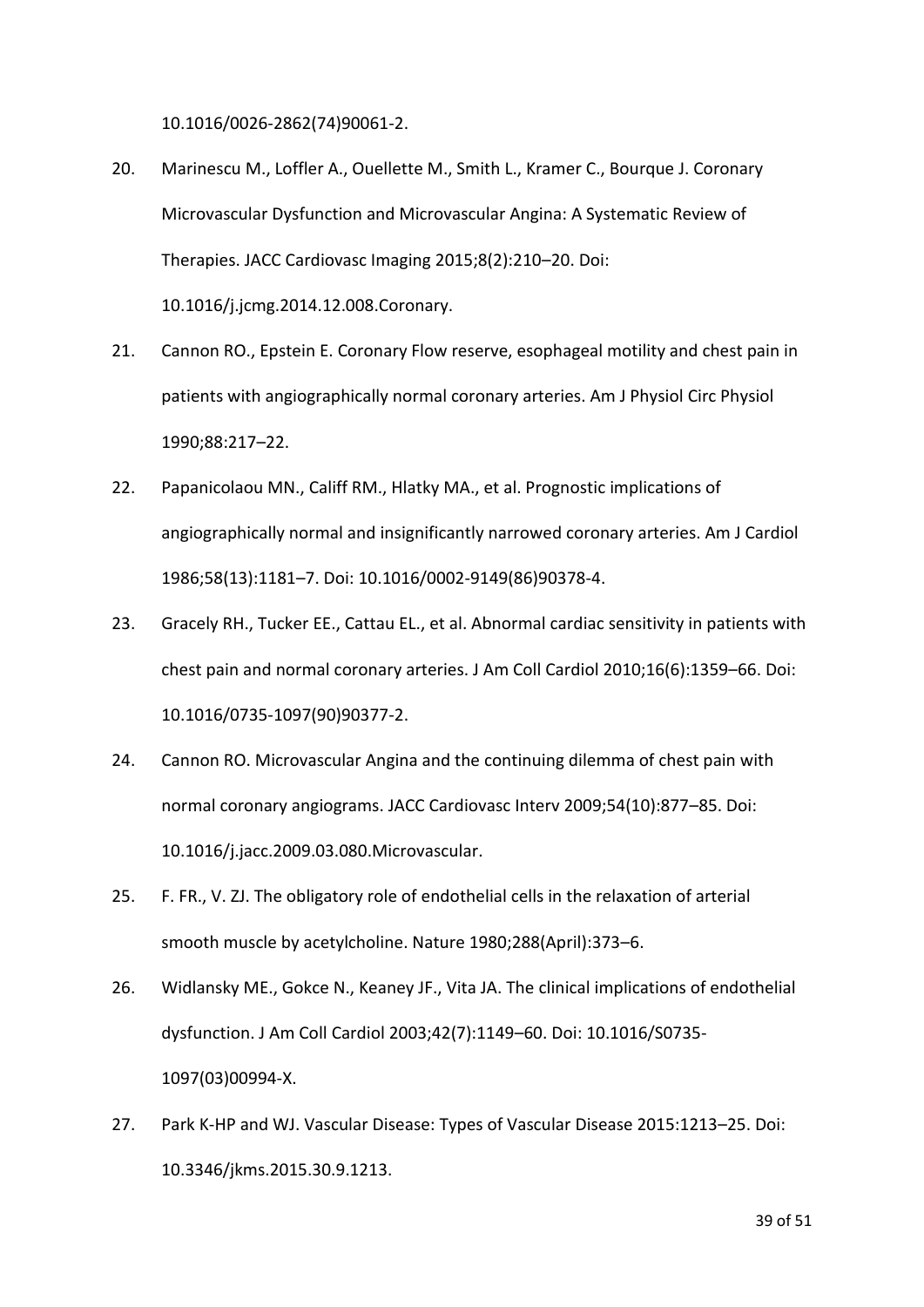- 28. Kim JW., Suh SY., Choi CU., et al. Six-Month Comparison of Coronary Endothelial Dysfunction Associated With Sirolimus-Eluting Stent Versus Paclitaxel-Eluting Stent. JACC Cardiovasc Interv 2008;1(1):65–71. Doi: 10.1016/j.jcin.2007.11.002.
- 29. Selthofer-Relatic K., Mihalj M., Kibel A., et al. Coronary Microcirculatory Dysfunction in Human Cardiomyopathies: A Pathologic and Pathophysiologic Review. Cardiol Rev 2017;25(4):165–78. Doi: 10.1097/CRD.0000000000000140.
- 30. Ross R. Inflammation or Atherogenesis. N Engl J Med 1999;340(2):115–26. Doi: 10.1056/NEJM199901143400207.
- 31. Crea F., Lanza GA., Camici PG. Coronary microvascular dysfunction. 2013.
- 32. Mann DL., Zipes DP., Libby P., Bonow RO., Braunwald E. Braunwald's Heart Disease: A Textbook of Cardiovascular Medicine, Single Volume. 2014.
- 33. Gould KL., Johnson NP. Coronary Physiology Beyond Coronary Flow Reserve in Microvascular Angina. J Am Coll Cardiol 2018;72(21):2642–62. Doi: 10.1016/j.jacc.2018.07.106.
- 34. Fonseca DA., Antunes PE., Cotrim MD. The Morphology, Physiology and Pathophysiology of Coronary Microcirculation. Microcirculation Revisited - From Molecules to Clinical Practice. 2016.
- 35. Fonseca DA., Antunes PE., Cotrim MD. Endothelium-dependent vasoactivity of the human internal mammary artery. Coron Artery Dis 2014. Doi: 10.1097/MCA.0000000000000097.
- 36. Morris PD., Ryan D., Morton AC., et al. Virtual fractional flow reserve from coronary angiography: Modeling the significance of coronary lesions. Results from the VIRTU-1 (VIRTUal fractional flow reserve from coronary angiography) study. JACC Cardiovasc Interv 2013. Doi: 10.1016/j.jcin.2012.08.024.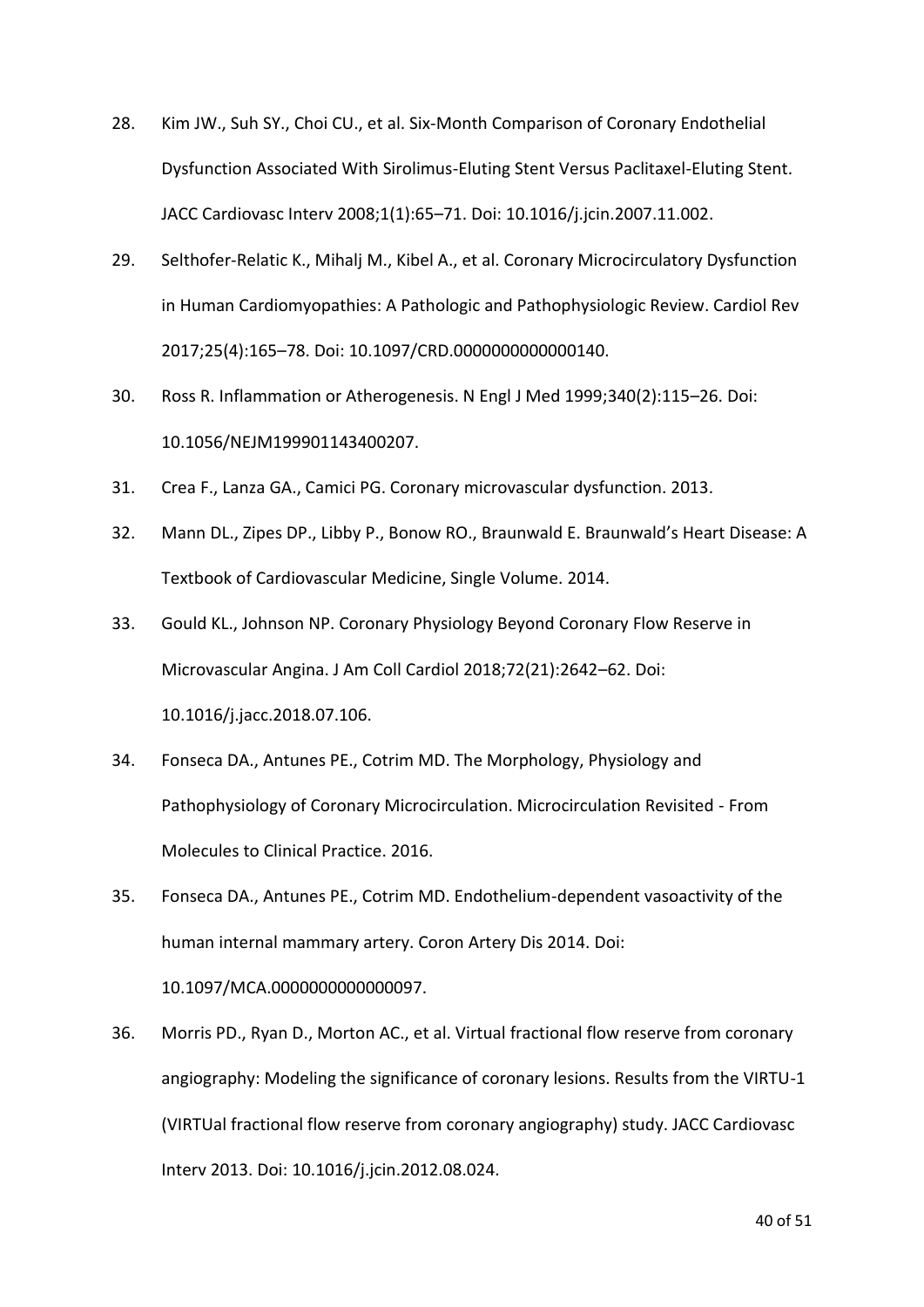- 37. Ghiadoni L., Salvetti M., Muiesan ML., Taddei S. Evaluation of Endothelial Function by Flow Mediated Dilation: Methodological Issues and Clinical Importance. High Blood Press Cardiovasc Prev 2015;22(1):17–22. Doi: 10.1007/s40292-014-0047-2.
- 38. Crea F. Coronary Microvascular Obstruction A Puzzle with Many Pieces. N Engl J Med 2015. Doi: 10.1056/nejme1501882.
- 39. Laughlin MH., Bowles DK., Duncker DJ. The coronary circulation in exercise training. Am J Physiol Circ Physiol 2011;302(1):H10–23. Doi: 10.1152/ajpheart.00574.2011.
- 40. Karabucak B., Walsch H., Jou YT., Simchon S., Kim S. The role of endothelial nitric oxide in the substance P induced vasodilation in bovine dental pulp. J Endod 2005. Doi: 10.1097/01.don.0000157988.13010.25.
- 41. Brainin P., Frestad D., Prescott E. The prognostic value of coronary endothelial and microvascular dysfunction in subjects with normal or non-obstructive coronary artery disease: A systematic review and meta-analysis. Int J Cardiol 2018;254:1–9. Doi: 10.1016/j.ijcard.2017.10.052.
- 42. Reese DE., Mikawa T., Bader DM. Development of the coronary vessel system. Circ Res 2002;91(9):761–8. Doi: 10.1161/01.RES.0000038961.53759.3C.
- 43. Herscovici R., Sedlak T., Wei J., Pepine CJ., Handberg E., Bairey Merz CN. Ischemia and no obstructive coronary artery disease (INOCA): What is the risk? J Am Heart Assoc 2018;7(17):1–11. Doi: 10.1161/JAHA.118.008868.
- 44. Merz CNB., Kelsey SF., Pepine CJ., et al. The Women's Ischemia Syndrome Evaluation (WISE) study: Protocol design, methodology and feasibility report. J Am Coll Cardiol 1999;33(6):1453–61. Doi: 10.1016/S0735-1097(99)00082-0.
- 45. Wieneke H., Von Birgelen C., Haude M., et al. Determinants of coronary blood flow in humans: Quantification by intracoronary Doppler and ultrasound. J Appl Physiol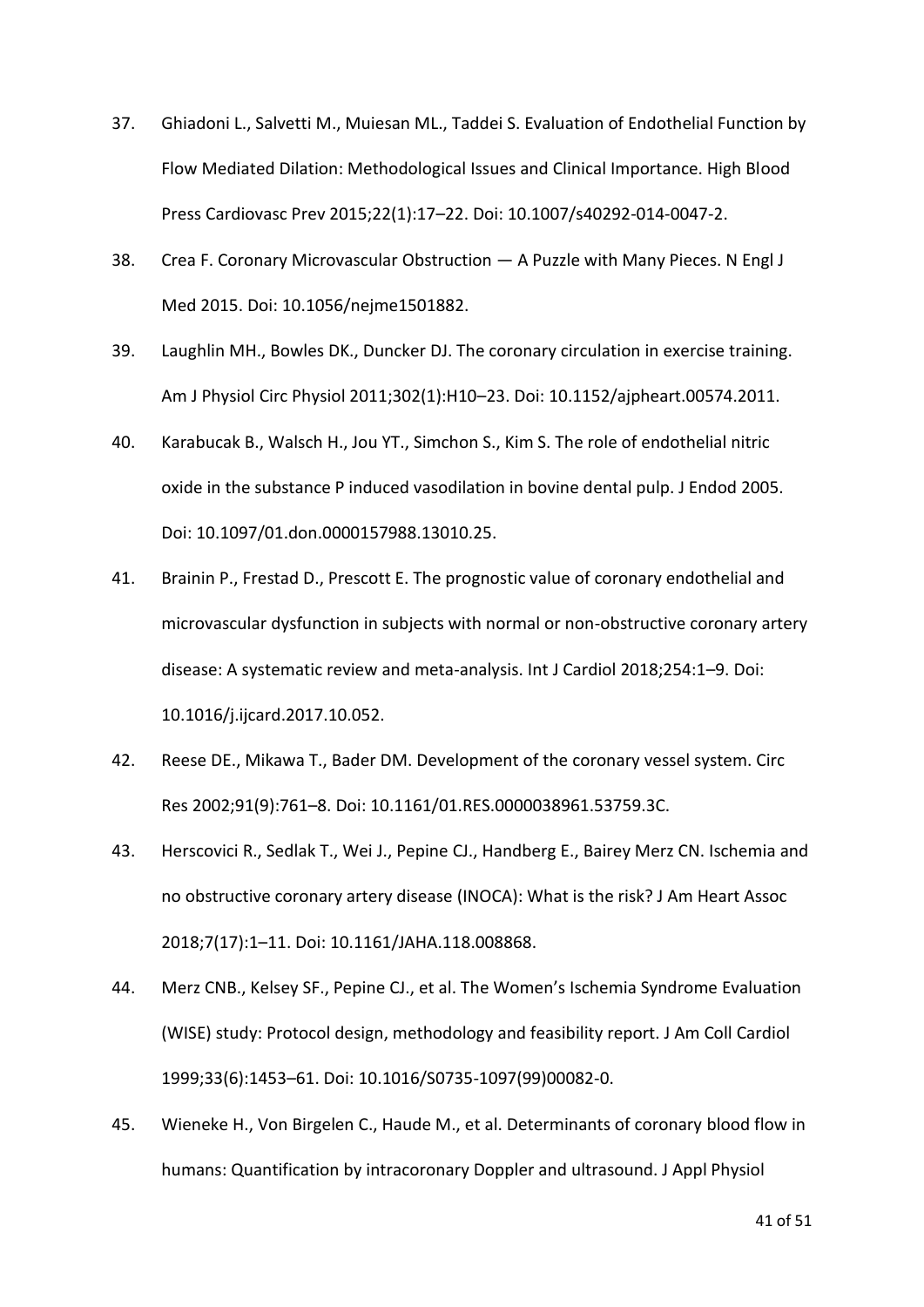2005;98(3):1076–82. Doi: 10.1152/japplphysiol.00724.2004.

- 46. Beltrame JF., Crea F., Camici P. Advances in Coronary Microvascular Dysfunction. Hear Lung Circ 2008. Doi: 10.1016/j.hlc.2007.04.006.
- 47. Sheng Y., Zhu L. The crosstalk between autonomic nervous system and blood vessels. Int J Physiol Pathophysiol Pharmacol 2018;10(1):17–28.
- 48. Zanatta E., Famoso G., Boscain F., et al. Nailfold avascular score and coronary microvascular dysfunction in systemic sclerosis: A newsworthy association. Autoimmun Rev 2019;18(2):177–83. Doi: 10.1016/j.autrev.2018.09.002.
- 49. Guzzardi MA., Iozzo P. Fatty heart, cardiac damage, and inflammation. Rev Diabet Stud 2011;8(3):403–17. Doi: 10.1900/RDS.2011.8.403.
- 50. Majerczak J., Grandys M., Frołow M., et al. Age‐Dependent Impairment in Endothelial Function and Arterial Stiffness in Former High Class Male Athletes Is No Different to That in Men With No History of Physical Training. J Am Heart Assoc 2019;8(18):1–14. Doi: 10.1161/jaha.119.012670.
- 51. Colbert JF., Schmidt EP. Endothelial and Microcirculatory Function and Dysfunction in Sepsis. Clin Chest Med 2016;37(2):263–75. Doi: 10.1016/j.ccm.2016.01.009.
- 52. Curzen NP., Griffiths MJD., Evans TW. Role of the endothelium in modulating the vascular response to sepsis. Clin Sci 1994;86(4):359–74. Doi: 10.1042/cs0860359.
- 53. Bs SA., Mehta PK., Merz CNB. C a rdi a c S y n d ro m e X : Update. Heart Fail Clin 2016;12(1):141–56. Doi: 10.1016/j.hfc.2015.08.012.
- 54. Majidinia M., Rasmi Y., Ansaria MHK., Seyed-Mohammadzad M., Saboory E., Shirpoor A. Metoprolol improves endothelial function in patients with cardiac syndrome X. Iran J Pharm Res 2016;15(3):561–6.
- 55. Petersen SE., Jerosch-Herold M., Hudsmith LE., et al. Evidence for microvascular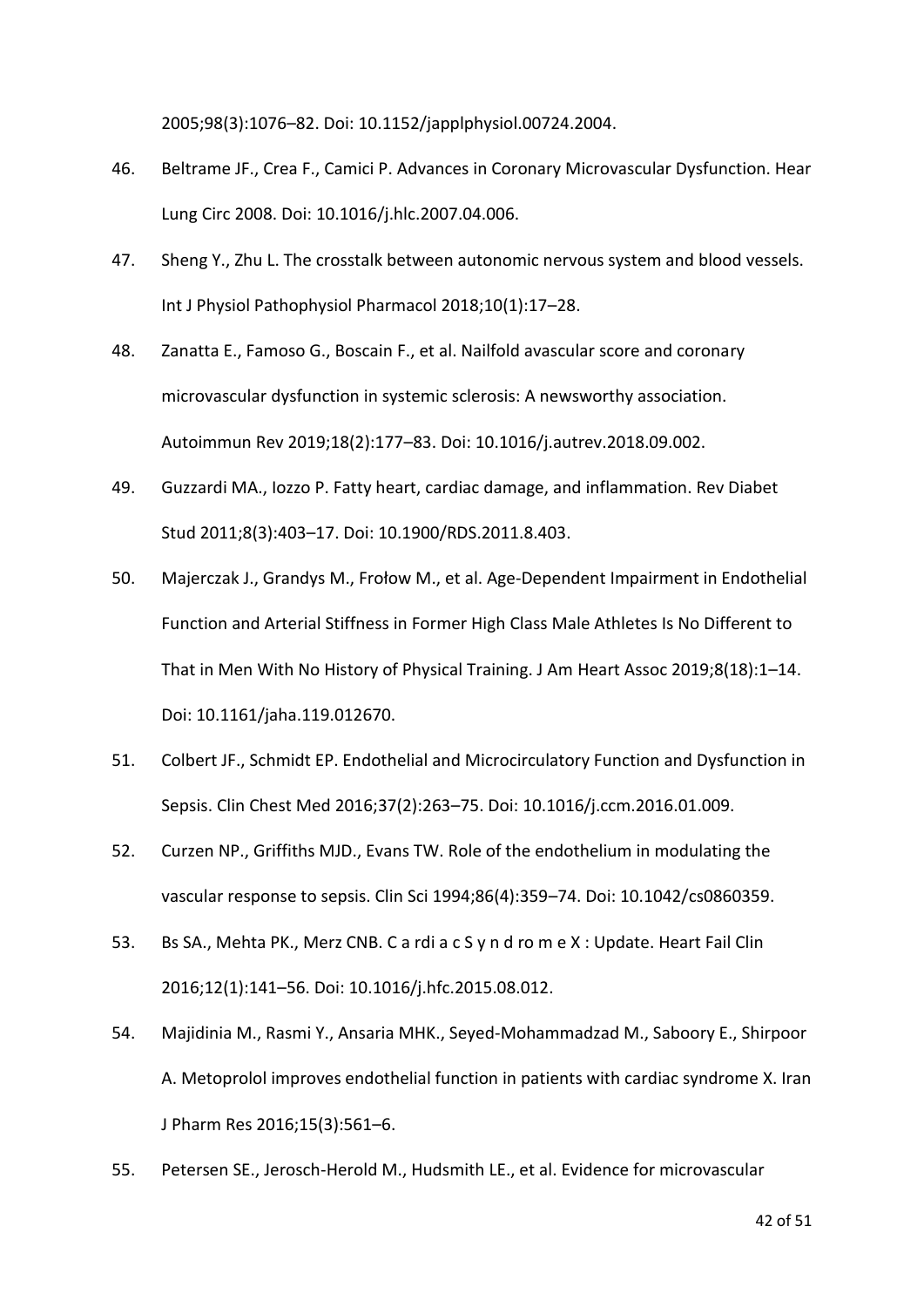dysfunction in hypertrophic cardiomyopathy: New insights from multiparametric magnetic resonance imaging. Circulation 2007;115(18):2418–25. Doi: 10.1161/CIRCULATIONAHA.106.657023.

- 56. Fernlund E., Schlegel TT., Platonov PG., Carlson J., Carlsson M., Liuba P. Peripheral microvascular function is altered in young individuals at risk for hypertrophic cardiomyopathy and correlates with myocardial diastolic function. Am J Physiol - Hear Circ Physiol 2015;308(11):H1351–8. Doi: 10.1152/ajpheart.00714.2014.
- 57. Gomez-Hospital JA., Tenas MS., Fillat AC., et al. Endothelial function in coronary segments previously treated with balloon angioplasty. Rev Esp Cardiol 2000.
- 58. Vassanelli C., Menegatti G., Zanolla L., Molinari J., Zanotto G., Zardini P. Coronary vasoconstriction in response to acetylcholine after balloon angioplasty: Possible role of endothelial dysfunction. Coron Artery Dis 1994.
- 59. Plass CA., Sabdyusheva-Litschauer I., Bernhart A., et al. Time course of endotheliumdependent and -independent coronary vasomotor response to coronary balloons and stents: Comparison of plain and drug-eluting balloons and stents. JACC Cardiovasc Interv 2012;5(7):741–51. Doi: 10.1016/j.jcin.2012.03.021.
- 60. Ahmadi N., Ruiz-Garcia J., Hajsadeghi F., et al. Impaired coronary artery distensibility is an endothelium-dependent process and is associated with vulnerable plaque composition. Clin Physiol Funct Imaging 2016;36(4):261–8. Doi: 10.1111/cpf.12220.
- 61. Higashi Y., Maruhashi T., Noma K., Kihara Y. Oxidative stress and endothelial dysfunction: Clinical evidence and therapeutic implications. Trends Cardiovasc Med 2014. Doi: 10.1016/j.tcm.2013.12.001.
- 62. Suwaidi J Al., Hamasaki S., Higano ST., Nishimura RA., Holmes DR., Lerman A. Longterm follow-up of patients with mild coronary artery disease and endothelial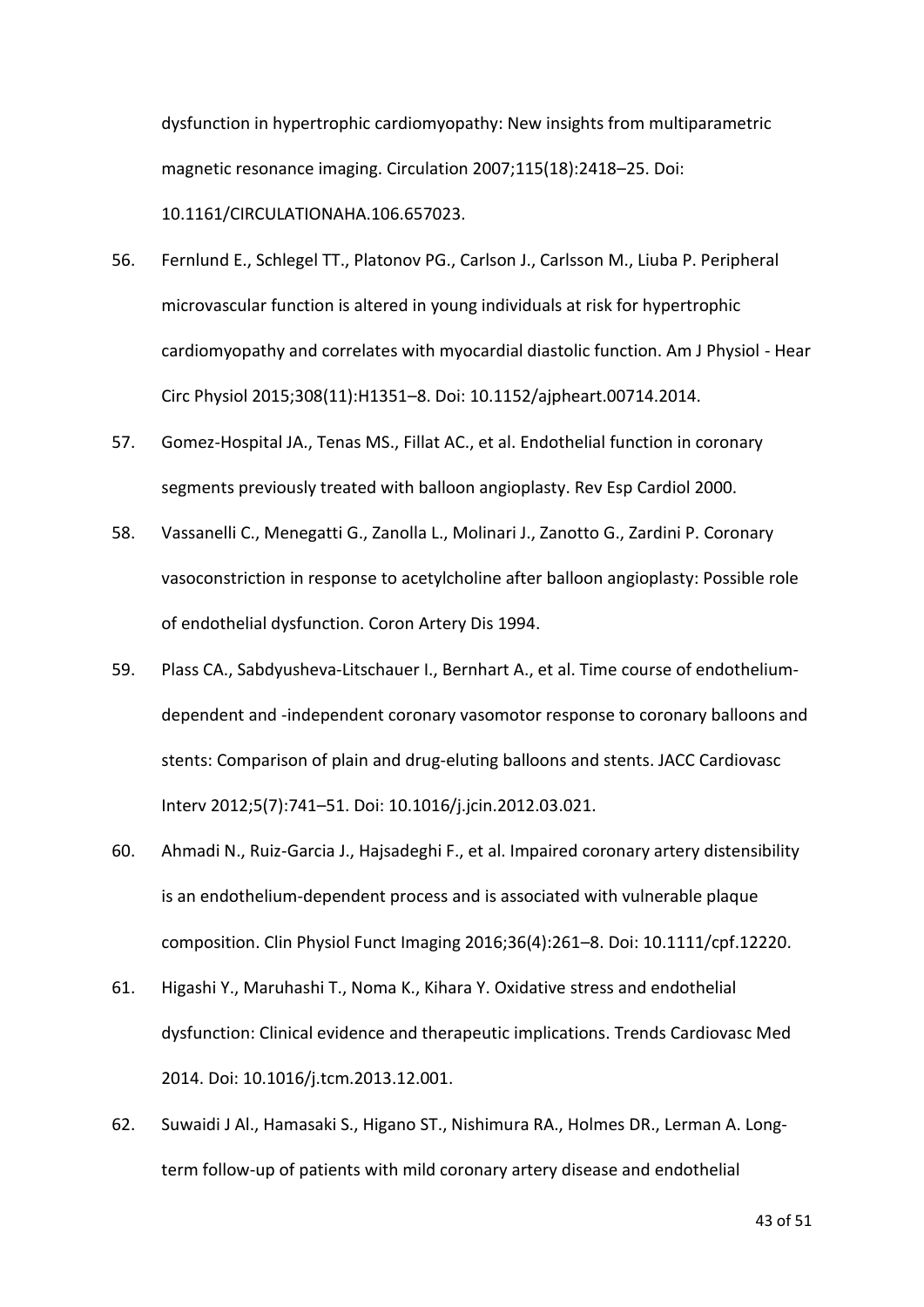dysfunction. Circulation 2000. Doi: 10.1161/01.CIR.101.9.948.

- 63. El-Tamimi H., Davies GJ., Crea F., Maseri A. Response of human coronary arteries to acetylcholine after injury by coronary angioplasty. J Am Coll Cardiol 1993. Doi: 10.1016/0735-1097(93)90239-W.
- 64. Patik JC., Christmas KM., Hurr C., Brothers RM. Impaired endothelium independent vasodilation in the cutaneous microvasculature of young obese adults. Microvasc Res 2016. Doi: 10.1016/j.mvr.2015.11.007.
- 65. Niccoli G., Montone RA., Lanza GA., Crea F. Angina after percutaneous coronary intervention: The need for precision medicine. Int J Cardiol 2017. Doi: 10.1016/j.ijcard.2017.07.105.
- 66. Feng J., Liu Y., Singh AK., et al. Effects of diabetes and cardiopulmonary bypass on expression of adherens junction proteins in human peripheral tissue. Surgery (United States). 2017.
- 67. Feng J., Chu LM., Dobrilovic N., Liu Y., Singh AK., Sellke FW. Decreased coronary microvascular reactivity after cardioplegic arrest in patients with uncontrolled diabetes mellitus. Surg (United States) 2012. Doi: 10.1016/j.surg.2012.04.009.
- 68. Ford TJ., Rocchiccioli P., Good R., et al. Systemic microvascular dysfunction in microvascular and vasospastic angina. Eur Heart J 2018. Doi: 10.1093/eurheartj/ehy529.
- 69. House EH., Berry C., Balachandran KP., et al. Structure Of The Coronary Circulation. Eur Heart J 2014;28(3):278–91. Doi: 10.1093/eurheartj/ehl446.
- 70. Reitman M., Makita Y., Tanaka S., et al. Prediction of Progression of Coronary Artery Disease and Clinical Outcomes Using Vascular Profiling of Endothelial Shear Stress and Arterial Plaque Characteristics. Circulation 2012;126(2):172–81. Doi: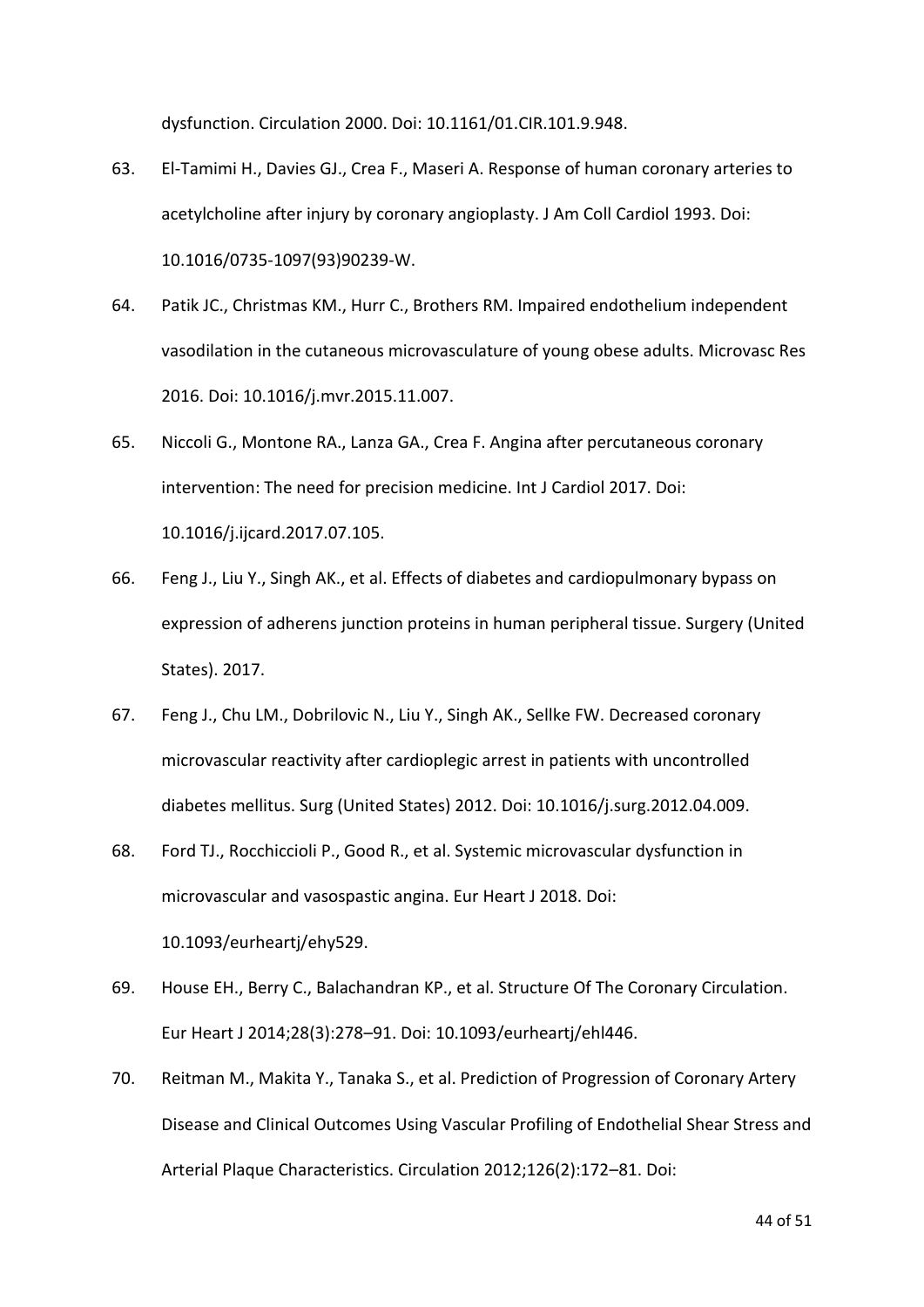10.1161/circulationaha.112.096438.

- 71. Koskinas KC., Chatzizisis YS., Antoniadis AP., Giannoglou GD. Role of Endothelial Shear Stress in Stent Restenosis and Thrombosis. J Am Coll Cardiol 2012;59(15):1337–49. Doi: 10.1016/j.jacc.2011.10.903.
- 72. Diamond SL., Sharefkin JB., Dieffenbach C., Frasier‐Scott K., McIntire L V., Eskin SG. Tissue plasminogen activator messenger RNA levels increase in cultured human endothelial cells exposed to laminar shear stress. J Cell Physiol 1990;143(2):364–71. Doi: 10.1002/jcp.1041430222.
- 73. Ohyama K., Matsumoto Y., Amamizu H., et al. Association of Coronary Perivascular Adipose Tissue Inflammation and Drug-Eluting Stent-Induced Coronary Hyperconstricting Responses in Pigs: 18F-Fluorodeoxyglucose Positron Emission Tomography Imaging Study. Arterioscler Thromb Vasc Biol 2017;37(9):1757–64. Doi: 10.1161/ATVBAHA.117.309843.
- 74. Maruhashi T., Kihara Y., Higashi Y. Diabetes and endothelial dysfunction. Diabetes and Aging-related Complications. 2017.
- 75. Page A V., Liles WC. 2012Virulence0152 2013:507–16. Doi: 10.4161/viru.24530.
- 76. Bhatta A., Yao L., Xu Z., et al. Obesity-induced vascular dysfunction and arterial stiffening requires endothelial cell arginase 1. Cardiovasc Res 2017;113(13):1664–76. Doi: 10.1093/cvr/cvx164.
- 77. Borgi L., McMullan C., Wohlhueter A., Curhan GC., Fisher ND., Forman JP. Effect of Vitamin D on endothelial function: A randomized, double-blind, placebo-controlled trial. Am J Hypertens 2017;30(2):124–9. Doi: 10.1093/ajh/hpw135.
- 78. Vanhoutte PM., Juni RP., Virmani R., Moens AL., Duckers HJ. Oxidative Stress and Pathological Changes After Coronary Artery Interventions. J Am Coll Cardiol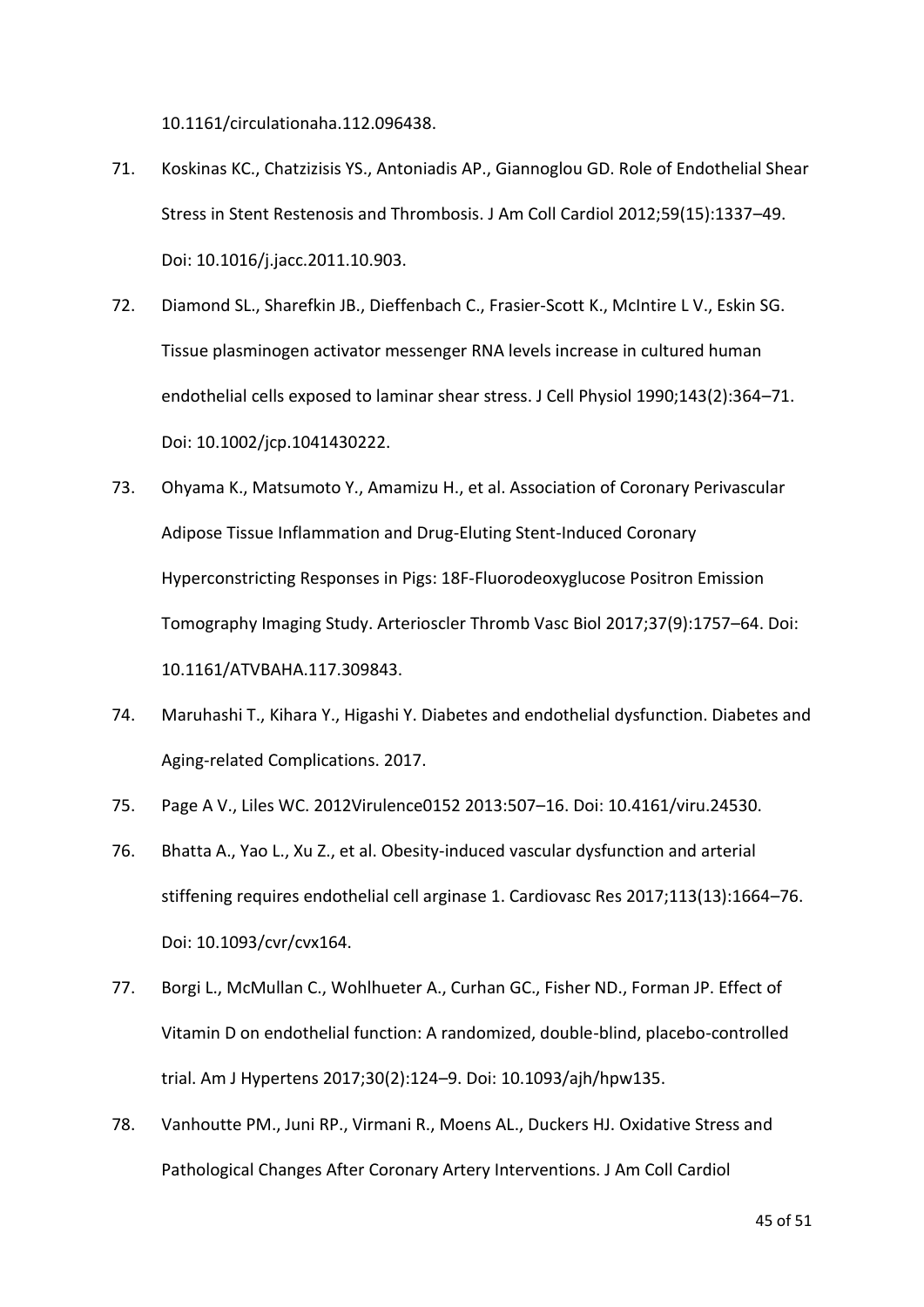2013;61(14):1471–81. Doi: 10.1016/j.jacc.2012.11.068.

- 79. Zalos G., Finkel T., Hill JM., et al. Circulating Endothelial Progenitor Cells, Vascular Function, and Cardiovascular Risk. Obstet Gynecol Surv 2004;58(7):467–8. Doi: 10.1097/01.ogx.0000074096.62998.d7.
- 80. Schachinger V. Atherogenesis--recent insights into basic mechanisms and their clinical impact. Nephrol Dial Transplant 2002. Doi: 10.1093/ndt/17.12.2055.
- 81. Tilford JM., Prasad A., Gulati R., et al. Coronary endothelial function testing may improve long-term quality of life in subjects with microvascular coronary endothelial dysfunction. Open Hear 2019;6(1):e000870. Doi: 10.1136/openhrt-2018-000870.
- 82. Rigo F., Marinelli U., Astarita C., et al. Effects of Ranolazine on Noninvasive Coronary Flow Reserve in Patients with Myocardial Ischemia But without Obstructive Coronary Artery Disease. Echocardiography 2014;32(3):516–21. Doi: 10.1111/echo.12674.
- 83. Villano A., Di Franco A., Nerla R., et al. Effects of ivabradine and ranolazine in patients with microvascular angina pectoris. Am J Cardiol 2013;112(1):8–13. Doi: 10.1016/j.amjcard.2013.02.045.
- 84. Prompers JJ., van den Boomen M., Strijkers GJ., et al. Statins Promote Cardiac Infarct Healing by Modulating Endothelial Barrier Function Revealed by Contrast-Enhanced Magnetic Resonance Imaging. Arterioscler Thromb Vasc Biol 2017;38(1):186–94. Doi: 10.1161/atvbaha.117.310339.
- 85. Hamasaki S., Tei C. Effect of coronary endothelial function on outcomes in patients undergoing percutaneous coronary intervention. J Cardiol 2011;57(3):231–8. Doi: 10.1016/j.jjcc.2011.02.003.
- 86. Sandhu K., Mamas M., Butler R. Endothelial progenitor cells: Exploring the pleiotropic effects of statins. World J Cardiol 2017. Doi: 10.4330/wjc.v9.i1.1.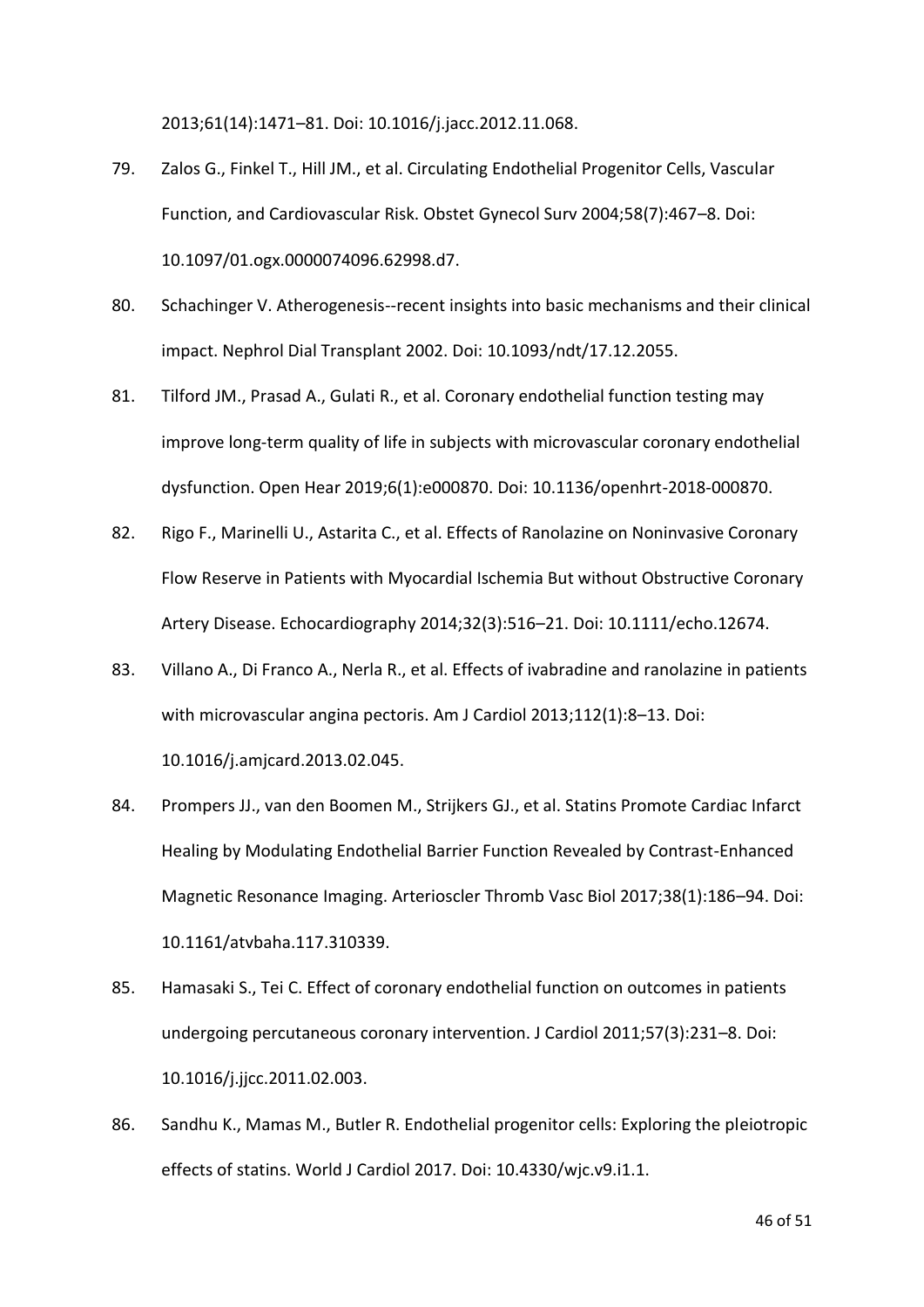- 87. Durante A. Role of no reflow and microvascular obstruction in the prognostic stratification of STEMI patients. Anatol J Cardiol 2018:346–9. Doi: 10.14744/anatoljcardiol.2018.62343.
- 88. Karimianpour A., Maran A. Advances in Coronary No-Reflow Phenomenon—a Contemporary Review. Curr Atheroscler Rep 2018. Doi: 10.1007/s11883-018-0747-5.
- 89. Reffelmann T., Kloner RA. The "no-reflow"phenomenon: basic science and clinical correlates. Heart 2002;87(2):162–8.
- 90. Kloner RA., Ganote CE., Jennings RB. The "no reflow" phenomenon after temporary coronary occlusion in the dog. J Clin Invest 1974. Doi: 10.1172/JCI107898.
- 91. Hausenloy DJ., Chilian W., Crea F., et al. The coronary circulation in acute myocardial ischaemia/reperfusion injury: a target for cardioprotection. Cardiovasc Res 2018. Doi: 10.1093/cvr/cvy286.
- 92. Kloner RA., King KS., Harrington MG. No-reflow phenomenon in the heart and brain. Am J Physiol - Hear Circ Physiol 2018;315(3):H550–62. Doi: 10.1152/ajpheart.00183.2018.
- 93. De Bruyne B., Oldroyd KG., Pijls NHJ. Microvascular (Dys)Function and Clinical Outcome in Stable Coronary Disease ∗. J Am Coll Cardiol 2016;67(10):1170–2. Doi: 10.1016/j.jacc.2015.11.066.
- 94. Layland J., Carrick D., Lee M., Oldroyd K., Berry C. Adenosine: Physiology, pharmacology, and clinical applications. JACC Cardiovasc Interv 2014. Doi: 10.1016/j.jcin.2014.02.009.
- 95. Doucette JW., Corl PD., Payne HM., et al. Validation of a Doppler guide wire for intravascular measurement of coronary artery flow velocity. Circulation 1992;85(5):1899–911. Doi: 10.1161/01.CIR.85.5.1899.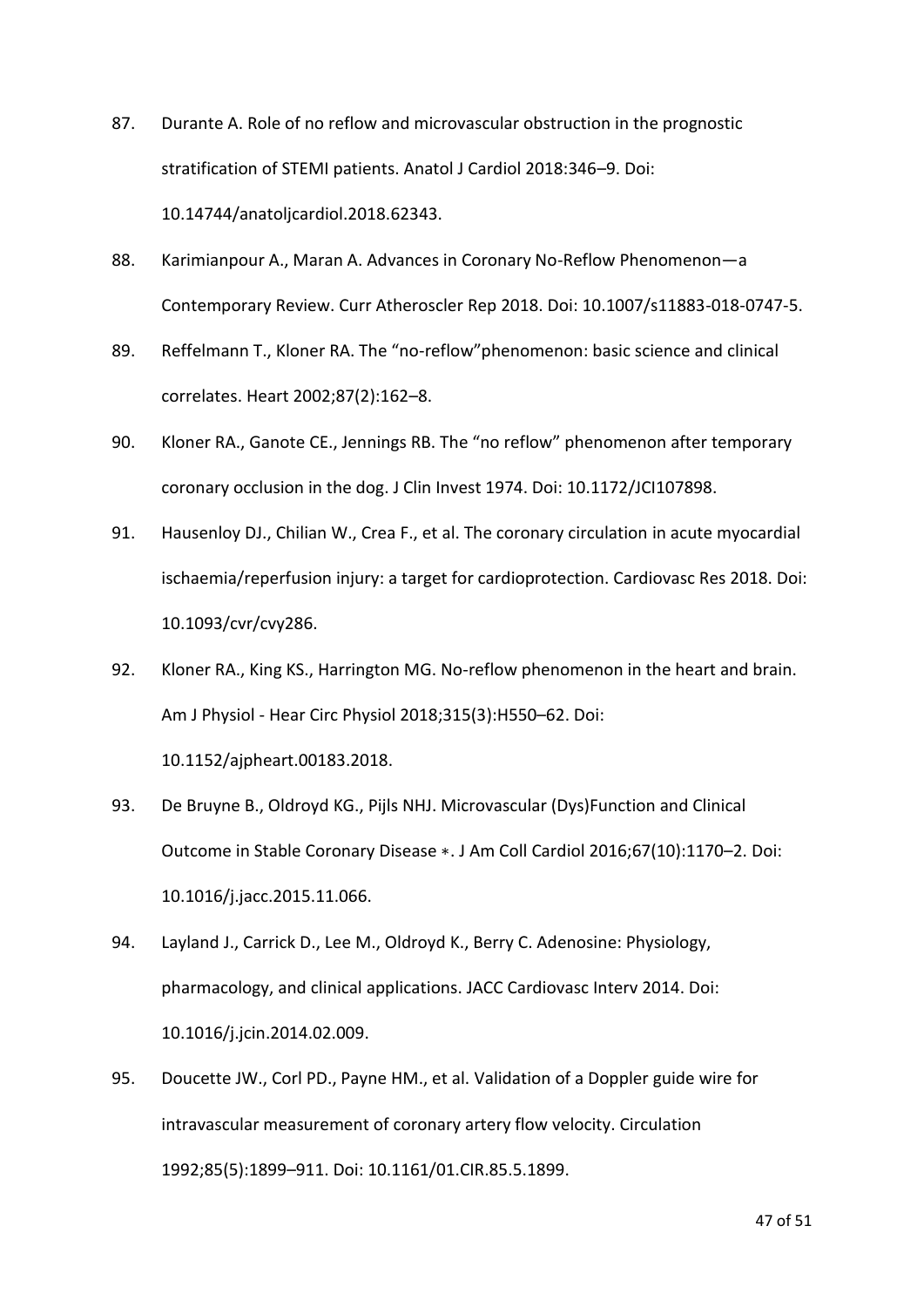- 96. Pepine CJ., Wei J., Landes S., et al. Acetylcholine versus cold pressor testing for evaluation of coronary endothelial function. PLoS One 2017;12(2):e0172538. Doi: 10.1371/journal.pone.0172538.
- 97. Horigome M., Kumazaki S., Hattori N., et al. Noninvasive evaluation of coronary endothelial function following sirolimus-eluting stent implantation by using positron emission tomography. Cardiology 2009;114(3):157–63. Doi: 10.1159/000226093.
- 98. Stuijfzand WJ., Schumacher SP., Driessen RS., et al. Myocardial Blood Flow and Coronary Flow Reserve During 3 Years Following Bioresorbable Vascular Scaffold Versus Metallic Drug-Eluting Stent Implantation: The VANISH Trial. JACC Cardiovasc Interv 2019;12(10):967–79. Doi: 10.1016/j.jcin.2019.03.004.
- 99. Walborn A., Rondina M., Mosier M., et al. Diagnostic Approach to Patients with Stable Angina and No Obstructive Coronary Arteries. J Hypertens 2019;25(4):1460–7. Doi: 10.15420/ecr.2019.22.2.
- 100. Lanza GA., Camici PG., Galiuto L., et al. Methods to investigate coronary microvascular function in clinical practice. J Cardiovasc Med 2013. Doi: 10.2459/JCM.0b013e328351680f.
- 101. Lanza GA. Diagnostic Approach to Patients with Stable Angina and No Obstructive Coronary Arteries. Eur Cardiol Rev 2019;14(2):97–102. Doi: 10.15420/ecr.2019.22.2.
- 102. Hofma SH., Van Der Giessen WJ., Van Dalen BM., et al. Indication of long-term endothelial dysfunction after sirolimus-eluting stent implantation. Eur Heart J 2006;27(2):166–70. Doi: 10.1093/eurheartj/ehi571.
- 103. McKavanagh P., Zawadowski G., Ahmed N., Kutryk M. The evolution of coronary stents. Expert Rev Cardiovasc Ther 2018;16(3):219–28. Doi: 10.1080/14779072.2018.1435274.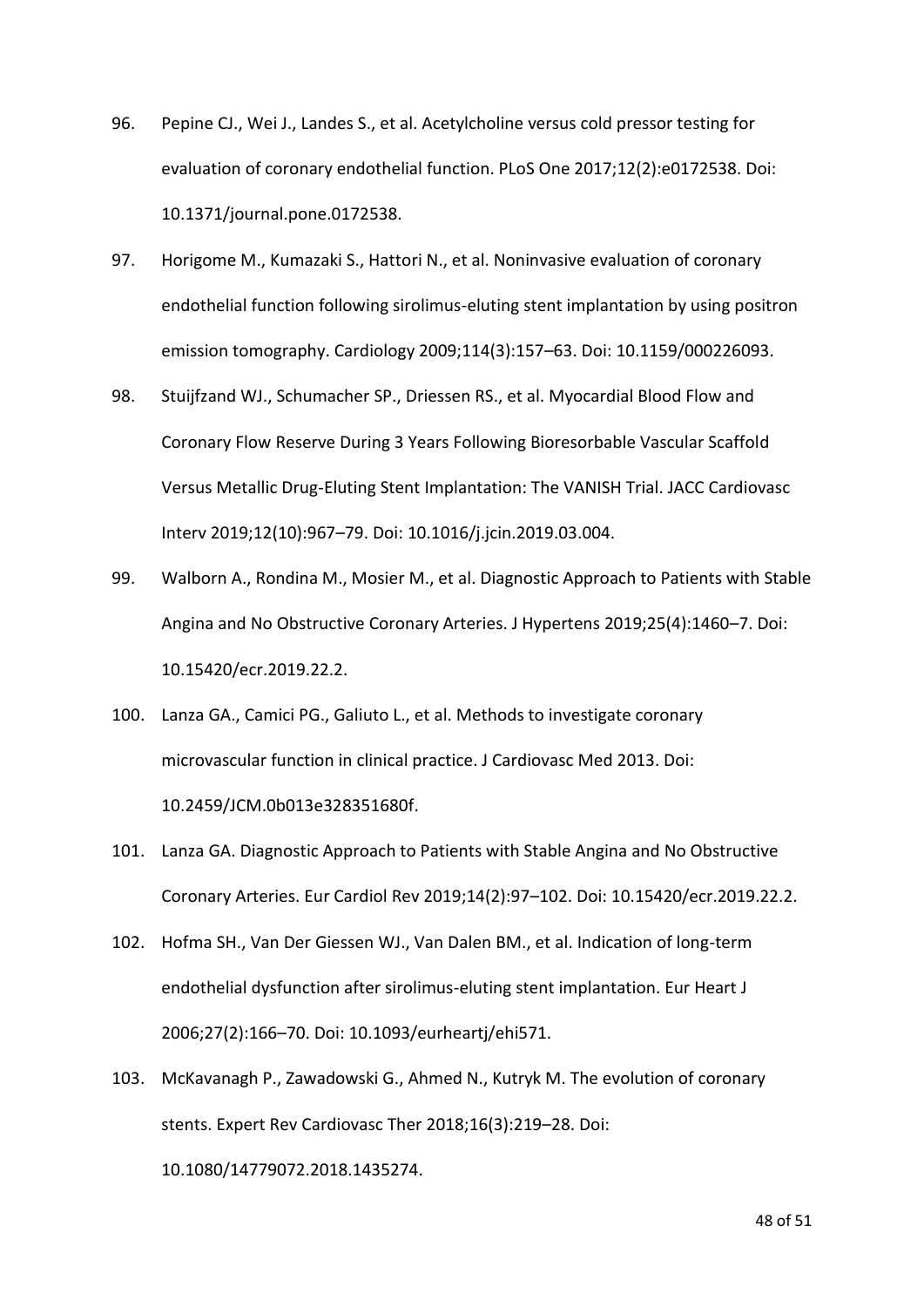- 104. Merinopoulos I., Wickramarachchi U., Wardley J., et al. Day case discharge of patients treated with drug coated balloon only angioplasty for de novo coronary artery disease: A single center experience. Catheter Cardiovasc Interv 2020;95(1):105–8. Doi: 10.1002/ccd.28217.
- 105. Iqbal J., Gunn J., Serruys PW. Coronary stents: Historical development, current status and future directions. Br Med Bull 2013. Doi: 10.1093/bmb/ldt009.
- 106. Nawarskas JJ., Osborn LA. Paclitaxel-eluting stents in coronary artery disease. Am J Heal Pharm 2005;62(21):2241–51. Doi: 10.2146/ajhp040621.
- 107. Scheller B., Speck U., Abramjuk C., Bernhardt U., Böhm M., Nickenig G. Paclitaxel balloon coating, a novel method for prevention and therapy of restenosis. Circulation 2004. Doi: 10.1161/01.CIR.0000138929.71660.E0.
- 108. Sotomi Y., Suwannasom P., Tenekecioglu E., et al. Differential aspects between cobalt-chromium everolimus drug-eluting stent and Absorb everolimus bioresorbable vascular scaffold: From bench to clinical use. Expert Rev Cardiovasc Ther 2015;13(10):1127–45. Doi: 10.1586/14779072.2015.1089172.
- 109. Brugaletta S., Cequier A., Alfonso F., et al. MAGnesium-based bioresorbable scaffold and vasomotor function in patients with acute ST segment elevation myocardial infarction: The MAGSTEMI trial: Rationale and design. Catheter Cardiovasc Interv 2019;93(1):64–70. Doi: 10.1002/ccd.27825.
- 110. Ormiston JA., De Vroey F., Serruys PW., Webster MWI. Bioresorbable polymeric vascular scaffolds a cautionary tale1. Circ Cardiovasc Interv 2011. Doi: 10.1161/CIRCINTERVENTIONS.111.963710.
- 111. Jeger R V., Farah A., Ohlow MA., et al. Drug-coated balloons for small coronary artery disease (BASKET-SMALL 2): an open-label randomised non-inferiority trial. Lancet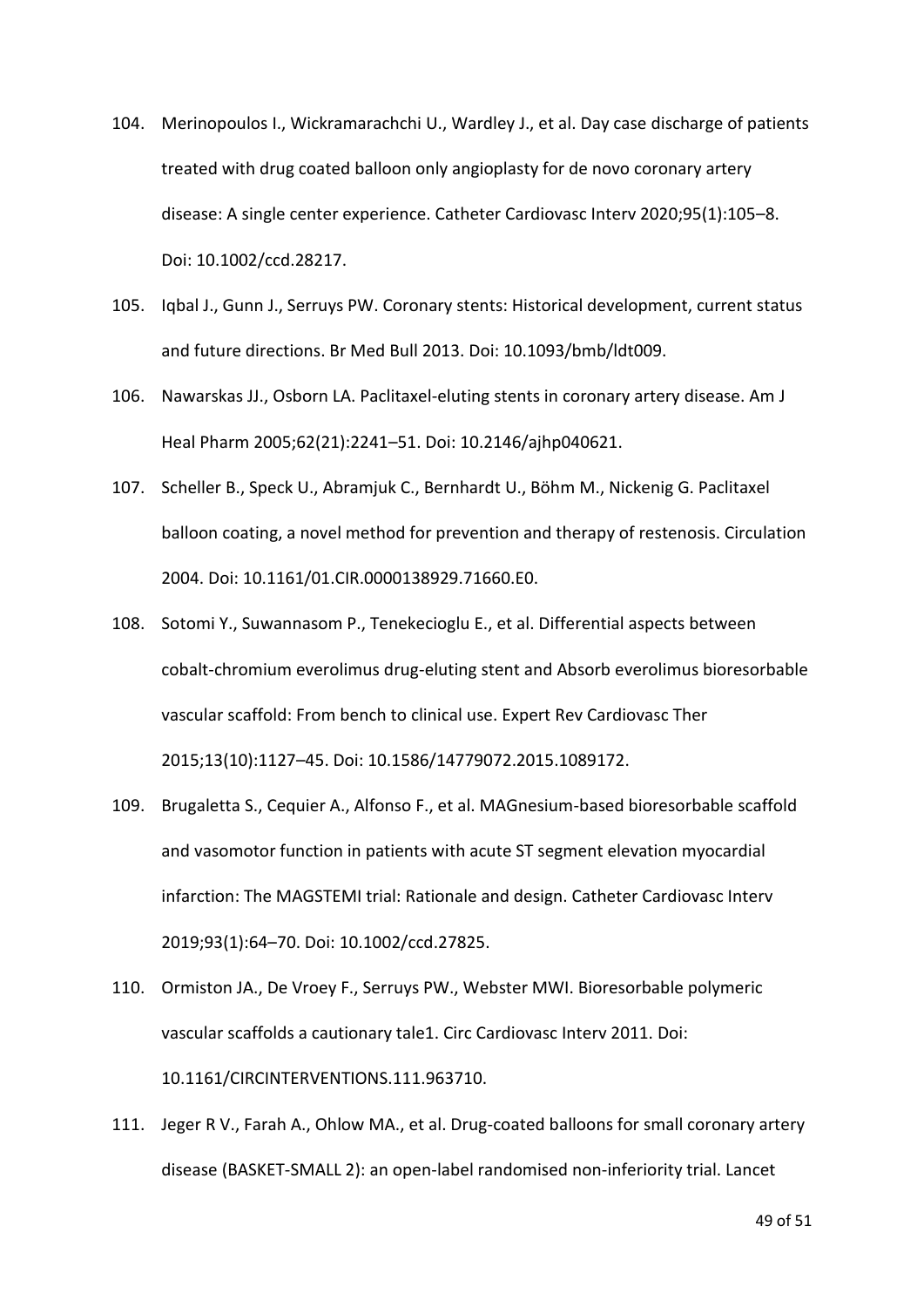2018. Doi: 10.1016/S0140-6736(18)31719-7.

- 112. Merinopoulos I., Gunawardena T., Wickramarachchi U., Ryding A., Eccleshall S., Vassiliou VS. Percutaneous coronary intervention in the elderly: Are drug-coated balloons the future? Curr Cardiol Rev 2018;14(1). Doi: 10.2174/1573403X14666171226144120.
- 113. Corballis NH., Wickramarachchi U., Vassiliou VS., Eccleshall SC. Duration of dual antiplatelet therapy in elective drug-coated balloon angioplasty. Catheter Cardiovasc Interv 2019;(November):1–5. Doi: 10.1002/ccd.28632.
- 114. Komaru T., Isoyama S., Sekiguchi N., et al. Coronary angioplasty ameliorates hypoperfusion-induced endothelial dysfunction in patients with stable angina pectoris. J Am Coll Cardiol 1996;27(1):30–7. Doi: 10.1016/0735-1097(95)00441-6.
- 115. Newton GE., Caramori PR., Lima VC., Adelman AG., Seidelin PH., Parker JD. Long-term endothelial dysfunction after coronary artery stenting. J Am Coll Cardiol 2002;34(6):1675–9. Doi: 10.1016/s0735-1097(99)00411-8.
- 116. Togni M., Cocchia R., Cook S., et al. Sirolimus-Eluting Stents Associated With Paradoxic Coronary Vasoconstriction. J Am Coll Cardiol 2005;46(2):231–6. Doi: 10.1016/j.jacc.2005.01.062.
- 117. Räber L., Cook S., Meier B., et al. Local vascular dysfunction after coronary paclitaxeleluting stent implantation. Int J Cardiol 2007;120(2):212–20. Doi: 10.1016/j.ijcard.2006.09.021.
- 118. Knight DR., Shen YT., Young MA., Vatner SF. Acetylcholine-induced coronary vasoconstriction and vasodilation in tranquilized baboons. Circ Res 1991;69(3):706– 13. Doi: 10.1161/01.RES.69.3.706.
- 119. Ludmer PL., Selwyn AP., Shook TL., et al. Paradoxical vasoconstriction induced by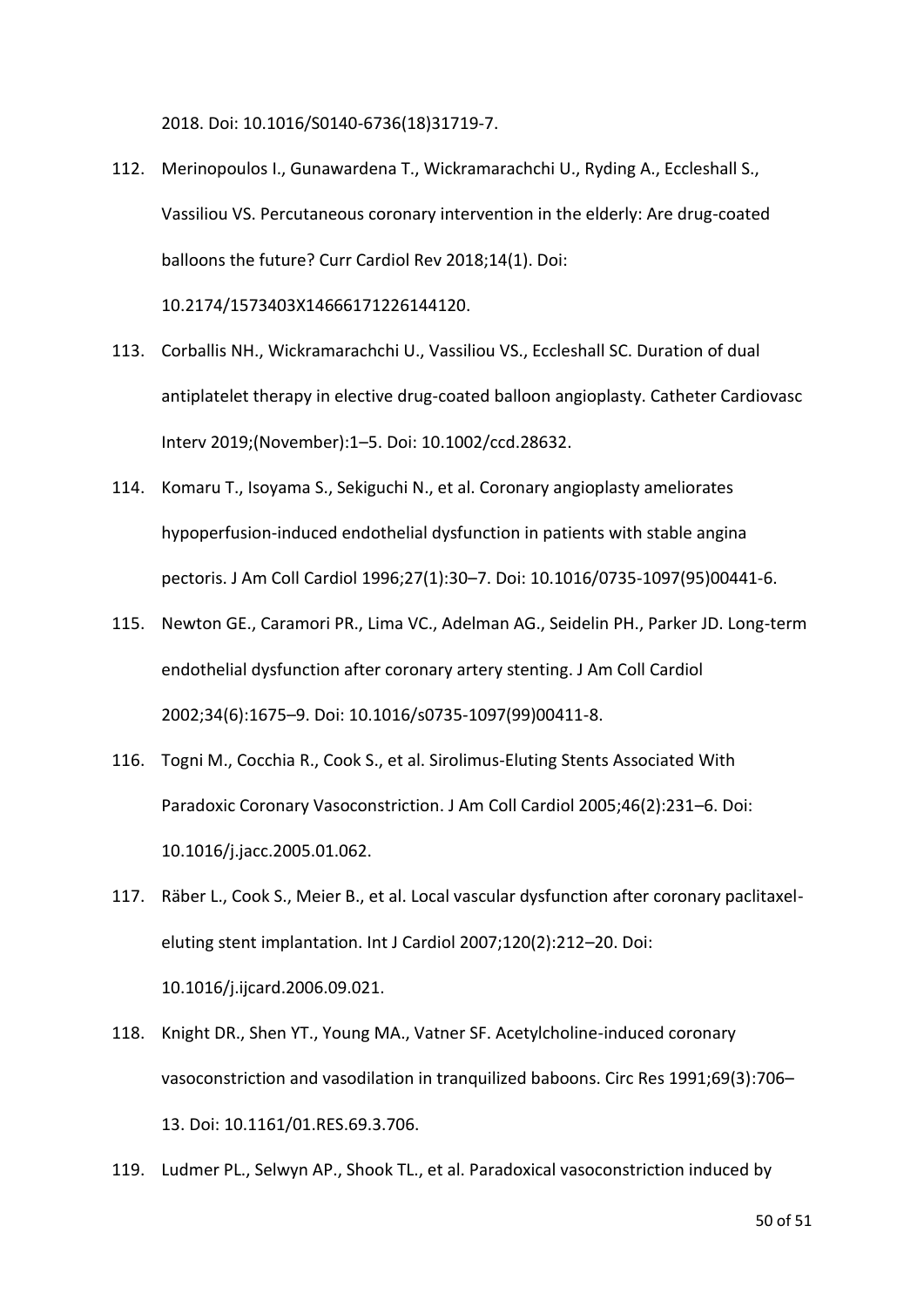acetylcholine in atherosclerotic coronary arteries. N Engl J Med 1986. Doi: 10.1056/NEJM198610233151702.

- 120. Ohe T., Maekawa K., Kawamoto K., et al. Impaired Endothelial Vasomotor Function After Sirolimus-Eluting Stent Implantation. Circ J 2007;71(2):220–5. Doi: 10.1253/circj.71.220.
- 121. Oe H., Ito H., Nakamura K., Miyoshi T., Kubo M., Ohno Y. Prognostic significance of endothelial dysfunction in patients undergoing percutaneous coronary intervention in the era of drug-eluting stents. BMC Cardiovasc Disord 2015;15(1):1–7. Doi: 10.1186/s12872-015-0096-z.
- 122. Gogas BD., Benham JJ., Hsu S., et al. Vasomotor Function Comparative Assessment at 1 and 2 Years Following Implantation of the Absorb Everolimus-Eluting Bioresorbable Vascular Scaffold and the Xience v Everolimus-Eluting Metallic Stent in Porcine Coronary Arteries Insights from in Vivo Angiog. JACC Cardiovasc Interv 2016;9(7):728– 41. Doi: 10.1016/j.jcin.2015.12.018.
- 123. Serruys PW., Chevalier B., Sotomi Y., et al. Comparison of an everolimus-eluting bioresorbable scaffold with an everolimus-eluting metallic stent for the treatment of coronary artery stenosis (ABSORB II): a 3 year, randomised, controlled, single-blind, multicentre clinical trial. Lancet 2016;388(10059):2479–91. Doi: 10.1016/S0140- 6736(16)32050-5.
- 124. Gomez-Lara J., Salvatella N., Romaguera R., et al. A randomized comparison of the coronary vasomotor function and myocardial flow in patients treated with everolimus-eluting bioresorbable scaffolds and everolimus-eluting metallic stents. EuroIntervention 2019. Doi: 10.4244/EIJ-D-18-01203.
- 125. Sabaté M., Alfonso F., Cequier A., et al. Magnesium-Based Resorbable Scaffold versus